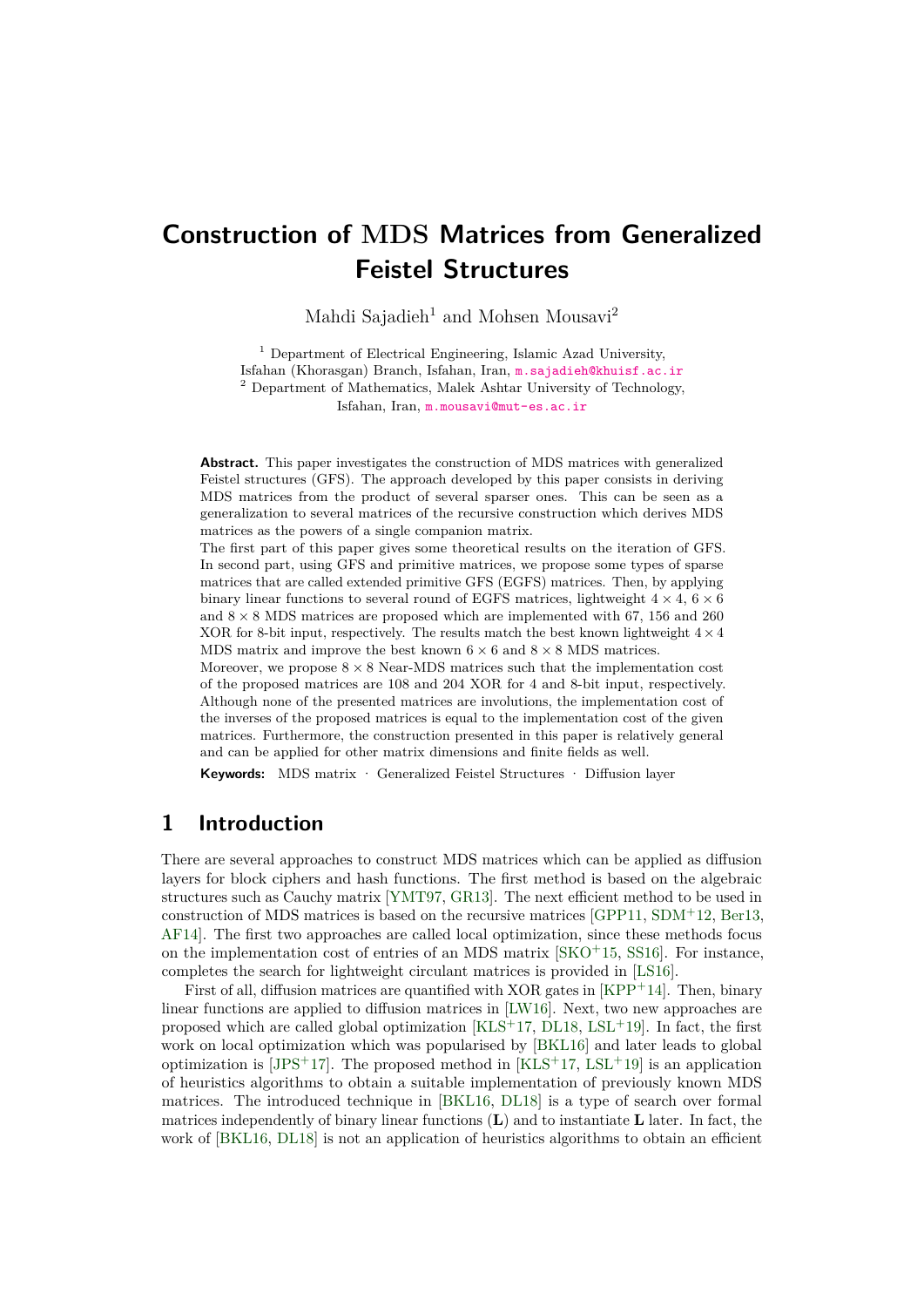implementation of previously known MDS matrices, but a search for new lightweight MDS matrices starting from the implementation.

The space of matrix explored in this paper is a subspace of the space explored in [\[DL18\]](#page-21-4). Although, the presented technique in this paper is quite similar to [\[DL18\]](#page-21-4), the class of construction considered is different. In fact, the advantage of this work compared to [\[DL18\]](#page-21-4) is that the smaller search space can be used with larger dimensions.

In recursive or LFSR-based approach, we consider an  $n \times n$  companion matrix **A** such that the entries of the last row of  $\bf{A}$  are no-zero elements over a field  $\bf{F}$ . Then we check whether the *n*-th power of **A**, denoted with  $\mathbf{A}^n$ , is an MDS matrix over  $\mathbb{F}$ . The limitation to the recursive approach is that all entries of the last row of **A** must be non-zero. In other words, the number of non-zero entries of **A** must be at least  $2n - 1$ . Applying sparse matrices based on Feistel structures is one of the best solutions for the mentioned limitation [\[WWW12\]](#page-22-9). Actually, by applying Feistel structures, we can construct an  $n \times n$ sparse matrix  $\mathbf{B}$  so that  $\mathbf{B}^n$  is an MDS matrix and also the number of non-zero entries of **B** is less than  $2n - 1$ . The next limitation on the construction of an  $n \times n$  MDS matrix, based on the recursive approach or Feistel structures, is that the *n*-th power of a matrix is used to obtain an MDS matrix. In fact, it is not possible to select an  $n \times n$  companion matrix **A** such that all entries of  $A^k$  are non-zero provided that  $k < n$ . In addition, all known lightweight  $n \times n$  MDS matrices which are derived from Feistel structures, are constructed from the *n*-th power of  $n \times n$  sparse matrices [\[WWW12,](#page-22-9) [TTK](#page-22-10)<sup>+</sup>18].

**Contribution of this work** This paper follows a list of recent papers to design new MDS matrices with low implementation costs. Concerning the standard XOR count metric, it yields several new matrices having lower XOR cost than previous results. While for  $4 \times 4$  matrices, the results match the best known lightweight  $4 \times 4$  MDS matrix [\[DL18\]](#page-21-4) the results for  $6 \times 6$  are slightly better and for  $8 \times 8$  are substantially better. Compared with the recursive constructions, the matrices considered in this paper are generally sparse.

It is stated in [\[DL18\]](#page-21-4) that the XOR count may not be the best metric to estimate the true hardware cost of an implementation and because of this we consider the depth of the circuit of the proposed MDS matrices. In other words, depth corresponds to time which implies that the lower depth results in faster operation in parallel implementation. Therefore, we propose MDS matrices that are not only with low implementation cost, but also their circuits have low depth by terminology of the maximum number of gates in each path from all source to the sink [\[DL18\]](#page-21-4). On the other hand, for software implementation, we propose MDS matrices with low implementation cost such that the proposed matrices are constructed from the minimum number of binary linear functions.

The structure of the proposed MDS matrices is based on GFS [\[Shi11\]](#page-22-11). In addition, the proposed matrices are not only constructed from GFS, but also should be a primitive matrix over R, the field of real numbers. Moreover, binary linear functions are applied to the construction of the proposed matrices. First of all, we propose an  $6 \times 6$  MDS matrix which is implemented with 156 XOR for 8-bit input such that the proposed matrix is constructed from six binary linear functions. Also, the proposed  $6 \times 6$  MDS matrix is implemented with 114 XOR for 6-bit input. In addition, an  $6 \times 6$  MDS matrix for 4-bit input is proposed such that its implementation cost is 90 XOR.

The next new result is the construction of two  $8 \times 8$  lightweight MDS matrices for 8-bit input. The first  $8 \times 8$  MDS matrix is implemented with 272 XOR such that the number of binary linear functions which are used in the construction of the proposed matrix is 16. The first proposed  $8 \times 8$  matrix can be used in software implementation. The implementation cost of the second  $8\times 8$  MDS matrix is 260 XOR such that the depth of its circuit is 8. The second proposed  $8 \times 8$  matrix can be applied in hardware implementation.

By applying GFS and random searches, we could not get any  $8 \times 8$  MDS matrices for 4-bit input. Therefore, we tried to construct  $8 \times 8$  lightweight Near-MDS matrices [\[LW17\]](#page-22-12) for 4-bit input with the following conditions. First, the proposed matrices have low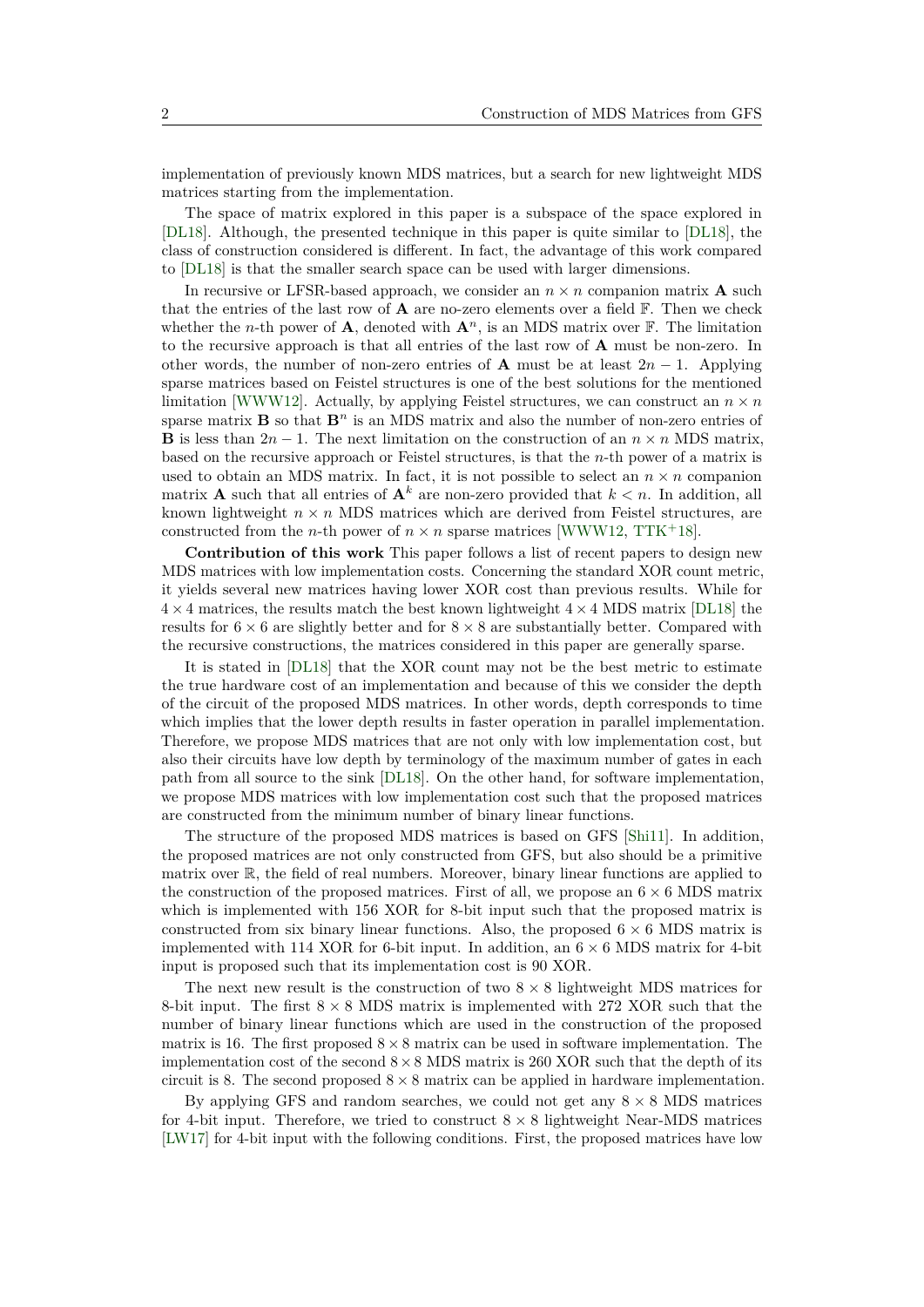implementation cost. Second, the inverse of the proposed matrices can be implemented such as the proposed matrices. Moreover, the depth of their circuits are less than eight. Finally, in the construction of the proposed matrices the minimum number of binary linear functions are used. Table [1](#page-0-0) is provided for comparison our results with the known results.

| Type                                      | Input    | <b>XOR</b>      | Method                         | Depth              | Involutory              | Reference                    |
|-------------------------------------------|----------|-----------------|--------------------------------|--------------------|-------------------------|------------------------------|
| $4 \times 4$ Matrices                     |          |                 |                                |                    |                         |                              |
| $\mathbb{F}_{2^4}$                        | 4-bit    | 64              | Hadamard                       | $\equiv$           | $\checkmark$            | $PSA+18$                     |
| $\overline{\mathbb{F}_{2^4}}$             | $4$ -bit | $\overline{42}$ | Heuristics                     |                    | $\overline{\checkmark}$ | $KLS+17$                     |
| $\overline{\mathbb{F}_{2^4}}$             | 4-bit    | 36              | Heuristics                     |                    | $\times$                | $KLS+17$                     |
| $\overline{\mathbb{F}_{2^4}/0x19}$        | 4-bit    | 36              | GFS St.                        | 6                  | $\times$                | Subsection 5.1               |
| $\overline{\mathbb{F}_{2^4}}$             | $4-bit$  | $\overline{35}$ | GFS St.                        | 5                  | $\times$                | [DL18]                       |
| $\overline{\mathbb{F}_{2^4}}$             | 4-bit    | 35              | $GFS$ St.                      | $\overline{5}$     | $\times$                | Subsection 6.1               |
| $\overline{\mathbb{F}_{2^8}}$             | $8-bit$  | 158             | Hadamard                       |                    | $\overline{\checkmark}$ | $PSA+18$                     |
| $\overline{\mathbb{F}_2[L]}$              | $8$ -bit | 78              | Heuristics                     | $\overline{4}$     | $\overline{\checkmark}$ | $[LSL+19]$                   |
| $\mathbb{F}_2[L]$                         | 8-bit    | 69              | GFS St.                        | $\overline{4}$     | $\times$                | $ \overline{\mathrm{DL}}18 $ |
| $\mathbb{F}_2[L]$                         | 8-bit    | 68              | GFS St.                        | $\boldsymbol{6}$   | $\times$                | Subsection 5.1               |
| $\overline{\mathbb{F}_2[L]}$              | 8-bit    | 67              | GFS St.                        | $\overline{5}$     | $\times$                | [DL18]                       |
| $\mathbb{F}_2[\mathbf{L}]$                | 8-bit    | 67              | GFS St.                        | $\bf 5$            | $\times$                | Subsection 6.1               |
|                                           |          |                 | $6 \times 6$ Matrices          |                    |                         |                              |
| $\mathbb{F}_2[L]$                         | $4$ -bit | 150             | COM St.                        |                    | $\times$                | WWW12                        |
| $\overline{\mathbb{F}_{2^4}/0x13}$        | 4-bit    | 90              | GFS St.                        | $\boldsymbol{9}$   | $\times$                | Subsection 6.2               |
| $\overline{\mathbb{F}_{2^6}/0x43}$        | $6$ -bit | 114             | GFS St.                        | $\overline{8}$     | $\times$                | Subsection 6.2               |
| $\mathbb{F}_{2^8}/0x1C3$                  | 8-bit    | 186             | DSI St.                        |                    | $\times$                | $TTK+18$                     |
| $\mathbb{F}_{2^8}$                        | 8-bit    | 156             | GFS St.                        | 8                  | $\times$                | Subsection 6.2               |
|                                           |          |                 | $8 \times 8$ Near-MDS Matrices |                    |                         |                              |
| $\overline{\mathbb{F}_{2^4}/0x13}$        | $4-bit$  | 216             | Circulant                      |                    | $\times$                | [ <b>LW17</b> ]              |
| $\mathbb{F}_{2^4}/\overline{0x13}$        | 4-bit    | 116             | GFS St.                        | 6                  | $\times$                | Subsection 6.3.1             |
| $\mathbb{F}_{2^4}/\overline{0x13}$        | 4-bit    | 108             | GFS St.                        | 7                  | $\times$                | Subsection 6.3.1             |
| $\mathbb{F}_{2^8}$                        | 8-bit    | 432             | Circulant                      |                    | $\times$                | [LW17]                       |
| $\mathbb{F}_2[L]$                         | 8-bit    | 212             | GFS St.                        | 6                  | $\times$                | Subsection $6.3.1$           |
| $\mathbb{F}_2[L]$                         | $8-bit$  | 204             | GFS St.                        | $\overline{7}$     | $\times$                | Subsection 6.3.1             |
| $8\times 8$ MDS Matrices over 8-bit input |          |                 |                                |                    |                         |                              |
| $\mathbb{F}_{2^8}$                        | $8-bit$  | 392             | Subfield                       |                    | $\times$                | $KLS+17$                     |
| $\overline{\mathbb{F}_{2^8}/0x1E7}$       | 8-bit    | 272             | GFS St.                        | 9                  | $\times$                | Subsection 6.3.2             |
| $\mathbb{F}_{2^8}$ /0x187                 | 8-bit    | 260             | GFS St.                        | $\overline{\bf 8}$ | $\times$                | Subsection 6.3.3             |

**Table 1:** Comparison our results with the best known results.

In general, using binary linear functions  $(L)$  and applying GFS, we select  $n \times n$  sparse matrices  $\mathbf{A}_i$  with  $1 \leq i \leq k$  such that  $\mathbf{A}_i$ 's satisfy the next conditions. First  $\mathbf{A}_i$ 's have the same structure with respect to the location of their zero entries. Second, **A***<sup>i</sup>* 's are primitive matrices over  $\mathbb{R}$ . Then,  $\mathbf{A}_i$ 's are non-singular matrices over  $\mathbb{F}_2[\mathbf{L}]$ . Moreover, the multiplication of  $\mathbf{A}_i$ 's is an MDS matrix over  $\mathbb{F}_2[\mathbf{L}]$ . The last and the main condition is  $\mathbf{A}_i$ 's can be implemented with low implementation cost by terminology of XOR counts.

**Outline of this paper** The rest of paper is organized as follows. Definitions and notations are given in Section 2. In Section 3, it is motivated why primitive matrices are used in this paper. Definition of primitive GFS matrices is provided in Section 4. Moreover, using primitive GFS matrices a probabilistic algorithm for the construction of MDS matrices is proposed in Section 4. In Section 5, by applying binary linear functions over primitive GFS matrices,  $4 \times 4$  and  $8 \times 8$  MDS matrices are proposed. An extension of primitive GFS matrices, called EGFS matrices, is given in Section 6. Furthermore, the best result of this paper by applying binary linear functions over EGFS matrices are provided in Section 6. Finally, a conclusion is given in Section 7.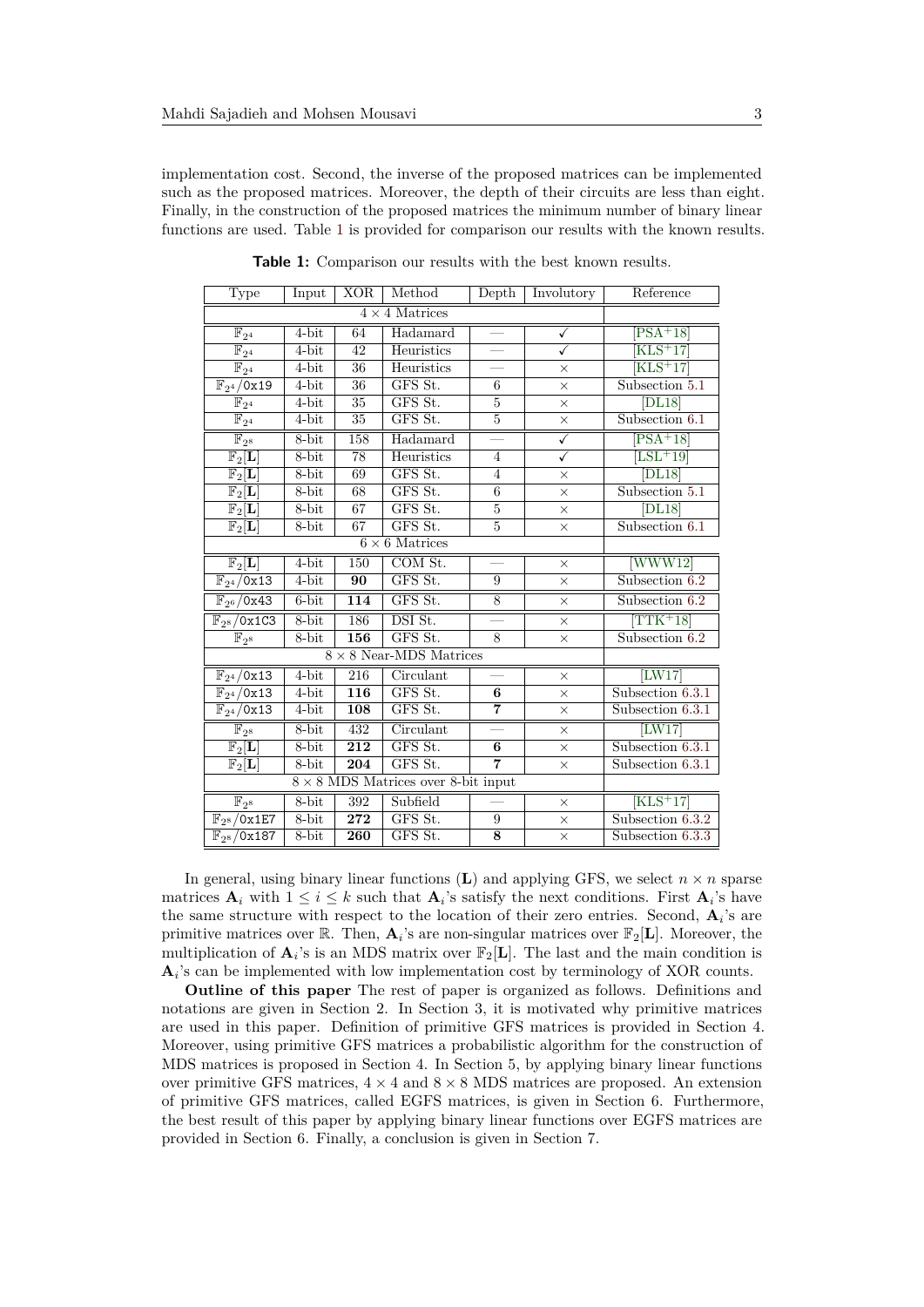.

### **2 Definitions and Notations**

Let **A** be an  $n \times n$  matrix over a field  $\mathbb{F}_q$ , the finite field with q elements. **A** is called MDS over  $\mathbb{F}_q$  if all square submatrix of **A** is nonsingular over  $\mathbb{F}_q$  [\[BR99\]](#page-21-7). Moreover, a finite field with characteristic 2 is denoted with  $\mathbb{F}_{2q}$  for some *q*. Furthermore, we present a finite field  $\mathbb{F}_{2^q}$  by hexadecimal representation. For instance,  $\mathbb{F}_{2^8}/0 \times 180$  is the finite field  $\mathbb{F}_{2^8}$  which is constructed from the primitive polynomial  $f = x^8 + x^7 + x^3 + x^2 + 1$ . For simplicity, we use non-zero positions in each row of a binary matrix as a representation of the matrix.

As an example,  $[[1, 2, 4], [1, 3], [2, 4], [3, 4]]$  is applied for  ${\bf A} =$  $\left(\begin{array}{cccc} 1 & 1 & 0 & 1 \\ 1 & 0 & 1 & 0 \\ 0 & 1 & 0 & 1 \\ 0 & 0 & 1 & 1 \end{array}\right)$ 

We denote a matrix with  $(a_{i,j})$  where  $a_{i,j}$  is the  $(i,j)$ <sup>th</sup> entry of the matrix. Consider an  $n \times n$  matrix  $\mathbf{A} = (a_{i,j})$  with  $1 \leq i, j \leq n$  over  $\mathbb{R}$ , the field of real numbers. Then,  $\mathbf{A}$  is called a positive matrix over R provided that  $a_{i,j} > 0$  for all  $1 \leq i, j \leq n$ .

**Definition 1** ([\[HJ13\]](#page-21-8)). Consider an  $n \times n$  non-negative matrix **A** over R. The matrix **A** is called a primitive matrix over  $\mathbb{R}$  if  $\mathbf{A}^k$  is a positive matrix, denoted  $\mathbf{A}^k > 0$ , for some integer  $k > 1$ . The primitive order **A** is the minimum number *k* which satisfies  $\mathbf{A}^k > 0$ and the matrix **A** is called an *k*-primitive matrix over R. Moreover, an  $n \times n$  non-negative matrix **A** is called a non-primitive matrix over  $\mathbb{R}$ , if there is no an integer number  $k \geq 1$ such that  $\mathbf{A}^k > 0$ .

In this paper, the symbol  $\mathbb{F}_2[L]$  is considered as a set of all finite polynomials in the following form  $\sum_{i=1}^{n} b_i \mathbf{L}^{t_i}$  where  $b_i \in \mathbb{F}_2$  and  $t_i$ 's are integer numbers. Consider an  $n \times n$ matrix **A** over  $\mathbb{F}_2[\mathbf{L}]$ . Then  $\mathbf{A} = (a_{i,j})$  is called a positive matrix over  $\mathbb{F}_2[\mathbf{L}]$  if  $a_{i,j} \neq 0$  for all  $1 \leq i, j \leq n$ . Moreover, **A** is called an MDS matrix over  $\mathbb{F}_2[L]$  if determinant of all square submatrices of **A** are non-zero over  $\mathbb{F}_2[L]$  [\[WWW12\]](#page-22-9).

Assume that **r** is a set over  $\mathbb{F}_2[L]$ . Then the set of all prime factors of **r** is called the base set of **r**. For instance, consider the set  $\mathbf{r} = {\mathbf{L}, \mathbf{L}^2, \mathbf{L} + 1, \mathbf{L}^2 + 1, (\mathbf{L}^2 + \mathbf{L} + 1)^2, \mathbf{L}^6 + \mathbf{L}^2 + 1}.$ Then the base set of **r** is  $\tilde{\mathbf{r}} = {\mathbf{L}, \mathbf{L}+1, \mathbf{L}^2+\mathbf{L}+1, \mathbf{L}^3+\mathbf{L}+1}, \text{ since we have } \mathbf{L}^2+1 = (\mathbf{L}+1)^2$ and  $\mathbf{L}^6 + \mathbf{L}^2 + 1 = (\mathbf{L}^3 + \mathbf{L} + 1)^2$  over  $\mathbb{F}_2[\mathbf{L}]$ . Now consider an  $n \times n$  non-singular matrix **A** over  $\mathbb{F}_2$ . If **A**,  $\mathbf{A} + \mathbf{I}_n$ ,  $\mathbf{A}^2 + \mathbf{A} + \mathbf{I}_n$  and  $\mathbf{A}^3 + \mathbf{A} + \mathbf{I}_n$  are non-singular matrices over  $\mathbb{F}_2$ , then we say the elements of  $\tilde{\mathbf{r}}$  are non-singular matrices over  $\mathbb{F}_2$  by applying **A**. Notice that if by using an  $n \times n$  matrix **A** the elements of  $\tilde{\mathbf{r}}$  are non-singular matrices over  $\mathbb{F}_2$ , then it can be verified that the elements of **r** are non-singular matrices over  $\mathbb{F}_2$  using **A**.

**Definition 2** ([\[DR13\]](#page-21-9)). For an  $\mathbb{F}_{2^m}$ -linear transformation D, the branch number is defined by  $\mathcal{B}_D = \min_{a \neq 0} \{wt(a) + wt(L(a))\}$  where  $wt(x)$  is the number of non-zero words in *x*. Moreover, an  $n \times n$  matrix *M* is called a near-MDS matrix if  $\mathcal{B}_D = n$ .

**Example 1.** Let  $A = [[1, 2], [3], [3, 4], [1]]$  be a  $4 \times 4$  matrix over  $\mathbb{F}_2$ . Then we get

$$
\mathbf{B} = \mathbf{A}^3 = \left( \begin{array}{rrr} 1 & 1 & 0 & 1 \\ 1 & 0 & 1 & 1 \\ 0 & 1 & 1 & 1 \\ 1 & 1 & 1 & 0 \end{array} \right).
$$

It can be checked that the matrix **B** is an involutory near-MDS over  $\mathbb{F}_{2^m}$  which means its branch number is 4. Moreover, it is easy to verify that the depth of the circuit of **B** is 3. Furthermore, the implementation cost of the matrix **B** is equal to 6*m* for m-bit input. The matrix  $\bf{A}$  is a  $4 \times 4$  primitive GFS matrix that will be defined in Section [4.](#page-5-0)

The concept of the branch number can be extended over  $\mathbb{F}_2[\mathbf{L}]$ . Assume that **A** is an  $n \times n$  matrix over  $\mathbb{F}_2[\mathbf{L}]$ . Let f be a polynomial over  $\mathbb{F}_2$  such that f is not necessarily irreducible over  $\mathbb{F}_2$ . First, we construct the  $n \times 2n$  matrix  $\mathbf{H} = (\mathbf{I}_n | \mathbf{A})$ . Then, the branch number of **H** over  $\mathbb{F}_2[L]/f$  is equal to the minimum number of linearly dependent columns of the matrix **H** over  $\mathbb{F}_2[L]/f$ . In fact, the idea of the branch number is associated with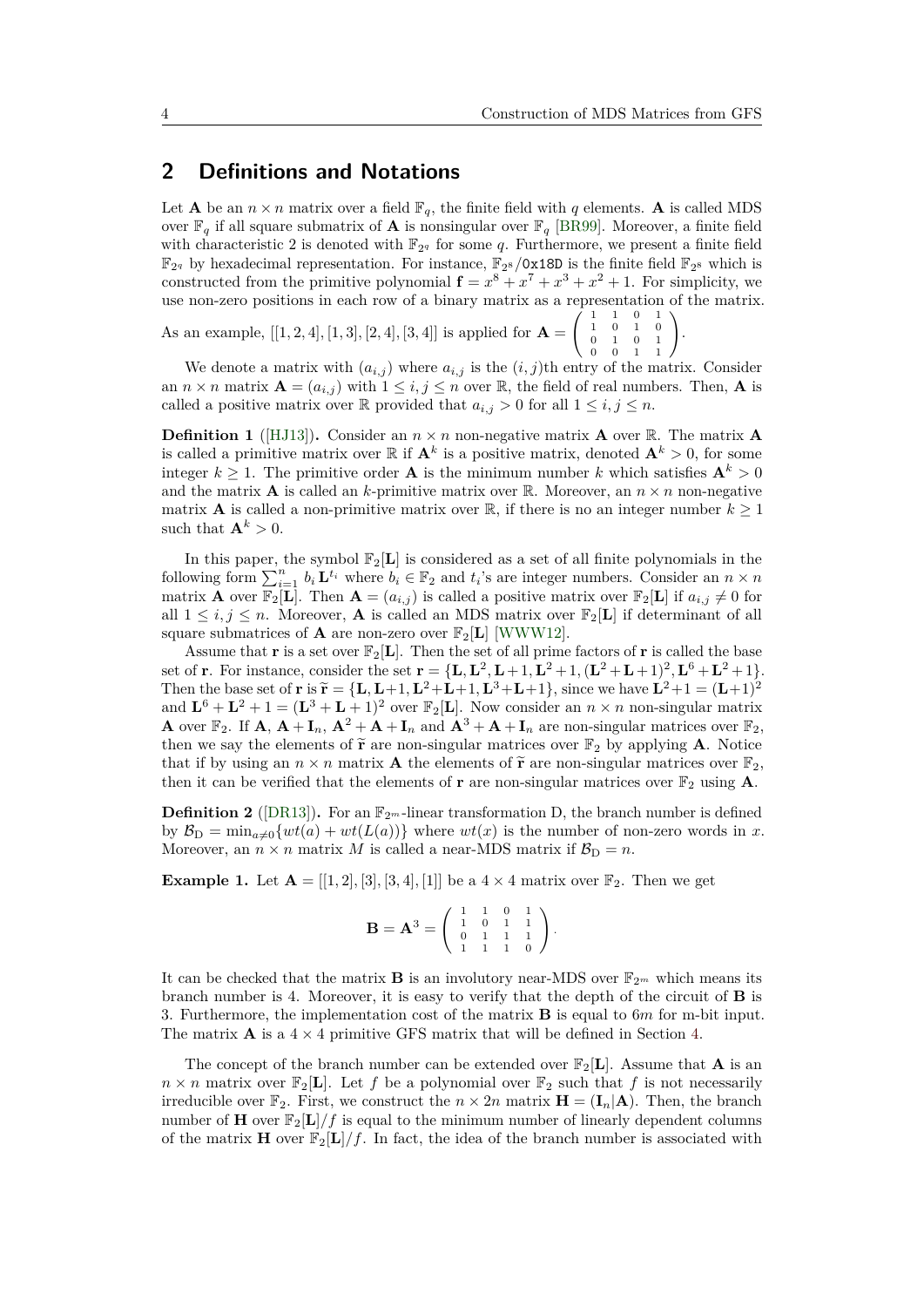the terminology of the minimum distance in coding theory. Finally, we obtain an  $n \times n$ binary matrix **L** provided that the minimal polynomial of **L** over  $\mathbb{F}_2$  is the polynomial f. Moreover, the implementation cost of the matrix **L** is minimal.

### **3 Relation between Primitive Matrices and Search Space**

In this section, the role of primitive matrices for the construction of proposed MDS matrices are explained. Let **A** be an  $n \times n$  non-negative matrix over R. It is easy to see that if **A** is a non-primitive matrix over  $\mathbb R$  then **A** can not be a primitive matrix over  $\mathbb F_2[L]$ . Next, we show that if **A** is an *k*-primitive matrix over  $\mathbb{R}$ , then **A** may be a non-primitive over  $\mathbb{F}_2[L]$  or **A** can be an *k*'-primitive matrix over  $\mathbb{F}_2[L]$  such that  $k' \geq k$ . In other words, the characteristic 2 in  $\mathbb{F}_2[\mathbf{L}]$ , puts limitation on the order of primitive matrices.

<span id="page-4-0"></span>**Example 2.** Consider the following three matrices

$$
\mathbf{A}_1 = \left( \begin{array}{cccc} \mathbf{L} & 1 & 0 & 0 \\ 0 & 0 & 1 & 0 \\ 0 & 0 & \mathbf{L} & 1 \\ 1 & 0 & 0 & 0 \end{array} \right), \quad \mathbf{A}_2 = \left( \begin{array}{cccc} \mathbf{L} & 1 & 0 & 0 \\ 0 & 0 & 1 & 0 \\ 0 & 0 & 1 & 1 \\ 1 & 0 & 0 & 0 \end{array} \right), \quad \mathbf{A}_3 = \left( \begin{array}{cccc} \mathbf{L} & 1 & 0 & 0 \\ 0 & 0 & 1 & 0 \\ 0 & 0 & 1 & 1 \\ \mathbf{L} & 0 & 0 & 0 \end{array} \right). \tag{1}
$$

Assume that **L** is a positive integer in R. Then it can be checked that  $\mathbf{A}_1$ ,  $\mathbf{A}_2$  and  $\mathbf{A}_3$  are 4-primitive matrices over  $\mathbb{R}$ . First of all, we prove  $\mathbf{A}_1$  is a non-primitive matrix over  $\mathbb{F}_2[\mathbf{L}]$ . The characteristic polynomial of  $\mathbf{A}_1$  over  $\mathbb{F}_2[\mathbf{L}]$  is  $x^4 + \mathbf{L}^2 x^2 + 1$ . Consider the equation  $x^k = (x^4 + \mathbf{L}^2 x^2 + 1)h(x) + r(x)$  where  $r(x)$  is a polynomial of degree less than 4 over  $\mathbb{F}_2[\mathbf{L}]$ . Therefore, we get  $\mathbf{A}_1^k = r(\mathbf{A}_1)$ , since  $\mathbf{A}_1$  satisfies its own characteristic equation [\[HJ13\]](#page-21-8). It can be verified that  $r(x) = a_1 + a_2x^2$  when *k* is an even number and  $r(x) = b_1x + b_2x^3$ when *k* is an odd number where  $a_i$  and  $b_i$  with  $1 \leq i \leq 2$ , are in  $\mathbb{F}_2[L]$ . Hence,  $\mathbf{A}_1^k$  is a linear combination of  $(I_4 \text{ and } A_1^2)$  or  $(A_1 \text{ and } A_1^3)$  where  $I_4$  is the identity matrix of order 4. Moreover,  $\mathbf{A}_1$ ,  $\mathbf{A}_1^2$  and  $\mathbf{A}_1^3$  are not positive matrices over  $\mathbb{F}_2[\mathbf{L}]$ . Furthermore, it can be checked that  $(I_4 \text{ and } A_1^2)$  and  $(A_1 \text{ and } A_1^3)$  have zero entries in the same positions. Therefore, for any positive integer  $k$ ,  $A_1^k$  has at least one zero entry which results in  $A_1$  is a non-primitive matrix over  $\mathbb{F}_2[\mathbf{L}]$ . In addition,  $\mathbf{A}_2$  and  $\mathbf{A}_3$  are 7-primitive and 4-primitive matrices over  $\mathbb{F}_2[L]$ .

<span id="page-4-1"></span>**Definition 3.** Suppose that  $\mathbf{A} = (a_{i,j})$  and  $\mathbf{B} = (b_{i,j})$  with  $1 \leq i, j \leq n$  are two  $n \times n$ sparse matrices over R. **A** and **B** are called with the same structure provided that if  $a_{i,j} = 0$  then  $b_{i,j} = 0$  and vice versa.

The  $4 \times 4$  sparse matrices  $\mathbf{A}_1$ ,  $\mathbf{A}_2$  and  $\mathbf{A}_3$ , given in Example [2,](#page-4-0) are with the same structure. In the rest, by applying Definition [3](#page-4-1) to primitive matrices, a systematic approach for the construction of MDS matrices are proposed. Assume  $\mathbf{A}_i$  with  $1 \leq i \leq k$  are  $n \times n$ sparse matrices over  $\mathbb{R}$ . Now based on the primitivity and structures of  $\mathbf{A}_i$ 's the following five cases are considered.

**Case** 1:  $\mathbf{A}_i$ 's are non-primitive over  $\mathbb{R}$  and are with the same structure.

**Case** 2:  $\mathbf{A}_i$ 's are non-primitive over  $\mathbb{R}$  and are not with the same structure.

**Case** 3:  $\mathbf{A}_i$ 's are primitive over  $\mathbb{R}$  and are with the same structure.

**Case** 4:  $\mathbf{A}_i$ 's are primitive over  $\mathbb{R}$  and are not with the same structure.

**Case** 5: Let  $I = \{j_1, j_2, \dots, j_m\}$  with  $1 \leq m < k$  be a subset of the set  $\{1, 2, \dots, k\}$ . Consider  $\mathbf{A}_{j_t}$  with  $1 \le t \le m$  are primitive matrices over R and  $\mathbf{A}_i$  for  $i \notin \mathbf{I}$  are not primitive matrices over  $\mathbb R$  (the structures of  $\mathbf A_i$ 's can be chosen arbitrarily).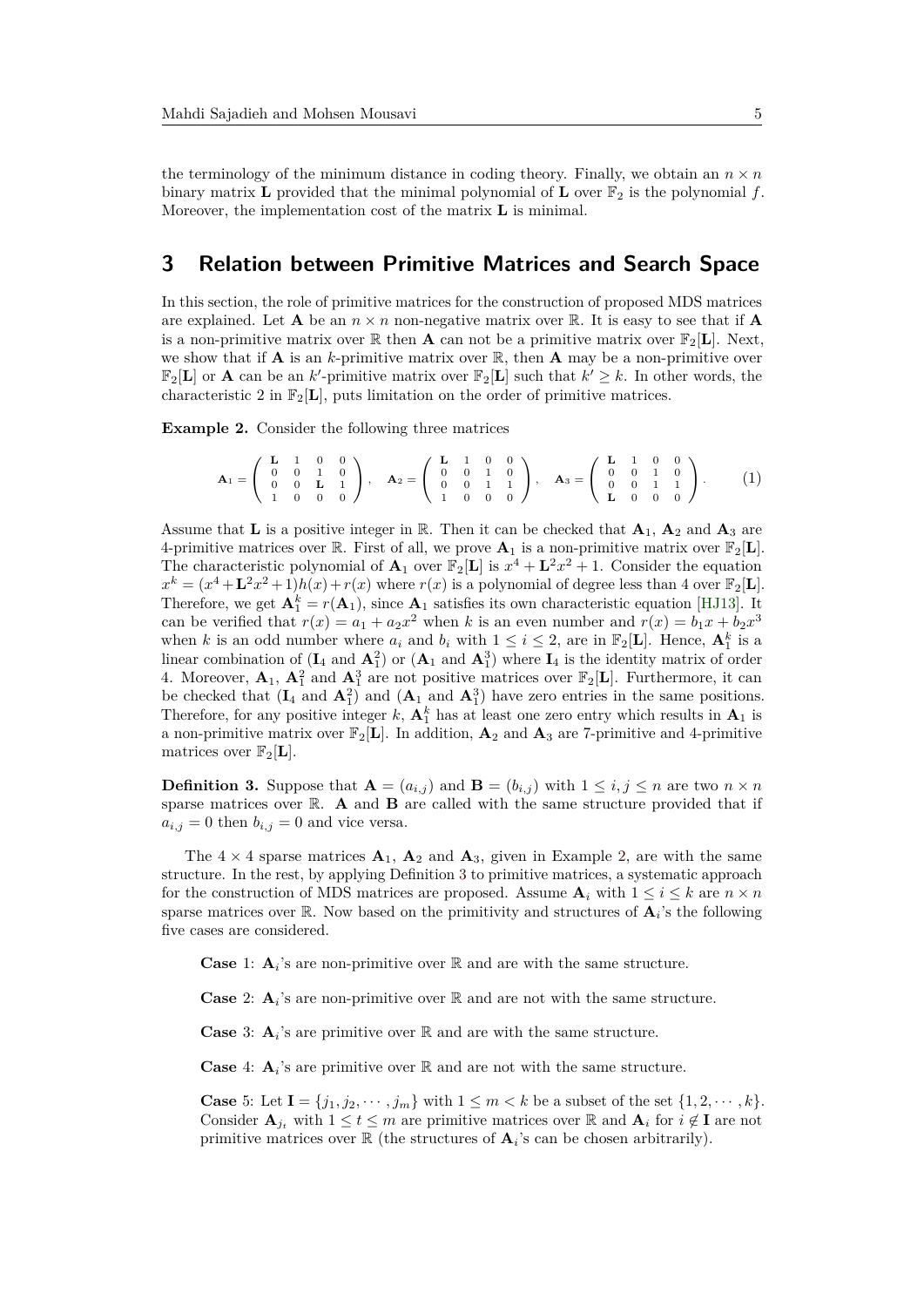By considering the given five cases, let **B** be the multiplication of  $A_i$ 's, denoted with  $\mathbf{B} = \prod_{i=1}^{k} \mathbf{A}_i$ . Without loss of generality we may assume that all nonzero entries of  $\mathbf{A}_i$ 's are equal to 1. By considering the case 1, the matrix **B** is not a primitive matrix over  $\mathbb{F}_2[\mathbf{L}]$ , since it can be checked that the primitivity of **B** implies that  $\mathbf{A}_i$ 's are primitive matrices which is in contradiction to the assumptions of case 1. Moreover, **B** is possibly a primitive matrix over  $\mathbb{F}_2[L]$  by considering the assumptions of cases 2,3,4 and 5 and hence the matrix **B** possibly can be an MDS matrix over  $\mathbb{F}_2[L]$ . Therefore, to construct MDS matrices over  $\mathbb{F}_2[\mathbf{L}]$ , by applying search on sparse matrices, cases 2,3,4 and 5 can be used.

Performing a search using the third case has less complexity than cases 2,4 and 5, since  $\mathbf{A}_i$ 's are with the same structure. In fact, firstly we obtain an  $n \times n$  k-primitive matrix **C** over R. Then we choose matrices  $A_i$  with  $1 \leq i \leq k'$  over  $\mathbb{F}_2[L]$  provided that  $k' \geq k$  and  $\mathbf{A}_i$ 's are with the same structure as **C**. Next, we check whether  $\mathbf{B} = \prod_{i=1}^{k'} \mathbf{A}_i$  is an MDS matrix over  $\mathbb{F}_2[L]$ . Therefore, the main reason for applying the primitive matrices with the same structure, is the issue of reducing the search space.

**Example 3.** Consider the following  $4 \times 4$  sparse matrices over  $\mathbb{F}_2[\mathbf{L}]$ .

$$
\widetilde{\mathbf{A}}_1 = \left( \begin{array}{rrrrr} 1 & 1 & 0 & 0 \\ 0 & 1 & 0 & 0 \\ 0 & 0 & 1 & 1 \\ 0 & 0 & 0 & 1 \end{array} \right), \widetilde{\mathbf{A}}_2 = \left( \begin{array}{rrrrr} 0 & 1 & 0 & 0 \\ 0 & 0 & 1 & 1 \\ 0 & 0 & 0 & 1 \\ 1 & \mathbf{L} & 0 & 0 \end{array} \right), \widetilde{\mathbf{A}}_3 = \left( \begin{array}{rrrrr} 0 & 1 & 0 & 0 \\ 0 & 0 & 1 & \mathbf{L} \\ 0 & 0 & 0 & 1 \\ \mathbf{L} & \mathbf{L} & 0 & 0 \end{array} \right), \widetilde{\mathbf{A}}_4 = \left( \begin{array}{rrrrr} 0 & 1 & 0 & 0 \\ 0 & 0 & 1 & 1 \\ 0 & 0 & 0 & 1 \\ 1 & 1 & 0 & 0 \end{array} \right).
$$

The matrices  $\widetilde{\mathbf{A}}_i$  with  $1 \leq i \leq 4$  are extracted from Appendix C.2, Fig. 8 in [\[DL18\]](#page-21-4). It is shown in [\[DL18\]](#page-21-4) the multiplication of  $\widetilde{\mathbf{A}}_i$ 's, denoted with  $\widetilde{\mathbf{B}} = \prod_{i=1}^4 \widetilde{\mathbf{A}}_i$ , is an MDS matrix over  $\mathbb{F}_2[\mathbf{L}]$ . Moreover, it can be checked that **B** is obtained from the Case 5, since  $\mathbf{A}_2$ ,  $\mathbf{A}_3$ and  $\widetilde{\mathbf{A}}_4$  are primitive matrices over  $\mathbb R$  and  $\widetilde{\mathbf{A}}_1$  is a non-primitive matrix over  $\mathbb R$ .

Consider the matrix  $\mathbf{A}_1$  given in Example [2.](#page-4-0) It is observed that  $\mathbf{A}_1$  is a 4-primitive matrix over R. Now we select matrices  $\hat{\mathbf{A}}_i$  with  $1 \leq i \leq 4$  provided that  $\hat{\mathbf{A}}_i$ 's are with the same structure as  $\mathbf{A}_1$ . In addition, the multiplication of  $\hat{\mathbf{A}}_i$ 's, denoted with  $\hat{\mathbf{B}} = \prod_{i=1}^4 \hat{\mathbf{A}}_i$ , is an MDS matrix over  $\mathbb{F}_2[\mathbf{L}]$ . The following matrices are derived from a simple search.

$$
\widehat{\mathbf{A}}_1 = \left( \begin{array}{cccc} 1 & 1 & 0 & 0 \\ 0 & 0 & 1 & 0 \\ 0 & 0 & 1 & 1 \\ 1 & 0 & 0 & 0 \end{array} \right), \widehat{\mathbf{A}}_2 = \left( \begin{array}{cccc} 1 & 1 & 0 & 0 \\ 0 & 0 & 1 & 0 \\ 0 & 0 & \mathbf{L} & 1 \\ 1 & 0 & 0 & 0 \end{array} \right), \widehat{\mathbf{A}}_3 = \left( \begin{array}{cccc} \mathbf{L} & \mathbf{L} & 0 & 0 \\ 0 & 0 & 1 & 0 \\ 0 & 0 & \mathbf{L} & 1 \\ 1 & 0 & 0 & 0 \end{array} \right), \widehat{\mathbf{A}}_4 = \left( \begin{array}{cccc} 1 & 1 & 0 & 0 \\ 0 & 0 & 1 & 0 \\ 0 & 0 & 1 & 1 \\ 1 & 0 & 0 & 0 \end{array} \right).
$$

Furthermore, by similar structural properties of  $\widetilde{A}_i$  and  $\widehat{A}_i$  with  $1 \leq i \leq 4$ , we conclude the implementation cost of the two matrices  $\widetilde{\mathbf{B}}$  and  $\widehat{\mathbf{B}}$  are the same from hardware perspective.

In the next section, according to the given technique in [\[DL18\]](#page-21-4) and applying primitive matrices, a probabilistic algorithm for the construction of MDS matrices is proposed.

### <span id="page-5-0"></span>**4 Primitive GFS Matrices**

There are two reasons why GFS is used in this paper. The first and most important reason is this fact the inverse of GFS is easy to compute as well. The second one is that combining primitive matrices and GFS reduces search space. In this section, by applying GFS, a type of primitive sparse matrix is proposed which is called primitive GFS matrix. In Section [5](#page-9-1) using primitive GFS matrices,  $4 \times 4$  and  $8 \times 8$  MDS matrices are proposed such that the implementation cost of these matrices and their inverse are 68 and 264 XOR for 8-bit input, respectively. Consider the following  $2 \times 2$  block-matrices

<span id="page-5-1"></span>
$$
\mathbf{c}_1^{(m)} = \begin{pmatrix} \mathbf{L} & \mathbf{1} \\ \mathbf{0} & \mathbf{0} \end{pmatrix}, \quad \mathbf{c}_2^{(m)} = \begin{pmatrix} \mathbf{0} & \mathbf{0} \\ \mathbf{1} & \mathbf{0} \end{pmatrix}, \quad \mathbf{z}^{(m)} = \begin{pmatrix} \mathbf{0} & \mathbf{0} \\ \mathbf{0} & \mathbf{0} \end{pmatrix} . \tag{2}
$$

where **L** is an  $m \times m$  non-singular matrix over  $\mathbb{F}_2$ . In addition, **1** and **0** are  $m \times m$  identity and zero matrices, respectively. In Definition [\(4\)](#page-6-0), by applying  $\mathbf{c}_1^{(m)}$ ,  $\mathbf{c}_2^{(m)}$  and  $\mathbf{z}^{(m)}$  we propose primitive GFS matrices.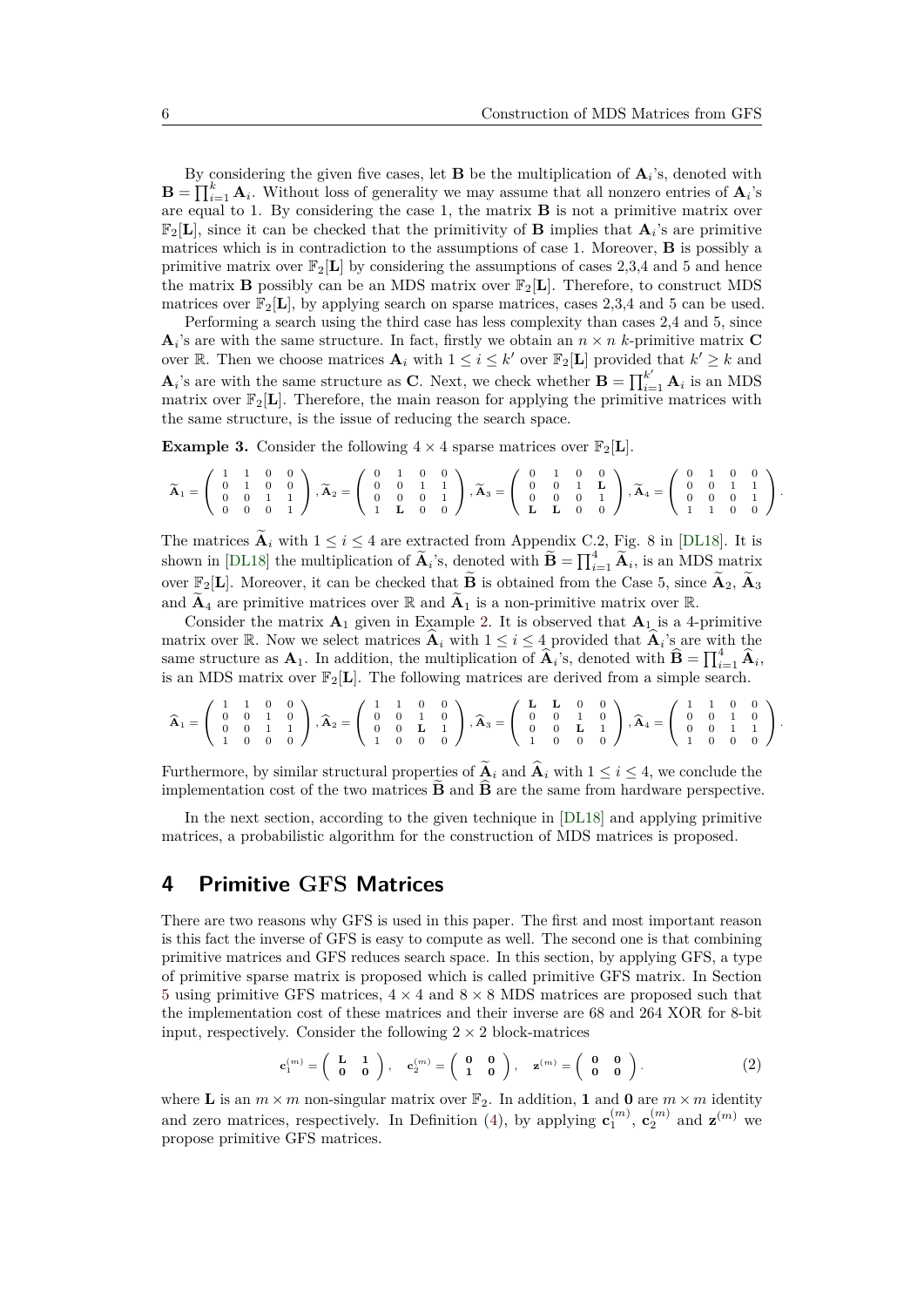<span id="page-6-0"></span>**Definition 4** (Primitive GFS Matrices). Suppose that  $\mathbf{p}_1 = \{a_1, a_2, \dots, a_n\}$  and  $\mathbf{p}_2 =$  ${b_1, b_2, \dots, b_n}$  are two permutations of integer numbers from 1 to *n* such that  $a_i \neq b_i$  for all  $1 \leq i \leq n$ . Consider  $2 \times 2$  block-matrices  $\mathbf{c}_1^{(m)}$ ,  $\mathbf{c}_2^{(m)}$  and  $\mathbf{z}^{(m)}$  which are given in [\(2\)](#page-5-1). Suppose that the *i*th row of an  $n \times n$  block-matrix  $S = (s_{i,j})$  with  $1 \le i, j \le n$ , based on the two permutations  $\mathbf{p}_1$  and  $\mathbf{p}_2$ , is filled in the following form:

$$
s_{i,j} = \begin{cases} \mathbf{c}_1^{(m)} & j = a_i, \\ \mathbf{c}_2^{(m)} & j = b_i, \\ \mathbf{z}^{(m)} & j \notin \{a_i, b_i\}. \end{cases}
$$

The block-matrix **S** is called primitive GFS matrix if **S** is a primitive matrix over R.

First of all, notice that in Definition [4](#page-6-0) to check whether **S** is a primitive matrix over R, we assume that  $\mathbf{c}_1^{(m)}$ ,  $\mathbf{c}_2^{(m)}$  and  $\mathbf{z}^{(m)}$  are  $2 \times 2$  matrices over R and **L** is a positive integer. Moreover, for simplicity the block-matrix **S** is denoted with  $\mathbf{S}(n, \mathbf{L}_{(m)}, [\mathbf{p}_1, \mathbf{p}_2])$ . Furthermore, it follows from Definition [4](#page-6-0) that a primitive GFS matrix can be a nonprimitive matrix over  $\mathbb{F}_2[\mathbf{L}]$ . In addition, primitive GFS matrices are non-singular over  $\mathbb{F}_2[\mathbf{L}]$ , since it can be proved that  $\det(\mathbf{S}) = 1$  over  $\mathbb{F}_2[\mathbf{L}]$ . In Example [4,](#page-6-1) it is observed that why the block-matrix  $S$  in Definition [4](#page-6-0) should be a primitive matrix over  $\mathbb R$  and not ask for **S** to be primitive over  $\mathbb{F}_2[L]$ .

<span id="page-6-1"></span>**Example 4.** Suppose that in Definition [4,](#page-6-0) we assumed **S** be a primitive matrix over  $\mathbb{F}_2[L]$ . Consider the following  $n \times n$  block-matrix that is constructed from two permutations  $\mathbf{p}_1 = \{1, 2, \dots, n\}$  and  $\mathbf{p}_2 = \{2, 3, \dots, n, 1\}.$ 

$$
\mathbf{S}(n, \mathbf{1}_{(m)}, [\mathbf{p_1}, \mathbf{p_2}]) = \left(\begin{array}{ccccc|cc} 1 & 1 & 0 & 0 & 0 & 0 & 0 & 0 & 0 \\ 0 & 0 & 1 & 0 & 0 & 0 & 0 & 0 & 0 \\ \hline 0 & 0 & 1 & 1 & 0 & 0 & 0 & 0 & 0 \\ 0 & 0 & 0 & 0 & 1 & 0 & 0 & 0 & 0 \\ \hline \vdots & \vdots & \vdots & \ddots & \ddots & \ddots & \ddots & \vdots & \vdots \\ \hline 0 & 0 & 0 & 0 & 0 & 0 & 0 & 1 & 1 \\ 1 & 0 & 0 & 0 & 0 & 0 & 0 & 0 & 0 \end{array}\right)
$$

*.*

For simplicity in representation set  $\mathbf{A} = \mathbf{S}(n, \mathbf{1}_{(m)}, [\mathbf{p}_1, \mathbf{p}_2])$ . Next, we prove  $\mathbf{A}$  is a nonprimitive matrix over  $\mathbb{F}_2[L]$ . Suppose **A** is a primitive matrix over  $\mathbb{F}_2[L]$  which implies that there is a positive integer *k* such that  $\mathbf{A}^k > 0$  over  $\mathbb{F}_2[\mathbf{L}]$ . Hence, all entries of  $\mathbf{A}^k$ are equal to 1. But it is in contradiction to this fact that **A** is a non-singular matrix over  $\mathbb{F}_2[L]$  but  $\mathbf{A}^k$  is a singular matrix over  $\mathbb{F}_2[L]$ , since  $\mathbf{A}^k$  has two equal rows. Therefore, in order to use sparse block-matrices such as **A**, the block-matrix **S** in Definition [4](#page-6-0) should be asked to be a primitive matrix over R.

It follows from Appendix A that the order of a primitive GFS matrix depends on the two permutations  $\mathbf{p}_1$  and  $\mathbf{p}_2$ . Moreover, the implementation cost of proposed MDS matrices in Section [5,](#page-9-1) is directly related to the number of iterations required to reach full diffusion. Therefore, for the construction of MDS matrices, GFS matrices with the minimum primitive-order should be used. In Example [5,](#page-6-2) some types of primitive GFS matrices are made, which are used in Section [5](#page-9-1) to construct lightweight  $4 \times 4$  and  $8 \times 8$ MDS matrices with the implementation cost 68 and 264 XOR for 8-bit input , respectively.

<span id="page-6-2"></span>**Example 5.** For  $n = 2$ , the following primitive GFS matrix is used.

<span id="page-6-3"></span>
$$
\mathbf{p}_1 = \{1, 2\}, \quad \mathbf{p}_2 = \{2, 1\}, \quad \mathbf{S}(2, \mathbf{L}_{(m)}, [\mathbf{p}_1, \mathbf{p}_2]) = \begin{pmatrix} \mathbf{L} & 1 & | & \mathbf{0} & \mathbf{0} \\ \mathbf{0} & 0 & | & \mathbf{1} & \mathbf{0} \\ \hline \mathbf{0} & 0 & | & \mathbf{L} & \mathbf{1} \\ \mathbf{1} & 0 & | & \mathbf{0} & \mathbf{0} \end{pmatrix} . \tag{3}
$$

In Example [2,](#page-4-0) it is observed that  $\mathbf{S}(2, \mathbf{L}_{(m)}, [\mathbf{p}_1, \mathbf{p}_2])$  is a 4-primitive matrix over R. For *n* = 3, there are 12 permutations such as  $\mathbf{p}_1 = \{a_1, a_2, a_3\}$  and  $\mathbf{p}_2 = \{b_1, b_2, b_3\}$  from 1 to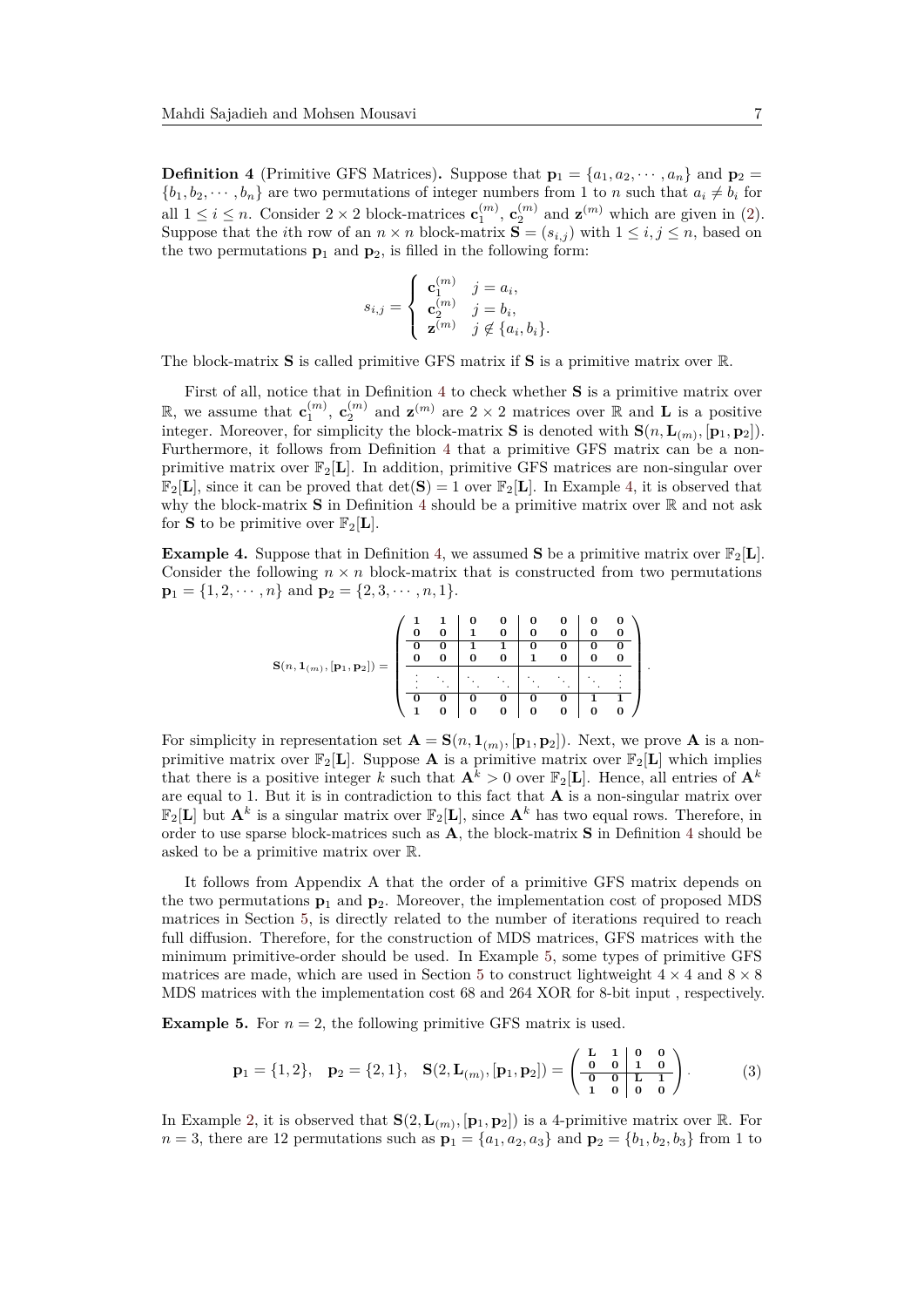3 such that  $a_i \neq b_i$  for all  $1 \leq i \leq 3$ . Consider the following case

<span id="page-7-1"></span>
$$
\mathbf{p}_1 = \{1, 3, 2\}, \quad \mathbf{p}_2 = \{2, 1, 3\}, \quad \mathbf{S}(3, \mathbf{L}_{(m)}, [\mathbf{p}_1, \mathbf{p}_2]) = \begin{pmatrix} \mathbf{L} & 1 & 0 & 0 & 0 & 0 \\ 0 & 0 & 1 & 0 & 0 & 0 \\ \hline 0 & 0 & 0 & 0 & 0 & 0 \\ \hline 0 & 0 & 0 & 0 & 0 & 0 \\ 0 & 0 & 0 & 0 & 1 & 0 \end{pmatrix} \tag{4}
$$

The primitive GFS matrix  $\mathbf{S}(3, \mathbf{L}_{(m)}, [\mathbf{p}_1, \mathbf{p}_2])$ , is an 5-primitive matrix over R. For  $n = 4$ , there are 216 permutations  $\mathbf{p}_1 = \{a_1, a_2, a_3, a_4\}$  and  $\mathbf{p}_2 = \{b_1, b_2, b_3, b_4\}$  from 1 to 4 such that  $a_i \neq b_i$  for  $1 \leq i \leq 4$ . These 216 permutations are divided into four cases, which are listed in Appendix A. It follows from Appendix A that the minimum primitive-order of an GFS matrix such as  $S(4, L_{(m)}, [p_1, p_2])$  is 6. Therefore, we select two permutations  $p_1$ and  $\mathbf{p}_2$  provided that  $\mathbf{S}(4, \mathbf{L}_{(m)}, [\mathbf{p}_1, \mathbf{p}_2])$  is a 6-primitive matrix over R.

$$
\mathbf{p}_1 = \{4, 3, 2, 1\}, \quad \mathbf{p}_2 = \{3, 2, 1, 4\}, \quad \mathbf{S}(4, \mathbf{L}_{(m)}, [p_1, p_2]) = \begin{pmatrix} 0 & 0 & 0 & 0 & 0 & 0 & 0 & \mathbf{L} & \mathbf{1} \\ 0 & 0 & 0 & 0 & 0 & \mathbf{L} & \mathbf{1} & 0 & 0 & 0 \\ 0 & 0 & 0 & 0 & 0 & \mathbf{L} & \mathbf{1} & 0 & 0 & 0 \\ 0 & 0 & 1 & 0 & 0 & 0 & 0 & 0 & 0 \\ \hline 0 & 0 & 1 & 1 & 0 & 0 & 0 & 0 & 0 \\ \hline \mathbf{L} & 1 & 0 & 0 & 0 & 0 & 0 & 0 & 0 \\ 0 & 0 & 0 & 0 & 0 & 0 & 1 & 0 \end{pmatrix}, \quad (5)
$$
\n
$$
\widehat{\mathbf{p}}_1 = \{1, 3, 2, 4\}, \quad \widehat{\mathbf{p}}_2 = \{2, 1, 4, 3\}, \quad \mathbf{S}(4, \mathbf{L}_{(m)}, [\widehat{\mathbf{p}}_1, \widehat{\mathbf{p}}_2]) = \begin{pmatrix} \mathbf{L} & \mathbf{1} & 0 & 0 & 0 & 0 & 0 & 0 & 0 \\ \hline \mathbf{0} & 0 & 1 & 0 & 0 & 0 & 0 & 0 & 0 \\ \hline \mathbf{0} & 0 & 1 & 0 & 0 & 0 & 0 & 0 & 0 \\ \hline \mathbf{0} & 0 & 0 & 0 & \mathbf{L} & \mathbf{1} & 0 & 0 \\ \hline \mathbf{0} & 0 & 0 & 0 & 0 & \mathbf{L} & \mathbf{1} & 0 & 0 \\ \hline \mathbf{0} & 0 & 0 & 0 & 0 & 0 & \mathbf{L} & \mathbf{1} \\ \hline \mathbf{0} & 0 & 0 & 0 & 0 & 1 & 0 \\ \hline \mathbf{0} & 0 & 0 & 0 & 0 & 1 & 0 \\ \hline \mathbf{0} & 0 & 0 & 0 & 0 & 1 & 0 \\ \hline \mathbf{0} & 0 & 0 & 0 & 1 & 0
$$

<span id="page-7-2"></span>Two primitive GFS matrices such as  $A_1$  and  $A_2$  are considered with the same structure if **A**<sup>1</sup> and **A**<sup>2</sup> are constructed from the same permutations. In the rest, we propose a probabilistic algorithm for the construction of MDS matrices.

<span id="page-7-0"></span>**Algorithm 1:** Construction of Lightweight MDS Matrices based on the Primitive GFS Matrices with the same Structure

**Input :** Three positive integer *n*, *m* and *r*.

**Output :** An  $2n \times 2n$  lightweight MDS matrix over *m*-bit input with  $\leq r$  XOR. **<sup>1</sup>** Select two permutations **p**<sup>1</sup> and **p**<sup>2</sup> such that the order of primitive GFS matrix

 $\mathbf{C} = \mathbf{S}(n, \mathbf{1}_{(m)}, [\mathbf{p}_1, \mathbf{p}_2])$  is minimal over R.

- **2** Let **C** be an *k*-primitive matrix over  $\mathbb{R}$  and set  $u = k$ .
- **3** Select primitive GFS matrices  $\mathbf{A}_i = \mathbf{S}(n, \mathbf{f}_{(m)}^{(i)})$  $(\mathbf{p}_1, \mathbf{p}_2)$  with  $1 \leq i \leq u$  such that
- $f^{(i)} \in {\{L^{-2}, L^{-1}, 1, L, L^2\}}$  and  $A_i$ 's are constructed from minimal numbers of L. **4** Construct  $\mathbf{B} = \prod_{i=1}^{u} \mathbf{A}_i$  over  $\mathbb{F}_2[\mathbf{L}]$ .
- **5** If **B** is an MDS matrix over  $\mathbb{F}_2[\mathbf{L}]$  *then* go in Step 8 *end*.
- **6** *If* all cases in Step 3 are considered *then* set  $u = u + 1$ .
- **7** *If* **B** is not an MDS matrix over  $\mathbb{F}_2[L]$  *then* go in Step 3 *end*.
- **8** Get the base set of subdeterminants of **B** over  $\mathbb{F}_2[L]$ .
- **9** Obtain an  $m \times m$  non-singular binary matrix **L** with the minimal implementation cost provided that elements of the base set are non-singular matrices over  $\mathbb{F}_2$  by **L**.
- **<sup>10</sup>** *If* Step 9 fails to obtain a binary matrix **L** *then* go in Step 3 *end*.
- **<sup>11</sup>** Obtain the implementation cost of **A***<sup>i</sup>* 's, denoted *x*, with respect to the cost of **L**.
- **12** *If*  $x \leq r$  *then* go in Step 14 *end*.
- **13** *If*  $u \leq 2n$  *then* go in Step 3 *else* go in Step 1 *end*.
- **14** Return **B**,  $\mathbf{A}_i$ 's and the non-singular binary matrix **L**.

Notice that, Algorithm [1](#page-7-0) is a randomized algorithm, since with the proposed approach, there is an extensive search space to construct MDS matrices for the large dimensions.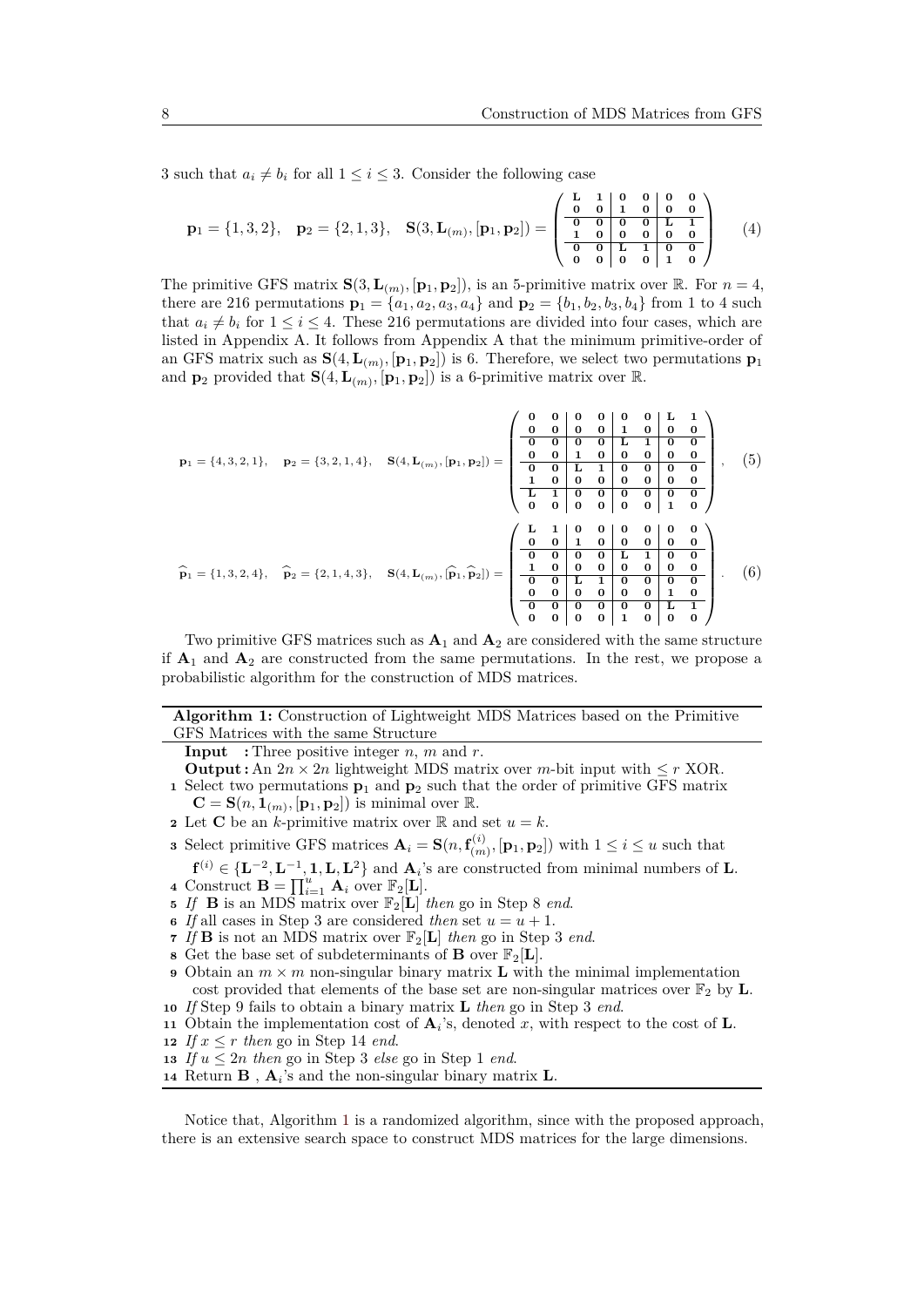**Example 6.** The best implementation of the lightweight  $6 \times 6$  MDS matrices for 8-bit input is 186 XOR [\[TTK](#page-22-10)<sup>+</sup>18]. Set  $n = 3$ ,  $m = 8$  and  $r = 186$  as input into Algorithm [1.](#page-7-0) It follows from [\(4\)](#page-7-1) that  $\mathbf{C} = \mathbf{S}(3, \mathbf{1}_{(8)}, [\mathbf{p}_1, \mathbf{p}_2])$  is an 5-primitive matrices over  $\mathbb{R}$  for the two permutations  $\mathbf{p}_1 = \{1, 3, 2\}$  and  $\mathbf{p}_2 = \{2, 1, 3\}$ . Using exhaustive search, it can be verified that there are no primitive GFS matrices  $\mathbf{A}_i = \mathbf{S}(3, \mathbf{f}_{(m)}^{(i)})$  $\left( \begin{matrix} \mathbf{p}_1 \\ (m) \end{matrix} \right)$ ,  $\left[ \mathbf{p}_1, \mathbf{p}_2 \right]$  with  $1 \leq i \leq 5$ such that  $\prod_{i=1}^{5}$  **A**<sub>*i*</sub> is an MDS matrix over  $\mathbb{F}_2[L]$  provided that  $\mathbf{f}^{(i)} \in \{\mathbf{L}^{-2}, \mathbf{L}^{-1}, \mathbf{1}, \mathbf{L}, \mathbf{L}^2\}$ . Now consider the following primitive GFS matrices  $A_i$  with  $1 \leq i \leq 6$ .

$$
\begin{array}{ll} \mathbf{A}_1 = \mathbf{R}(3, \mathbf{1}_{(m)}, [\mathbf{p}_1, \mathbf{p}_2]), \quad \mathbf{A}_2 = \mathbf{R}(3, \mathbf{L}_{(m)}, [\mathbf{p}_1, \mathbf{p}_2]), \quad \mathbf{A}_3 = \mathbf{R}(3, \mathbf{1}_{(m)}, [\mathbf{p}_1, \mathbf{p}_2]), \\ \mathbf{A}_4 = \mathbf{R}(3, \mathbf{1}_{(m)}, [\mathbf{p}_1, \mathbf{p}_2]), \quad \mathbf{A}_5 = \mathbf{R}(3, \mathbf{L}_{(m)}^2, [\mathbf{p}_1, \mathbf{p}_2]), \quad \mathbf{A}_6 = \mathbf{R}(3, \mathbf{1}_{(m)}, [\mathbf{p}_1, \mathbf{p}_2]). \end{array}
$$

It can be checked that  $\mathbf{B} = \prod_{i=1}^{6} \mathbf{A}_i$  is an MDS matrix over  $\mathbb{F}_2[\mathbf{L}]$ . Moreover, applying exhaustive search, matrix  $\overrightarrow{B}$  is an optimal result with respect to the number of binary linear functions which are used in the construction of **B**  $(L, L, L, L^2, L^2$  and  $L^2$ ). It is worth mentioning that  $L^2$  is considered two binary linear functions.

$$
B=\left(\begin{array}{cccccc}L^3+1 & L^3+1 & L^3+L^2+L+1 & L^3+L^2+1 & 1 & L \\ L^3+L+1 & L^3+1 & L^2 & L^2+L & L^3+1 & L^3 \\ 1 & L & L^3+1 & L^3+1 & L^3+L^2+L+1 & L^3+L^2+1 \\ L^3+1 & L^3 & L^3+L+1 & L^3+1 & L^2 & L^2+L \\ L^3+L^2+L+1 & L^3+L^2+1 & 1 & L & L^3+1 & L^3+1 \\ L^2 & L^2+L & L^3+1 & L^3 & L^3+L+1 & L^3+1 \end{array}\right)
$$

It is easy to verify that the number of subdeterminants of an  $n \times n$  matrix is  $\sum_{i=1}^{n} {n \choose i} {n \choose i}$  $\binom{2n}{n}$  – 1. Therefore, **B** has  $\binom{12}{6}$  – 1 = 923 subdeterminants. The base set of subdeterminants of **B** is given in [\(7\)](#page-8-0).

<span id="page-8-0"></span>
$$
{L, L + 1, L2 + L + 1, L3 + L + 1, L3 + L2 + 1, L4 + L + 1, L4 + L3 + 1, L4 + L3 + L2 + L + 1,\nL5 + L2 + 1, L5 + L3 + 1, L5 + L2 + L + 1, L5 + L4 + L2 + L + 1, L5 + L4 + L3 + L + 1,\nL5 + L4 + L3 + L2 + 1, L6 + L + 1, L6 + L3 + 1, L6 + L4 + L2 + L + 1, L6 + L4 + L3 + L + 1,\nL6 + L5 + L4 + L2 + L + 1, L6 + L5 + L2 + 1, L6 + L5 + L4 + L + 1, L6 + L5 + L4 + L + 1, L6 + L5 + L4 + L + 1,\nL6 + L5 + L4 + L2 + 1, L7 + L3 + L + 1, L6 + L5 + L3 + L + 1, L7 + L6 + 1,\nL7 + L6 + L4 + L2 + 1, L7 + L6 + L5 + L4
$$

Assume the XOR cost of a binary linear function  $(L)$  is denoted with the symbol  $\#L$ . Therefore, the implementation cost of **B** for *m*-bit input is equal to:

<span id="page-8-2"></span>
$$
\frac{\#B_1}{(3m)} + \frac{\#B_2}{(3m+3(\#L))} + \frac{\#B_3}{(3m)} + \frac{\#B_4}{(3m)} + \frac{\#B_5}{(3m+3(\#L^2))} + \frac{\#B_6}{(3m)} = 18m + 3(\#L) + 3(\#L^2). \tag{8}
$$

Next, we get  $8 \times 8$  non-singular matrices **L** over  $\mathbb{F}_2$  such that the given elements in [\(7\)](#page-8-0) are non-singular matrices over  $\mathbb{F}_2$  by applying **L**. For instance, the following non-singular binary matrices  $\mathbf{L}_j$  with  $1 \leq j \leq 4$ , are obtained.

<span id="page-8-1"></span>
$$
\mathbf{L}_1 = [[1,8],[1],[2,7],[3],[4],[5],[6],[7]], \quad \mathbf{L}_2 = [[1,8],[1],[2],[3],[4,7],[5],[6],[7]],
$$
  

$$
\mathbf{L}_3 = [[3,8],[1],[2],[3],[4],[5,6],[6],[7]], \quad \mathbf{L}_4 = [[5,8],[1],[2],[3],[4],[5],[6,7],[7]].
$$
 (9)

The implementation cost of  $\mathbf{L}_j$ 's, given in [\(9\)](#page-8-1), is two XOR. In addition  $\mathbf{L}_j^2$  with  $1 \leq j \leq 4$ , can be implemented with four XOR. Therefore, it follows from [\(8\)](#page-8-2) that the implementation cost of **B** is  $18 \times 8 + 3 \times 2 + 3 \times 4 = 162$  XOR. Moreover,  $\mathbf{B}^{-1}$  is implemented with 162 XOR, since the implementation cost of  $\mathbf{B}^{-1} = \prod_{i=1}^{6} \mathbf{A}_{7-i}^{-1}$  is equal to [\(8\)](#page-8-2).

Proposition [1](#page-8-3) follows a condition which can be applied to reduce the complexity of the step 9 given in Algorithm [1](#page-7-0) when we run Algorithm [1](#page-7-0) to construct MDS matrices with the large dimensions.

<span id="page-8-3"></span>**Proposition 1.** Let  $\mathbf{r} = \{f_1, f_2, \dots, f_k\}$  be a set of pairwise distinct irreducible polynomials over  $\mathbb{F}_2$  for some positive integer *k*. Suppose that **A** is an  $n \times n$  binary matrix such that its minimal polynomial is  $g$ . If prime factors of  $g$  over  $\mathbb{F}_2$  are not elements of the set **r**, then matrices  $f_i(\mathbf{A})$  with  $1 \leq i \leq k$  are non-singular matrices over  $\mathbb{F}_2$ .

*.*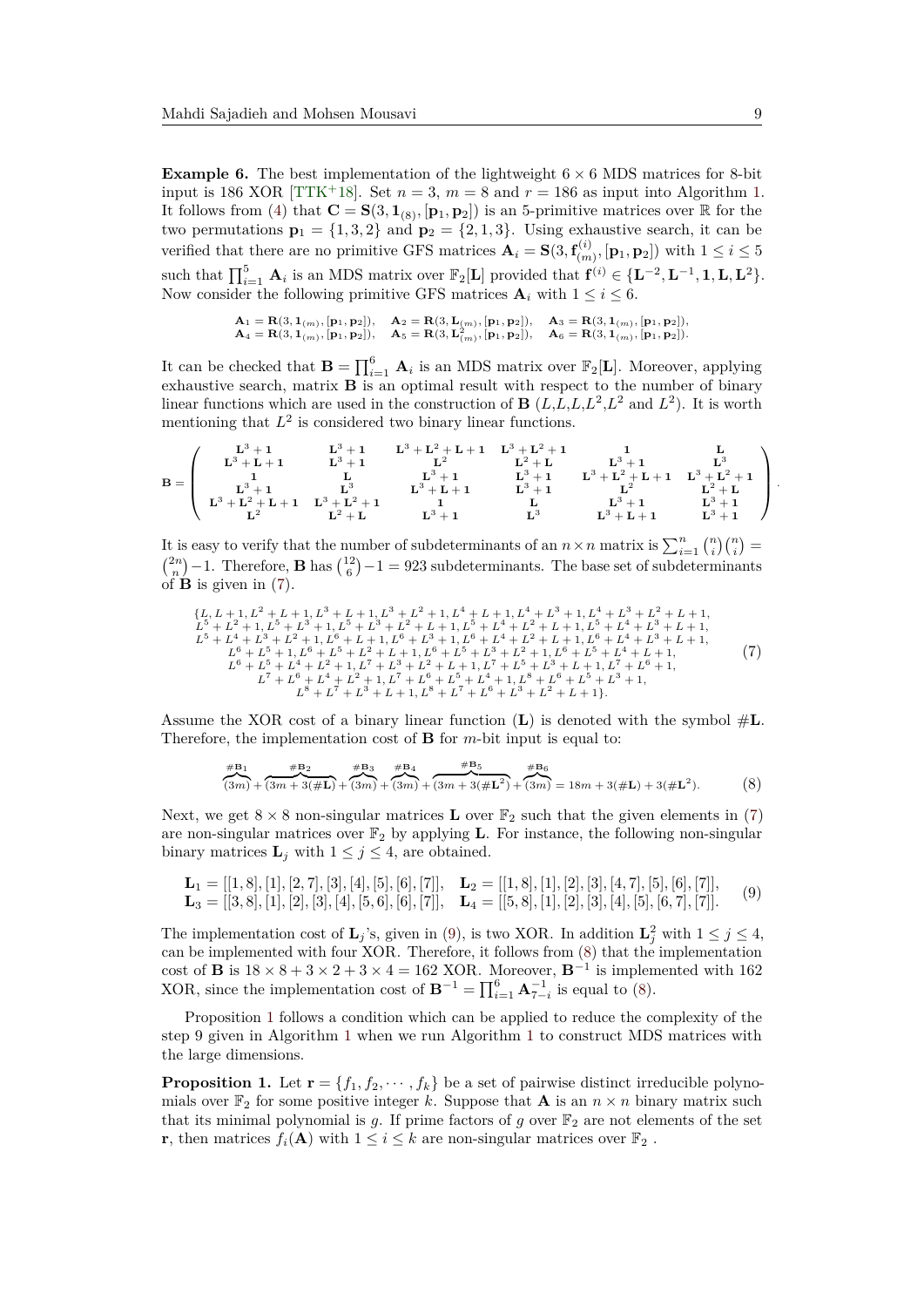*Proof.* First, we prove the matrices  $f_i(\mathbf{A})$  with  $1 \leq i \leq k$  are nonzero matrices over  $\mathbb{F}_2$ . It follows from assumptions that *g* is minimal polynomial of **A**. Suppose that  $f_i(\mathbf{A})$  is equal to zero matrix for some  $1 \leq i \leq k$ . Then we get a contradiction to our assumptions, since  $f_i$ 's are irreducible polynomials over  $\mathbb{F}_2$  such that  $f_i$ 's are not prime factors of *g* over  $\mathbb{F}_2$ . Now assume that  $f_i(\mathbf{A})$  is equal to a singular matrix for some  $1 \leq i \leq k$  which implies that the determinant of  $f_i(\mathbf{A})$  is equal to zero. From linear algebra [\[HJ13\]](#page-21-8) we know that  $\det(f_i(\mathbf{A})) = \prod_{j=1}^n f_i(\lambda_j)$  where  $\lambda_j$ 's are eigenvalues of **A**. Therefore, there is at least an integer  $1 \leq j \leq n$  such that  $f_i(\lambda_j) = 0$  and this is in contradiction to this fact that two distinct irreducible polynomials have no common roots.  $\Box$ 

It follows from Proposition [1](#page-8-3) that in step 9, given in Algorithm [1,](#page-7-0) it is sufficient to obtain an  $m \times m$  non-singular binary matrix such that the prime factors of its minimal polynomial are not elements of the base set of the matrix **B** [\[BKL16,](#page-21-5) [Kol19\]](#page-22-14).

## <span id="page-9-1"></span>**5 Construction of MDS Matrices by Applying Primitive GFS Matrices**

In this section, using primitive GFS matrices, we propose  $4 \times 4$  and  $8 \times 8$  MDS matrices for 8 bit input. The proposed  $4 \times 4$  and  $8 \times 8$  MDS matrices are implemented with 68 and 264 XOR. Moreover, the given results in this section are optimal according to the terminology of XOR cost and the number of binary linear functions. In other words, it is not possible to achieve better results by applying the proposed approach in Section [4.](#page-5-0) In fact, in order to obtain the results of this section, an exhaustive search has been applied to Algorithm [1.](#page-7-0) Although the given results in this section are not better than the presented results in Section [6,](#page-11-0) we intend to show the importance of Algorithm [1](#page-7-0) for the construction of lightweight MDS matrices with the large dimensions.

#### <span id="page-9-0"></span>**5.1 Construction of 4 × 4 MDS Matrices**

Consider the primitive GFS matrix  $\mathbf{C} = \mathbf{R}(2, \mathbf{1}_{(m)}, [\mathbf{p}_1, \mathbf{p}_2])$  over two permutations  $\mathbf{p}_1 =$  $\{1,2\}$  and  $\mathbf{p}_2 = \{2,1\}$ . It follows from [\(3\)](#page-6-3) that **C** is a 4-primitive matrix over R. In the rest, based on the structure of matrix **C**, the following primitive GFS matrices are applied to construct a lightweight  $4 \times 4$  MDS matrix for *m*-bit input.

$$
\begin{array}{ll} \mathbf{A}_1 = \mathbf{R}(2, \mathbf{1}_{(m)}, [\mathbf{p}_1, \mathbf{p}_2]), \quad \mathbf{A}_2 = \mathbf{R}(2, \mathbf{L}_{(m)}, [\mathbf{p}_1, \mathbf{p}_2]), \\[2mm] \mathbf{A}_3 = \mathbf{R}(2, \mathbf{L}_{(m)}, [\mathbf{p}_1, \mathbf{p}_2]), \quad \mathbf{A}_4 = \mathbf{R}(2, \mathbf{1}_{(m)}, [\mathbf{p}_1, \mathbf{p}_2]). \end{array}
$$

It can be checked that  $\mathbf{B} = \mathbf{A}_1 \mathbf{A}_2 \mathbf{A}_3 \mathbf{A}_4$ , given in [\(10\)](#page-9-2), is an MDS matrix over  $\mathbb{F}_2[\mathbf{L}]$ .

<span id="page-9-2"></span>
$$
B = \begin{pmatrix} 1 & 1 & 0 & 0 \\ 0 & 0 & 1 & 0 \\ 0 & 0 & 1 & 1 \\ 1 & 0 & 0 & 0 \end{pmatrix} \begin{pmatrix} L & 1 & 0 & 0 \\ 0 & 0 & 1 & 0 \\ 0 & 0 & L & 1 \\ 1 & 0 & 0 & 0 \end{pmatrix} \begin{pmatrix} L & 1 & 0 & 0 \\ 0 & 0 & 1 & 0 \\ 0 & 0 & L & 1 \\ 1 & 0 & 0 & 0 \end{pmatrix} \begin{pmatrix} 1 & 1 & 0 & 0 \\ 0 & 0 & 1 & 0 \\ 0 & 0 & L & 1 \\ 1 & 0 & 0 & 0 \end{pmatrix}
$$
  
= 
$$
\begin{pmatrix} L^2 + 1 & L^2 & 1 & L+1 \\ L+1 & 1 & L^2 & L^2 \\ 1 & L+1 & L^2+1 & L^2 \\ L^2 & L^2 & L+1 & 1 \end{pmatrix}.
$$
 (10)

Then the implementation cost of **B**, for *m*-bit input, is equal to

<span id="page-9-4"></span>
$$
\frac{\#A_1}{(2m) + (2m + 2(\#L))} + \frac{\#A_3}{(2m + 2(\#L))} + \frac{\#A_4}{(2m) + (2m)} = 8m + 4(\#L). \tag{11}
$$

There are  $\binom{8}{4} - 1 = 69$  subdeterminants in **B**. The base set of these subdeterminants is:

<span id="page-9-3"></span>
$$
\{L, L+1, L^2+L+1, L^3+L+1, L^3+L^2+1, L^4+L+1\}
$$
 (12)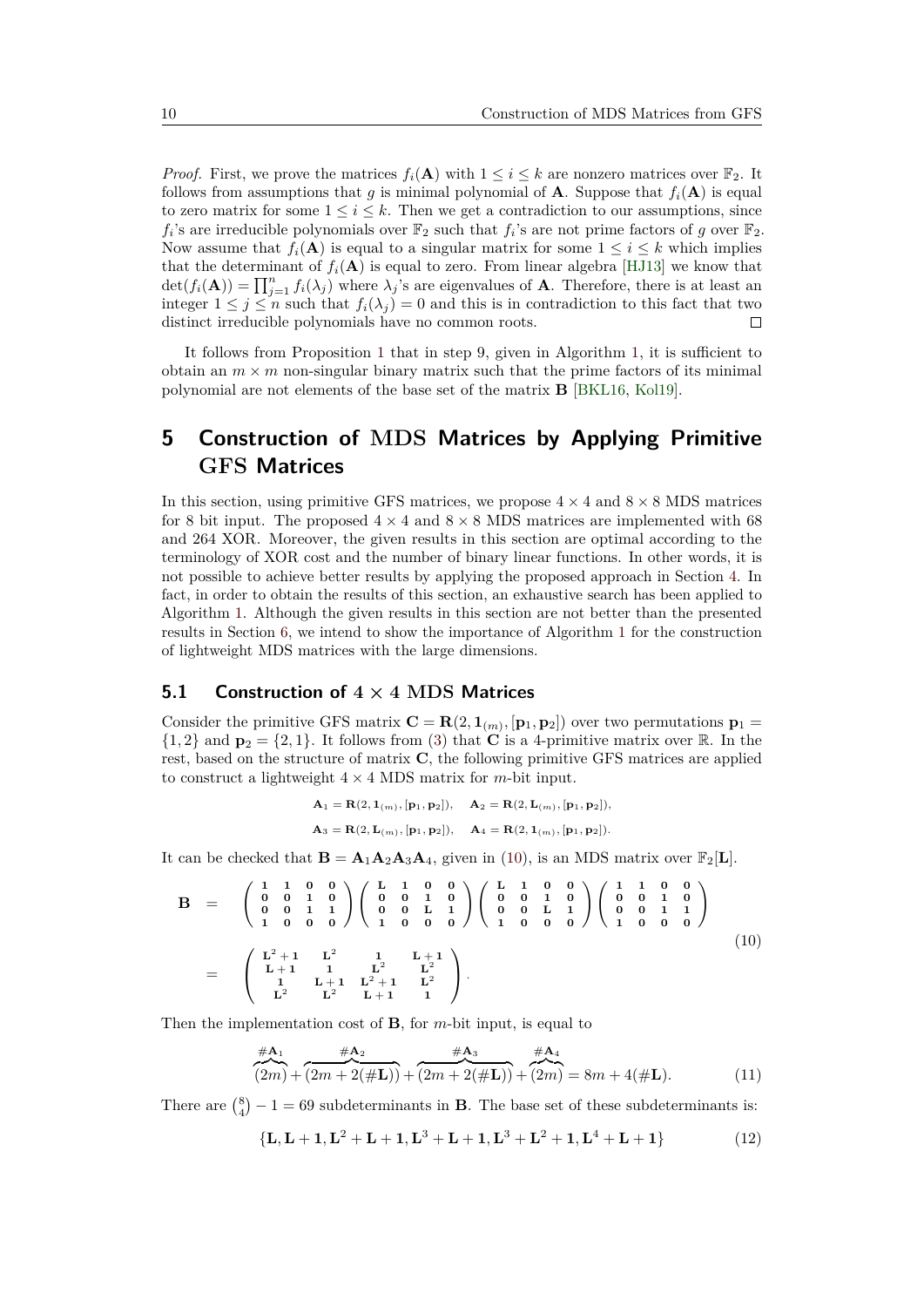For  $m = 4$ , consider the following  $4 \times 4$  non-singular matrices over  $\mathbb{F}_2$ . It can be verified that using  $\mathbf{L}_i$  with  $1 \leq i \leq 4$ , the given elements in [\(12\)](#page-9-3) are non-singular matrices over  $\mathbb{F}_2$ . Moreover, the implementation cost of  $\mathbf{L}_i$ 's is one XOR.

$$
\mathbf{L}_1 = [[1,4],[1],[2],[3]], \quad \mathbf{L}_2 = [[4],[1,2],[2],[3]], \quad \mathbf{L}_3 = [[4],[1],[2,3],[3]], \quad \mathbf{L}_4 = [[4],[1],[2],[3,4]].
$$

Hence, by applying  $\mathbf{L}_i$ 's and relation [\(11\)](#page-9-4), **B** is implemented with  $8 \times 4 + 4 \times 1 = 36$ XOR for 4-bit input. Moreover,  $L^4 + L^3 + 1$  is not an element of [\(12\)](#page-9-3). Therefore, **B** is implemented with 36 XOR over  $\mathbb{F}_{2^4}/0x19$ . Furthermore, using  $\mathbf{L}_i$  with  $1 \leq i \leq 4$ , the implementation cost of **B**−<sup>1</sup> is 36 XOR, since we have

<span id="page-10-1"></span>
$$
\mathbf{B}^{-1} = \begin{pmatrix} 0 & 0 & 0 & 1 \\ 1 & 0 & 0 & 1 \\ 0 & 1 & 0 & 0 \\ 0 & 1 & 1 & 0 \end{pmatrix} \begin{pmatrix} 0 & 0 & 0 & 1 \\ 1 & 0 & 0 & \mathbf{L} \\ 0 & 1 & 0 & 0 \\ 0 & \mathbf{L} & 1 & 0 \end{pmatrix} \begin{pmatrix} 0 & 0 & 0 & 1 \\ 1 & 0 & 0 & \mathbf{L} \\ 0 & 1 & 0 & 0 \\ 0 & \mathbf{L} & 1 & 0 \end{pmatrix} \begin{pmatrix} 0 & 0 & 0 & 1 \\ 1 & 0 & 0 & 1 \\ 0 & 1 & 0 & 0 \\ 0 & 1 & 1 & 0 \end{pmatrix} . \tag{13}
$$

For  $m = 8$ , consider  $8 \times 8$  non-singular matrices  $\mathbf{L}_i$  with  $1 \leq j \leq 4$  in [\(14\)](#page-10-0). It can be verified that by applying  $\mathbf{L}_i$ 's the given elements in [\(12\)](#page-9-3) are non-singular matrices over  $\mathbb{F}_2$ .

<span id="page-10-0"></span>
$$
\mathbf{L}_1 = [[2,8],[1],[2],[3],[4],[5],[6],[7]], \quad \mathbf{L}_2 = [[8],[1,3],[2],[3],[4],[5],[6],[7]],
$$
  

$$
\mathbf{L}_3 = [[8],[1],[2,4],[3],[4],[5],[6],[7]], \quad \mathbf{L}_4 = [[8],[1],[2],[3,5],[4],[5],[6],[7]].
$$

The implementation cost of  $\mathbf{L}_j$ 's is one XOR. Therefore, using  $\mathbf{L}_j$ 's and relation [\(11\)](#page-9-4), **B** is implemented with  $8 \times 8 + 4 \times 1 = 68$  XOR for 8-bit input. Moreover, it follows from [\(13\)](#page-10-1) that the implementation cost of **B**<sup>−</sup><sup>1</sup> is 68 XOR for 8-bit input. Furthermore, **B** can be implemented with at least  $8 \times 8 + 4 \times 2 = 72$  XOR over  $\mathbb{F}_{2^8}$ , since some roots of irreducible polynomials of degree 8 require only two XOR [\[BKL16\]](#page-21-5).

#### **5.2 Construction of 8 × 8 MDS Matrices**

First of all, we select two permutations  $\hat{\mathbf{p}}_1 = \{1, 3, 2, 4\}$  and  $\hat{\mathbf{p}}_2 = \{2, 1, 4, 3\}$ . Then we construct the primitive GFS matrix  $\mathbf{C} = \mathbf{R}(4, \mathbf{1}_{(m)}, [\hat{\mathbf{p}}_1, \hat{\mathbf{p}}_2])$ . It follows from [\(6\)](#page-7-2) that **C** is a 6-primitive GFS matrix over R. Moreover, it follows from exhaustive search that there are no primitive GFS matrices  $\mathbf{A}_i = \mathbf{S}(4, \mathbf{f}_{(m)}^{(i)})$  $(\hat{n})$ ,  $[\hat{\mathbf{p}}_1, \hat{\mathbf{p}}_2]$  with  $1 \leq i \leq 6$  such that  $\prod_{i=1}^{6} \mathbf{A}_i$ is an MDS matrix over  $\mathbb{F}_2[\mathbf{L}]$  provided that  $\mathbf{f}^{(i)} \in \{\mathbf{L}^{-2}, \mathbf{L}^{-1}, \mathbf{1}, \mathbf{L}, \mathbf{L}^2\}$ . Now consider the following primitive GFS matrices  $\mathbf{A}_i$  with  $1 \leq i \leq 7$ .

$$
\mathbf{A}_1 = \mathbf{R}(4, \mathbf{L}_{(m)}, [\widehat{\mathbf{p}}_1, \widehat{\mathbf{p}}_2]), \quad \mathbf{A}_2 = \mathbf{R}(4, \mathbf{1}_m, [\widehat{\mathbf{p}}_1, \widehat{\mathbf{p}}_2]), \quad \mathbf{A}_3 = \mathbf{R}(4, \mathbf{1}_m, [\widehat{\mathbf{p}}_1, \widehat{\mathbf{p}}_2]), \quad \mathbf{A}_4 = \mathbf{R}(4, \mathbf{L}_{(m)}^2, [\widehat{\mathbf{p}}_1, \widehat{\mathbf{p}}_2]),
$$
\n
$$
\mathbf{A}_5 = \mathbf{R}(4, \mathbf{L}_{(m)}^{-1}, [\widehat{\mathbf{p}}_1, \widehat{\mathbf{p}}_2]), \quad \mathbf{A}_6 = \mathbf{R}(4, \mathbf{L}_{(m)}^{-1}, [\widehat{\mathbf{p}}_1, \widehat{\mathbf{p}}_2]), \quad \mathbf{A}_7 = \mathbf{R}(4, \mathbf{1}_m, [\widehat{\mathbf{p}}_1, \widehat{\mathbf{p}}_2]).
$$

It can be verified that  $\mathbf{B} = \prod_{i=1}^{7} \mathbf{A}_i$  is an MDS matrix over  $\mathbb{F}_2[\mathbf{L}]$ . Moreover, using exhaustive search, **B** is one of the optimal results in relation to the number of binary linear functions. Actually, it is not possible to construct an MDS matrix **B** by applying primitive GFS matrices  $\mathbf{A}_i = \mathbf{S}(4, \mathbf{f}_{(m)}^{(i)})$  $(\mathbf{r}_0, \mathbf{r}_1, \mathbf{p}_2)$  with  $1 \leq i \leq 7$  provided that  $\mathbf{A}_i$ 's are constructed from less than twenty binary linear functions  $(L,L,L,L,L^{-1},L^{-1},L^{-1},L^{-1})$  $L^{-1}, L^{-1}, L^{-1}, L^2, L^2, L^2$ , and  $L^2$ ). Now, it follows from  $\mathbf{B} = \prod_{i=1}^7 \mathbf{A}_i$  that the implementation cost of **B** for *m*-bit input is equal to

<span id="page-10-2"></span>
$$
\frac{\#A_1}{(4m+4(\#L))} + \frac{\#A_2}{(4m) + (4m) + (4m) + (4m+4(\#L^2))} + \frac{\#A_5}{(4m+4(\#L^{-1}))} + \frac{\#A_6}{(4m+4(\#L^{-1}))} + \frac{\#A_7}{(4m) + (4m)} \tag{15}
$$
\n
$$
= 28m + 4(\#L) + 4(\#L^2) + 8(\#L^{-1})
$$

The base set of subdeterminants of **B** has 380 elements. In this base set, there are all irreducible polynomials of degree 4 and 8, except for the irreducible polynomial 0x1A3. It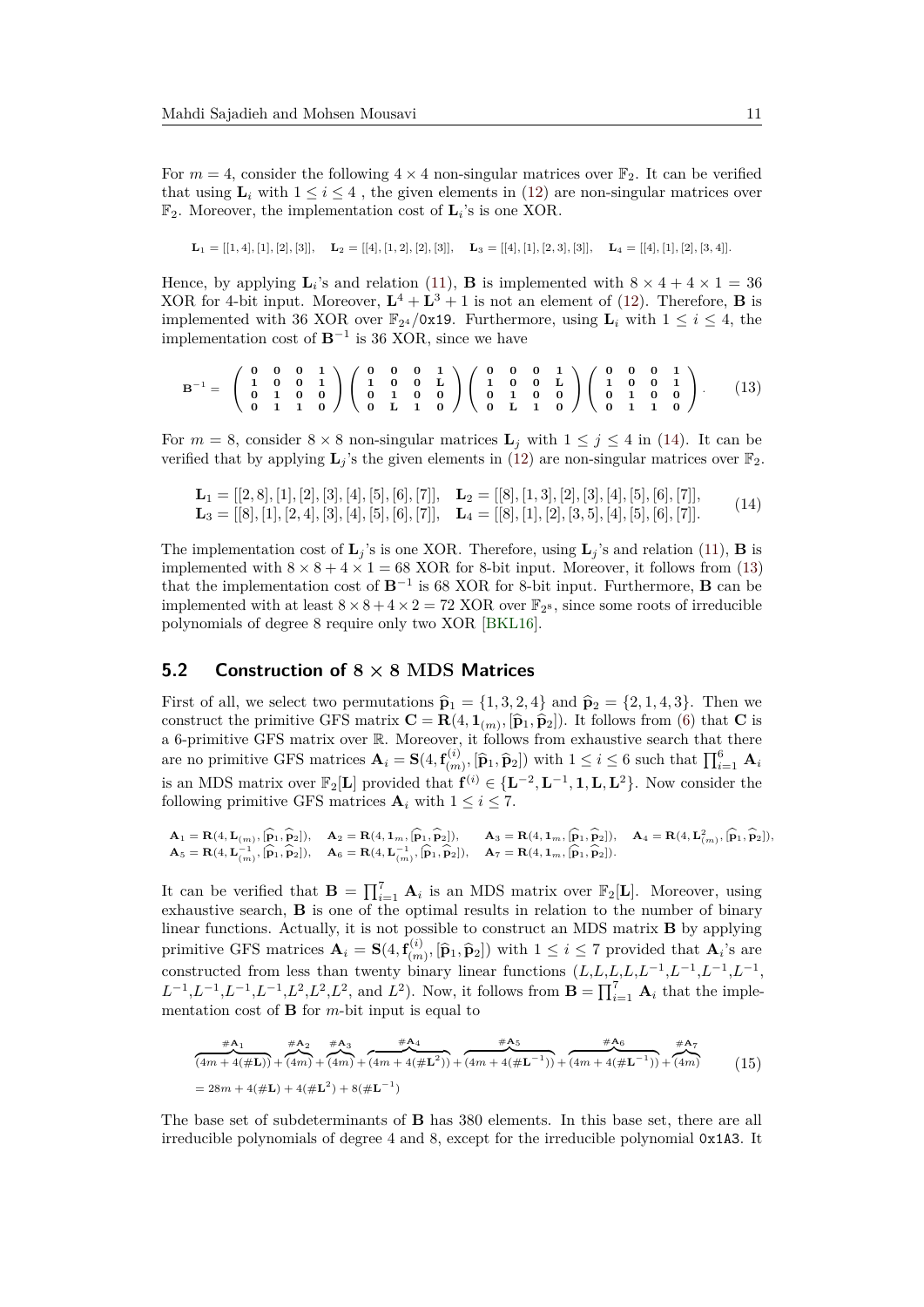can be checked that the elements of the base set of **B** are non-singular matrices over  $\mathbb{F}_2$  by applying the following non-singular  $8 \times 8$  binary matrices  $\mathbf{L}_i$  with  $1 \leq i \leq 4$ .

$$
\mathbf{L}_1 = [[3], [7], [2], [5], [1, 8], [4], [6], [4, 8]], \quad \mathbf{L}_2 = [[6], [3], [1, 4], [2, 4], [7], [5], [8], [2]],
$$
  

$$
\mathbf{L}_3 = [[7], [1, 5], [2], [8], [3], [3], [4], [6], [3]], \quad \mathbf{L}_4 = [[1, 5], [7], [2], [8], [6], [1, 4], [5], [3]].
$$
 (16)

Notice the implementation cost of  $\mathbf{L}_i$ 's is two XOR. In addition,  $\mathbf{L}_i^{-1}$  and  $\mathbf{L}_i^2$  with  $1 \le i \le 4$ can be implemented with two and four XOR, respectively. Therefore, by applying **L***<sup>i</sup>* 's and relation [\(15\)](#page-10-2), **B** is implemented with  $28 \times 8 + 4 \times 2 + 4 \times 4 + 8 \times 2 = 264$  XOR for 8-bit input. Moreover, it can be verified that the implementation cost of **B**−<sup>1</sup> is 264 XOR for 8-bit input. Furthermore, it follows from Proposition [1](#page-8-3) that the matrix **B** is implemented with 264 XOR over  $\mathbb{F}_{2^8}/0x1A3$ , since the minimal polynomial of  $\mathbf{L}_i$ 's over  $\mathbb{F}_2$  is 0x1A3.

## <span id="page-11-0"></span>**6 Construction of MDS Matrices by Applying Extended Primitive GFS Matrices**

In this section, using an extension of Definition [4,](#page-6-0) we define some types of sparse matrices called EGFS matrices. Then, by applying EGFS matrices we propose  $4 \times 4$ ,  $6 \times 6$  and  $8 \times 8$ lightweight MDS matrices with the implementation cost 67, 156 and 260 XOR for 8-bit input, respectively. Moreover, we propose an  $6 \times 6$  MDS matrix for 4-bit input such that its implementation cost is 90 XOR. The proposed MDS matrices are not only suitable by the terminology of implementation cost, but also are efficient with respect to the number of binary linear functions which are used in the construction of the presented matrices. Although, we could not obtain  $8 \times 8$  MDS matrices from EGFS matrices for 4-bit input, we propose  $8 \times 8$  near-MDS matrices such that the depth and the implementation cost of the proposed matrices are low and may be used in lightweight cryptography.

The proposed  $4 \times 4$  MDS matrix is obtained by exhaustive search. But a random search is applied to achieve the proposed  $6 \times 6$  and  $8 \times 8$  MDS matrices. Actually, there is an extensive search space to obtain lightweight  $6 \times 6$  and  $8 \times 8$  MDS matrices using EGFS matrices. Therefore, by performing a full search on EGFS matrices, better implementation results may be achieved to construct  $6 \times 6$  and  $8 \times 8$  lightweight MDS matrices.

Assume that **1** and **0** are  $m \times m$  identity and zero matrices over  $\mathbb{F}_2$ , respectively. Consider  $\mathbf{L}_j$  with  $1 \leq j \leq 3n$  such that  $\mathbf{L}_j$ 's are  $m \times m$  non-singular matrices over  $\mathbb{F}_2$ . In Definition [5,](#page-11-1) the following  $2 \times 2$  block-matrices with  $1 \leq i \leq n$  are used.

<span id="page-11-2"></span>
$$
\mathbf{c}_{i}^{(1,m)} = \begin{pmatrix} \mathbf{L}_{3i-2} & \mathbf{L}_{3i-1} \\ \mathbf{0} & \mathbf{0} \end{pmatrix}, \quad \mathbf{c}_{i}^{(2,m)} = \begin{pmatrix} \mathbf{0} & \mathbf{0} \\ \mathbf{L}_{3i} & \mathbf{0} \end{pmatrix}, \quad \mathbf{z}^{(m)} = \begin{pmatrix} \mathbf{0} & \mathbf{0} \\ \mathbf{0} & \mathbf{0} \end{pmatrix}.
$$
 (17)

<span id="page-11-1"></span>**Definition 5** (Extended Primitive GFS Matrices). Suppose that  $\mathbf{p}_1 = \{a_1, a_2, \dots, a_n\}$ and  $\mathbf{p}_2 = \{b_1, b_2, \dots, b_n\}$  are two permutations from 1 to *n* such that  $a_i \neq b_i$  for  $1 \leq i \leq n$ . Consider  $2 \times 2$  block-matrices  $\mathbf{c}_i^{(1,m)}$ ,  $\mathbf{c}_i^{(2,m)}$  and  $\mathbf{z}^{(m)}$  with  $1 \leq i \leq n$  that are given in [\(17\)](#page-11-2). Assume that using the two permutations  $\mathbf{p}_1$  and  $\mathbf{p}_2$ , the *i*th row of an  $n \times n$  block-matrix  $\mathbf{E} = (e_{i,j})$  with  $1 \leq i, j \leq n$ , is filled in the following form.

$$
e_{i,j} = \begin{cases} \begin{array}{ll} \mathbf{c}_i^{(1,m)} & j = a_i, \\ \mathbf{c}_i^{(2,m)} & j = b_i, \\ \mathbf{z}^{(m)} & j \notin \{a_i, b_i\}. \end{array} \end{cases}
$$

The block-matrix **E** is called an extended primitive GFS matrix, denoted with EGFS matrix, if **E** be a primitive matrix over R.

In Definition [5,](#page-11-1) it can be verified that  $\det(\mathbf{E}) = \prod_{i=1}^{n} \mathbf{L}_{3i-1} \mathbf{L}_{3i}$  over  $\mathbb{F}_2[\mathbf{L}]$ . Therefore,  $\det(\mathbf{E}) \neq 0$  over  $\mathbb{F}_2[\mathbf{L}]$ , since it is assumed that  $\mathbf{L}_j$  with  $1 \leq j \leq 3n$  are non-singular matrices over  $\mathbb{F}_2$ . In other words, EGFS matrices are non-singular matrices over  $\mathbb{F}_2[L]$ .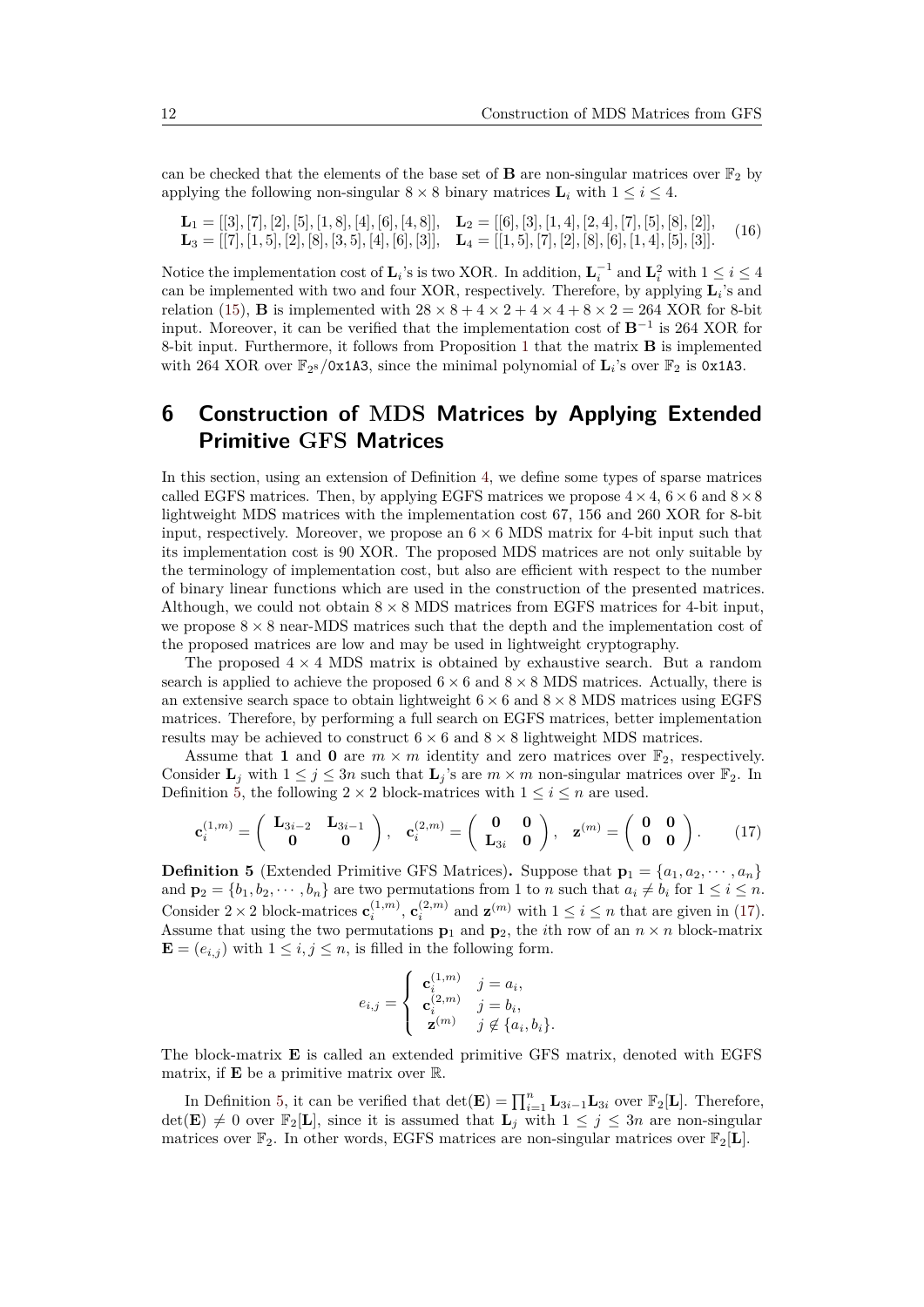**Example 7.** For  $n = 2$ , consider the two permutations  $\mathbf{p}_1 = \{1, 2\}$  and  $\mathbf{p}_2 = \{2, 1\}$ . Then the following two EGFS matrices  $\mathbf{E}_1$  and  $\mathbf{E}_2$  are 4-primitive matrices over  $\mathbb{R}$ .

$$
\begin{aligned} \mathbf{c}_1^{(1,m)}&=\left(\begin{array}{cc} 1 & 1 \\ 0 & 0 \end{array}\right), \mathbf{c}_2^{(1,m)}=\left(\begin{array}{cc} \mathbf{L} & 1 \\ 0 & 0 \end{array}\right), \qquad \qquad \mathbf{c}_1^{(1,m)}=\left(\begin{array}{cc} \mathbf{L} & 1 \\ 0 & 0 \end{array}\right), \mathbf{c}_2^{(1,m)}=\left(\begin{array}{cc} 1 & 1 \\ 0 & 0 \end{array}\right),\\ \mathbf{c}_1^{(2,m)}&=\left(\begin{array}{cc} 0 & 0 \\ 1 & 0 \end{array}\right), \mathbf{c}_2^{(2,m)}=\left(\begin{array}{cc} \mathbf{0} & 0 \\ \mathbf{L}^{-1} & 0 \end{array}\right), \qquad \qquad \mathbf{c}_1^{(2,m)}=\mathbf{c}_2^{(2,m)}=\left(\begin{array}{cc} 0 & 0 \\ 1 & 0 \end{array}\right),\\ \mathbf{E}_1&=\left(\begin{array}{cc|cc} 1 & 1 & 0 & 0 \\ 0 & 0 & 1 & 0 \\ \hline 0 & 0 & \mathbf{L} & 1 \\ \hline \mathbf{L}^{-1} & 0 & 0 & 0 \end{array}\right). \qquad \qquad \mathbf{E}_2=\left(\begin{array}{cc|cc} \mathbf{L} & 1 & 0 & 0 \\ 0 & 0 & 1 & 0 \\ \hline 1 & 0 & 0 & 0 \end{array}\right). \end{aligned}
$$

#### <span id="page-12-0"></span>**6.1 Construction of 4 × 4 MDS Matrices from EGFS**

In this subsection, we propose four EGFS matrices  $\mathbf{E}_i$  with  $1 \leq i \leq 4$  such that  $\mathbf{E}_i$ 's are 4-primitive matrices over R. Moreover, the proposed EGFS matrices are constructed of the two permutations  $\mathbf{p}_1 = \{1, 2\}$  and  $\mathbf{p}_2 = \{2, 1\}$ . In other words,  $\mathbf{E}_i$ 's are with the same structure. Next, using  $\mathbf{E}_i$ 's we obtain an MDS matrix **H** over  $\mathbb{F}_2[\mathbf{L}]$  such that the implementation cost of **H** over 4 and 8-bit input are 35 and 67 XOR, respectively.

$$
H = \begin{pmatrix} 1 & 1 & 0 & 0 \\ 0 & 0 & 1 & 0 \\ 0 & 0 & 1 & 1 \\ 1 & 0 & 0 & 0 \end{pmatrix} \cdot \begin{pmatrix} L & 1 & 0 & 0 \\ 0 & 0 & 1 & 0 \\ 0 & 0 & 1 & 1 \\ 1 & 0 & 0 & 0 \end{pmatrix} \cdot \begin{pmatrix} 1 & 1 & 0 & 0 \\ 0 & 0 & 1 & 0 \\ 0 & 0 & L & 1 \\ L^{-1} & 0 & 0 & 0 \end{pmatrix} \cdot \begin{pmatrix} 1 & 1 & 0 & 0 \\ 0 & 0 & 1 & 0 \\ 0 & 0 & L & 1 \\ L^{-1} & 0 & 0 & 0 \end{pmatrix},
$$
  
= 
$$
\begin{pmatrix} L+1 & L & 1 & L+1 \\ L^{-1}+1 & L^{-1} & L & L \\ L^{-1} & L^{-1}+1 & L+1 & L \\ L & L & L+1 & 1 \end{pmatrix}.
$$

Let  $\mathbf{H} = \mathbf{E}_1 \mathbf{E}_2 \mathbf{E}_3 \mathbf{E}_4$ . Then the implementation cost of **H** for *m*-bit input is equal to

<span id="page-12-3"></span>
$$
\frac{\#E_1}{(2m) + (2m + \#L) + (2m + \#L + \#(L^{-1}))} + \frac{\#E_3}{(2m) + (2m)} = 8m + 2(\#L) + \#(L^{-1}).\tag{18}
$$

The base set of subdeterminants of **H** is:

<span id="page-12-2"></span>
$$
{L, L + 1, L2 + L + 1, L3 + L + 1, L3 + L2 + 1}.
$$
 (19)

For  $m = 4$ , consider  $4 \times 4$  non-singular binary matrices  $\mathbf{L}_i$  with  $1 \leq i \leq 3$  in [\(20\)](#page-12-1). It can be checked that by applying  $\mathbf{L}_i$ 's the given elements in [\(19\)](#page-12-2) are non-singular matrices over  $\mathbb{F}_2$ . In addition, the implementation cost of **L**<sub>*i*</sub> and **L**<sub>*i*</sub><sup>−1</sup> with 1 ≤ *i* ≤ 6 are one XOR.

<span id="page-12-1"></span>
$$
\mathbf{L}_1 = [[1, 4], [1], [2], [3]], \quad \mathbf{L}_2 = [[3, 4], [1], [2], [3]], \quad \mathbf{L}_3 = [[4], [1, 2], [2], [3]]. \tag{20}
$$

Therefore, by applying  $\mathbf{L}_i$ 's and relation [\(18\)](#page-12-3), the implementation cost of **H** is  $8 \times 4 +$  $2 \times 1 + 1 \times 1 = 35$  XOR for 4-bit input. Moreover, it follows from [\(19\)](#page-12-2) that the matrix **H** can be implemented with 35 XOR over  $\mathbb{F}_{2^4}$ , since the two irreducible polynomials 0x13 and 0x19 are not elements of [\(19\)](#page-12-2). For  $m = 8$ , the next  $8 \times 8$  non-singular binary matrices  $\mathbf{L}_1 = [[2,8],[1],[2],[3],[4],[5],[6],[7]]$  and  $\mathbf{L}_2 = [[6,8],[1],[2],[3],[4],[5],[6],[7]]$  are obtained such that the given elements in [\(19\)](#page-12-2) are non-singular matrices over  $\mathbb{F}_2$  by applying **L**<sub>1</sub> and **L**<sub>2</sub>. Moreover, the implementation cost of **L**<sub>*j*</sub> and **L**<sub>*j*</sub><sup>−1</sup> with 1 ≤ *j* ≤ 2 are one XOR. Hence, it follows from [\(18\)](#page-12-3) that the implementation cost of **H** by applying  $\mathbf{L}_i$ 's is  $8 \times 8 + 2 \times 1 + 1 \times 1 = 67$  XOR. Moreover, some roots of irreducible polynomials of degree 8 require only two XOR [\[BKL16\]](#page-21-5). Therefore, **H** are implemented with 70 XOR over  $\mathbb{F}_{2^8}$ .

Moreover, the implementation cost of  $\mathbf{E}_2^{-1}$  and  $\mathbf{E}_3^{-1}$  are  $(2m + \text{\#L})$  and  $(2m + 2(\text{\#L}))$ , respectively. For instance, set  $\mathbf{x} = [x_1, x_2, x_3, x_4]$ . Consider  $\mathbf{E}_3^{-1} \cdot \mathbf{x}^{\mathrm{T}} = [y_1, y_2, y_3, y_4]^{\mathrm{T}}$ . Then we get  $y_1 = \mathbf{L}x_4$ ,  $y_2 = y_1 + x_1$ ,  $y_3 = x_2$  and  $y_4 = \mathbf{L}x_2 + x_3$ . Therefore, the implementation cost of  $H^{-1}$  for *m*-bit input is equal to  $(8m + 3(\#L))$  and hence by applying the given  $4 \times 4$  and  $8 \times 8$  non-singular binary matrices, the matrix  $\mathbf{H}^{-1}$  can be implemented with 35 and 67 XOR for 4 and 8-bit input, respectively.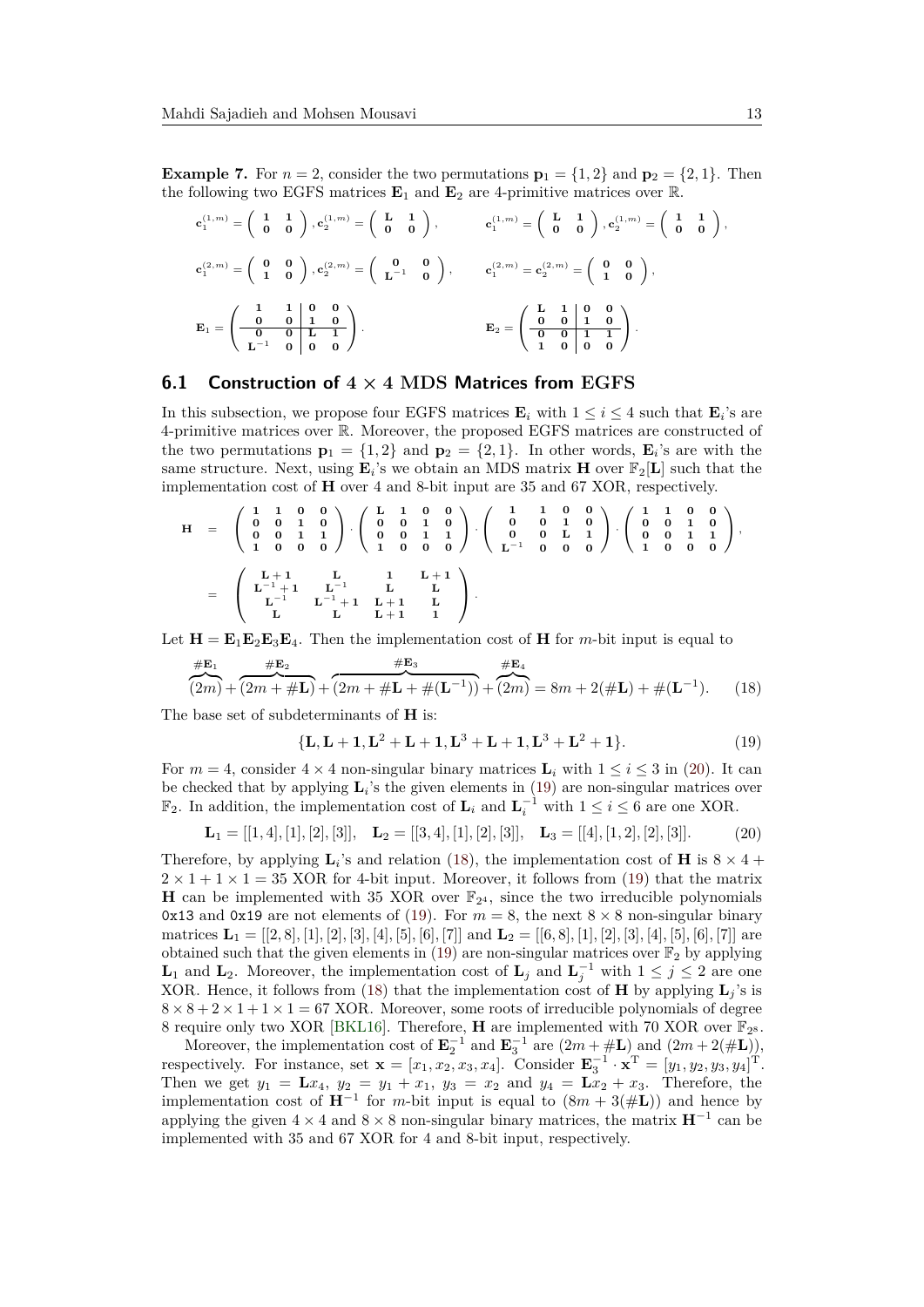#### <span id="page-13-0"></span>**6.2 Construction of 6 × 6 MDS Matrices from EGFS Matrices**

In this section, we propose  $6 \times 6$  MDS matrices for 4,6 and 8-bit input such that the implementation cost of the proposed matrices and their inverses are equal.

#### **6.2.1 Construction of 6 × 6 MDS Matrix for 4-bit input**

In this subsection, by applying distinct EGFS matrices, we propose a  $6 \times 6$  MDS matrix which is implemented with 90 XOR for 4-bit input. In fact, we could not obtain  $6 \times 6$ EGFS matrices  $\mathbf{E}_i$  with  $1 \leq i \leq 6$  provided that  $\mathbf{E}_i$ 's satisfy the following conditions. First,  $\mathbf{E}_i$ 's are with the same structure. Second, the multiplication of  $\mathbf{E}_i$ 's denoted with  $\mathbf{H} = \prod_{i=1}^{6} \mathbf{E}_i$ , is an MDS matrix over  $\mathbb{F}_2[\mathbf{L}]$ . Finally, at least one of the two irreducible polynomials 0x13 and 0x19 are not elements of the base set of **H**. Therefore, we used distinct EGFS matrices to construct a lightweight  $6 \times 6$  MDS matrix for 4-bit input. Consider the following EGFS matrices  $\mathbf{E}_i$  with  $1 \leq i \leq 6$ .

$$
E_1=\left(\begin{array}{cccccc} 0 & 0 & 0 & 0 & 1 & 1 \\ 0 & 0 & 1 & 0 & 0 & 0 \\ 0 & 0 & 1 & 1 & 0 & 0 \\ 1 & 0 & 0 & 0 & 0 & 0 \\ 1 & 1 & 0 & 0 & 0 & 0 \\ 0 & 0 & 0 & 1 & 0 & 0 \\ 0 & 0 & 0 & 1 & 0 & 0 \\ 0 & 0 & 0 & 1 & 0 & 0 \\ 1 & 0 & 0 & 0 & 0 & 0 \\ 0 & 0 & 1 & 1 & 0 & 0 \\ 0 & 0 & 0 & 0 & 1 & 1 \\ 0 & 0 & 0 & 0 & 0 & 1 \\ 0 & 0 & 1 & 0 & 0 & 0 \\ 0 & 0 & 1 & 0 & 0 & 0 \\ 0 & 0 & 1 & 0 & 0 & 0 \\ 0 & 0 & 0 & 1 & 0 & 0 \\ 0 & 0 & 0 & 1 & 0 & 0 \\ 0 & 0 & 0 & 0 & 0 & 1 \\ 0 & 0 & 0 & 0 & 0 & 0 \\ 0 & 0 & 0 & 0 & 0 & 0 \\ 0 & 0 & 0 & 0 & 0 & 0 \\ 0 & 0 & 0 & 0 & 0 & 0 \\ 0 & 0 & 0 & 0 & 0 & 0 \\ 0 & 0 & 0 & 0 & 0 & 0 \\ 0 & 0 & 0 & 0 & 0 & 0 \\ 0 & 0 & 0 & 0 & 0 & 0 \\ 0 & 0 & 0 & 0 & 0 & 0 \\ 0 & 0 & 0 & 0 & 0 & 1 \\ 0 & 0 & 0 & 0 & 0 & 0 \\ 0 & 0 & 0 & 0 & 1 & 0 \\ \end{array}\right),\quad E_6=\left(\begin{array}{cccccc} 0 & 0 & 0 & 1 & L^{-6} \\ 0 & 0 & 0 & 0 & 0 & 0 \\ 0 & 0 & 0 & 0 & 1 & 0 \\ 1 & 0 & 0 & 0 & 0 & 0 \\ 0 & 0 & 1 & 0 & 0 & 0 \\ 0 & 0 & 0 & 0 & 0 & 1 \\ 0 & 0 & 0 & 0 & 0 & 1 \\ 0 & 0 & 0 & 0 & 1 & 0 \\ \end{array}\right),
$$

The two EGFS matrices  $\mathbf{E}_1$  and  $\mathbf{E}_5$  are with the same structure and are constructed from the two permutations  $\mathbf{p}_1 = \{3, 2, 1\}$  and  $\mathbf{p}_2 = \{2, 1, 3\}$  and also are 5-primitive matrices over R. The EGFS matrix  $\mathbf{E}_2$  is constructed from  $\mathbf{p}_1 = \{3, 1, 2\}$  and  $\mathbf{p}_2 = \{1, 2, 3\}$  and also is an 6-primitive matrix over R. Moreover, EGFS matrices **E**<sup>3</sup> and **E**<sup>4</sup> are 6-primitive matrices and  $\mathbf{E}_6$  is a 5-primitive matrix over R. Next, applying EGFS matrices  $\mathbf{E}_i$  with  $1 \leq i \leq 6,$  the proposed lightweight  $6 \times 6$  MDS matrix  $\mathbf H$  is given by

$$
\mathbf{H} = \mathbf{E}_1 \mathbf{E}_2 \mathbf{E}_3 \mathbf{E}_4 \mathbf{E}_5 \mathbf{E}_6
$$

$$
=\left(\begin{array}{ccccccccc} L^{-2}+L^{-6}+L^{-7}+1 & L^{-2}+L^{-6} & L^{-2}+1 \\ 1 & L^{-1}+1 & L^{-8}+1 & L^{-8}+1 \\ L^{-8}+1 & L^{-8} & L^{-2}+L^{-6}+L^{-7} \\ L^{-8} & L^{-1}+L^{-8}+1 & L^{-2}+L^{-6}+L^{-7} \\ L^{-2}+L^{-6}+L^{-7} & L^{-2}+L^{-6} & 1 \end{array}\right. \quad \ \ L^{-1}+L^{-2}+1
$$

The implementation cost of **H** for *m*-bit input is equal to

<span id="page-13-1"></span>
$$
\#H = \frac{\#E_1}{(3m) + (3m + 3(\#L^{-6}))} + \frac{\#E_3}{(3m) + (3m) + (3m + 3(\#L^{-1}))} + \frac{\#E_5}{(3m + 3(\#L^{-1}))} + \frac{\#E_6}{(3m) + (3m)} \qquad (21)
$$
  
= 18m + 6(\#L^{-1}) + 3(\#L^{-6}).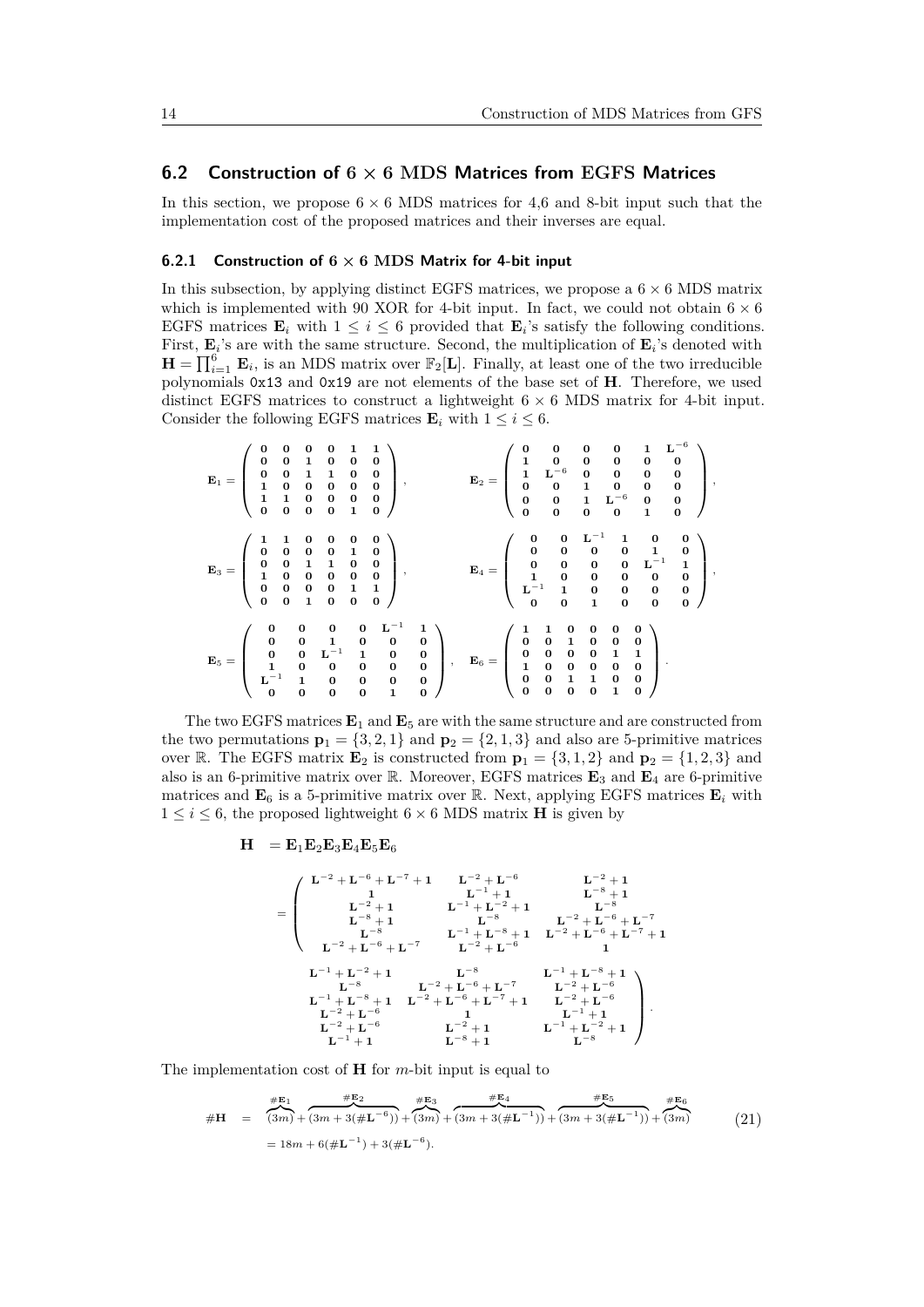The base set of subdeterminants of **H** has 149 elements such that  $L^4 + L + 1(0x13)$  is not an element of the base set. For  $m = 4$ , consider the next  $4 \times 4$  non-singular matrices over  $\mathbb{F}_2$ . It can be verified that using  $\mathbf{L}_i$  with  $1 \leq i \leq 2$ , the elements of base set are non-singular matrices over  $\mathbb{F}_2$ . Moreover, the implementation cost of  $\mathbf{L}_i$  and  $\mathbf{L}_i^{-1}$  with  $1 \leq i \leq 2$  are one XOR.

$$
\mathbf{L}_1 = [[3, 4], [1], [2], [3]], \quad \mathbf{L}_2 = [[4], [1, 4], [2], [3]].
$$

In addition,  $\mathbf{L}_i^{-6}$  with  $1 \leq i \leq 2$  can be implemented with four XOR. For instance, consider  $\mathbf{x} = [x_1, x_2, x_3, x_4]$  and assume that  $\mathbf{L}_1^{-6} \cdot \mathbf{x}^T = [y_1, y_2, y_3, y_4]^T$ . Then we get  $y_1 = x_1 + x_3$ ,  $y_2 = y_1 + x_2, y_3 = y_2 + x_4$  and  $y_4 = y_3 + x_1$ . Next, by applying  $\mathbf{L}_i$ 's and relation [\(21\)](#page-13-1), **H** is implemented with  $18 \times 4 + 6 \times 1 + 3 \times 4 = 90$  XOR for 4-bit input. Moreover, **H** is implemented with 90 XOR over  $\mathbb{F}_{2^4}/0x13$ . Furthermore, it is easy to check that  $\mathbf{H}^{-1}$  can be implemented with 90 XOR for 4-bit input.

#### **6.2.2 Construction of 6 × 6 MDS Matrix for 6-bit and 8-bit input**

In this subsection, using EGFS matrices, we propose a new lightweight  $6 \times 6$  MDS matrix which is implemented with 156 XOR for 8-bit input. Moreover, the proposed  $6 \times 6$  MDS matrix is implemented with 114 XOR for 6-bit input. The result of this subsection is not only efficient from hardware perspective, but also are suitable by software terminology. In fact, in order to construct the proposed  $6 \times 6$  MDS matrix for 8-bit input, six binary linear functions (**L**) are used such that the cost of **L** is very small compared to the total XOR.

Consider the following EGFS matrices  $\mathbf{E}_i$  with  $1 \leq i \leq 2$  such that  $\mathbf{E}_1$  is constructed from the two permutations  $\mathbf{p}_1 = \{1, 2, 3\}$  and  $\mathbf{p}_2 = \{3, 1, 2\}$  and also  $\mathbf{E}_2$  is obtained from  $\mathbf{p}_1 = \{3, 2, 1\}$  and  $\mathbf{p}_2 = \{2, 1, 3\}$ . It can be checked that  $\mathbf{E}_1$  and  $\mathbf{E}_2$  are 6-primitive and 5-primitive matrices over R, respectively.

**E**<sup>1</sup> = **1 1 0 0 0 0 0 0 0 0 1 0 0 0 1 1 0 0 1 0 0 0 0 0 0 0 0 0 1 1 0 0 1 0 0 0** *,* **E**<sup>2</sup> = **0 0 0 0 L 1 0 0 1 0 0 0 0 0 L 1 0 0 1 0 0 0 0 0 L 1 0 0 0 0 0 0 0 0 1 0** *.*

Now based on the EGFS matrices  $\mathbf{E}_i$  with  $1 \leq i \leq 2$ , the proposed lightweight  $6 \times 6$  MDS matrix **H** is constructed as follows.

$$
H=E_1^2\times E_2^2\times E_1^2=\left(\begin{array}{cccccc}L^2+L & L^2+1 & L^2 & 1 & L+1 & L^2+L+1 \\ L+1 & L & L^2+L+1 & L+1 & L^2+L+1 & L^2+1 \\ L+1 & L^2+L+1 & L^2+L & L^2+1 & L^2 & 1 \\ L^2+L+1 & L^2+1 & L+1 & L & L^2+L+1 & L+1 \\ L^2 & 1 & L+1 & L^2+L+1 & L^2+L & L^2+1 \\ L^2+L+1 & L+1 & L^2+L+1 & L^2+1 & L+1 & L \end{array}\right).
$$

The implementation cost of **H** for *m*-bit input is equal to

<span id="page-14-1"></span>
$$
\frac{2(\#E_1)}{2(3m) + 2(3m + 3(\#L))} + \frac{2(E_2)}{2(3m)} = 18m + 6(\#L)
$$
\n(22)

The base set of subdeterminants of **H** has 20 elements that are listed in [\(23\)](#page-14-0).

<span id="page-14-0"></span>
$$
\{0x2, 0x3, 0x7, 0xB, 0xD, 0x13, 0x19, 0x1F, 0x25, 0x29, 0x2F, 0x37, 0x3B, 0x3D, 0x61, 0x57, 0x5B, 0x67, 0x6D, 0x75\}
$$
\n(23)

Consider  $8 \times 8$  non-singular binary matrices  $\mathbf{L}_i$  with  $1 \leq i \leq 4$  that are given in [\(24\)](#page-15-1). It can be verified that by applying  $\mathbf{L}_i$ 's, the given elements in [\(23\)](#page-14-0) are non-singular matrices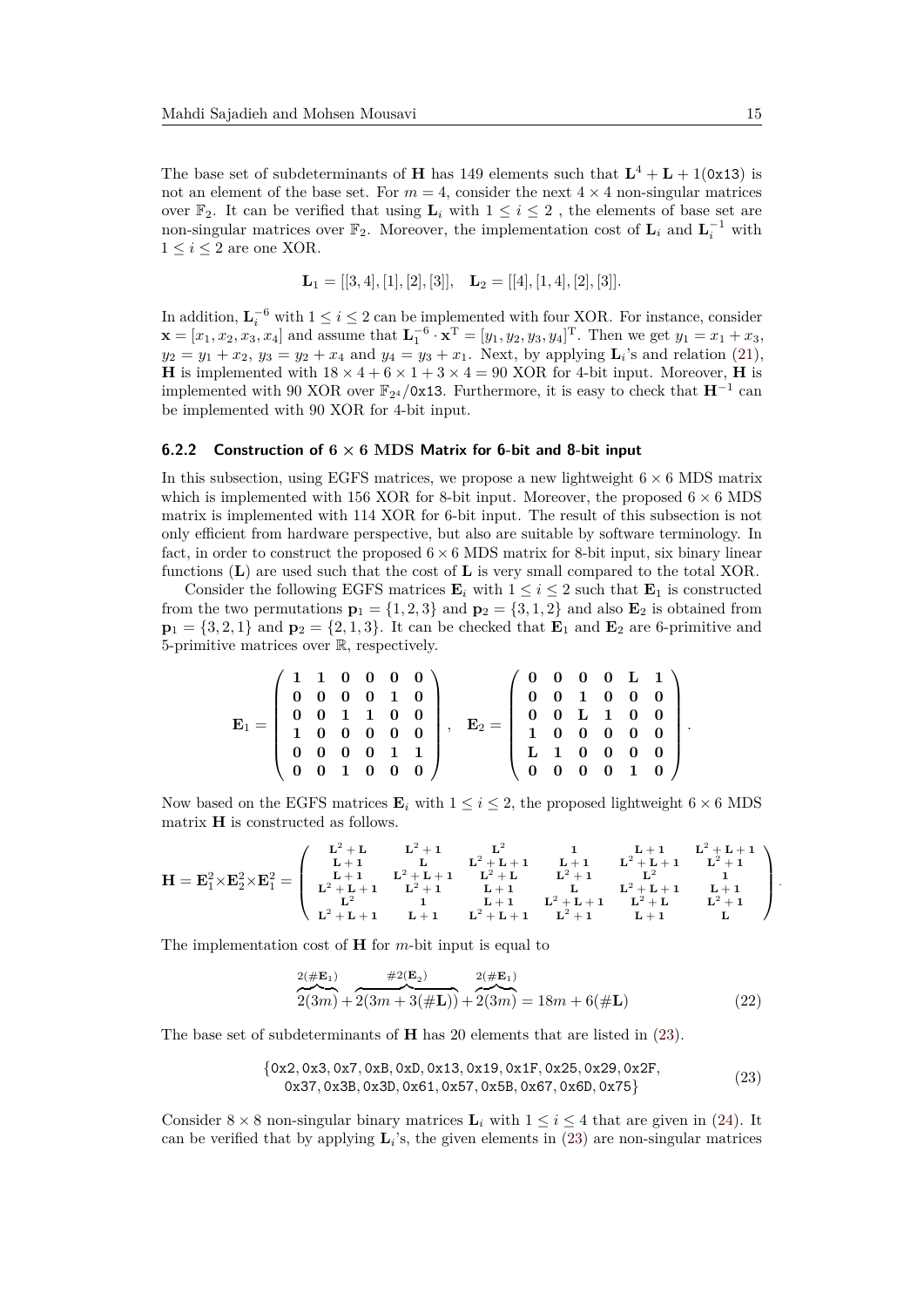over  $\mathbb{F}_2$ . Moreover, the implementation cost of  $\mathbf{L}_i$  and  $\mathbf{L}_i^{-1}$  with  $1 \leq i \leq 4$  are two XOR.

<span id="page-15-1"></span>
$$
\mathbf{L}_1 = [[1,8],[1],[2,5],[3],[4],[5],[6],[7]], \quad \mathbf{L}_2 = [[1,8],[1],[2,7],[3],[4],[5],[6],[7]],
$$
  

$$
\mathbf{L}_3 = [[1,8],[1],[2],[3,6],[4],[5],[6],[7]], \quad \mathbf{L}_4 = [[1,8],[1],[2],[3],[4,7],[5],[6],[7]].
$$

Therefore, by applying  $\mathbf{L}_i$ 's and relation [\(22\)](#page-14-1), **H** is implemented with  $18 \times 8 + 6 \times 2 = 156$ XOR for 8-bit input. Moreover, **H** can be implemented with 156 XOR over  $\mathbb{F}_{2^8}$ , since some roots of the irreducible polynomials of degree 8 require only two XOR [\[BKL16\]](#page-21-5) and there are no irreducible polynomials of degree 8 in [\(23\)](#page-14-0). Furthermore, it is easy to verify that  $\mathbf{H}^{-1}$  is implemented with 156 XOR over  $\mathbb{F}_{2^8}$ .

Finally, we implement **H** for 6-bit input with the low XOR cost. In the base set of **H**, given in [\(23\)](#page-14-0), there are all irreducible polynomials of degree 6 except the three irreducible polynomials  $0x43$ ,  $0x49$  and  $0x73$ . Next, we search on  $6 \times 6$  binary matrices provided that the implementation cost of these matrices is one XOR and their minimal polynomials over  $\mathbb{F}_2$  are 0x43 or 0x49. For instance, consider the following  $6 \times 6$  binary matrices.

$$
\mathbf{L}_1 = [[5,6],[1],[2],[3],[4],[5]], \quad \mathbf{L}_2 = [6],[1,4],[2],[3],[4],[5]].
$$

The implementation cost of  $\mathbf{L}_i$  with  $1 \leq i \leq 2$  is one XOR. Moreover, the minimal polynomial of **L**<sup>1</sup> and **L**<sup>2</sup> are 0x43 and 0x49, respectively. Therefore, by applying **L***<sup>i</sup>* 's the given elements in [\(23\)](#page-14-0) are non-singular matrices over  $\mathbb{F}_2$ . Hence, using  $\mathbf{L}_i$ 's in [\(22\)](#page-14-1), **H** and  **are implemented with**  $18 \times 6 + 6 \times 1 = 114$  **XOR for 6-bit input. Moreover, based on** Proposition [1](#page-8-3) the implementation cost of **H** over  $\mathbb{F}_{2^6}/0x43$  and  $\mathbb{F}_{2^6}/0x49$  is 114 XOR.

#### **6.3 Construction of 8×8 MDS and Near-MDS Matrices from EGFS**

First, we propose two  $8 \times 8$  near-MDS matrices such that the implementation cost of the proposed matrices are 116 and 108 XOR for 4-bit input. Moreover, the proposed near-MDS matrices are implemented with 212 and 204 XOR for 8-bit input, respectively. The first proposed near-MDS matrix can be applied to hardware implementation, since has low XOR cost and also the depth of its circuit is 6. The second proposed near-MDS matrix can be used in software implementation, since the proposed matrix is constructed from 12 binary linear functions. Next, we propose two  $8 \times 8$  MDS matrices for 8-bit input. The first proposed MDS matrix is implemented with 272 XOR and the second  $8 \times 8$  MDS matrix is implemented with 260 XOR for 8-bit input.

#### <span id="page-15-0"></span>**6.3.1 Construction of Lightweight 8 × 8 Near-MDS Matrices for 4 and 8-bit inputs**

The best results for the construction of  $8 \times 8$  near-MDS matrices for 4 and 8-bit input are 216 and 432 XOR which are given in [\[LW17\]](#page-22-12). In this subsection, the proposed  $8 \times 8$ near-MDS matrices are not only with low implementation cost, but also the depth of their circuits are low. Consider the two proposed  $8 \times 8$  EGFS matrices  $\mathbf{E}_1$  and  $\mathbf{E}_2$ , which are constructed from the two permutations  $\mathbf{p}_1 = \{4, 3, 2, 1\}$  and  $\mathbf{p}_2 = \{3, 2, 1, 4\}$ . It can be checked that  $\mathbf{E}_1$  and  $\mathbf{E}_2$  are 6-primitive matrices over  $\mathbb{R}$ .

<span id="page-15-2"></span>
$$
\mathbf{E}_1=\left(\begin{array}{cccccc} 0 & 0 & 0 & 0 & 0 & 0 & 1 & 1 \\ 0 & 0 & 0 & 0 & 1 & 0 & 0 & 0 \\ 0 & 0 & 0 & 0 & 1 & 1 & 0 & 0 \\ 0 & 0 & 1 & 0 & 0 & 0 & 0 & 0 \\ 0 & 0 & 1 & 0 & 0 & 0 & 0 & 0 \\ 1 & 0 & 0 & 0 & 0 & 0 & 0 & 0 \\ 1 & 1 & 0 & 0 & 0 & 0 & 0 & 0 \\ 0 & 0 & 0 & 0 & 0 & 1 & 0 \end{array}\right),\quad \mathbf{E}_2=\left(\begin{array}{cccccc} 0 & 0 & 0 & 0 & 0 & 0 & 0 & \mathbf{L}^{-2} & \mathbf{L} \\ 0 & 0 & 0 & 0 & 0 & 1 & 0 & 0 & 0 \\ 0 & 0 & 0 & 0 & 0 & 1 & 0 & 0 & 0 \\ 0 & 0 & 1 & 0 & 0 & 0 & 0 & 0 & 0 \\ 1 & 0 & 0 & 0 & 0 & 0 & 0 & 0 & 0 \\ 0 & 0 & 0 & 0 & 0 & 0 & 0 & 0 & 0 \\ 0 & 0 & 0 & 0 & 0 & 0 & 0 & 1 & 0 \end{array}\right).
$$
 (25)

By applying the two EGFS matrices  $\mathbf{E}_1$  and  $\mathbf{E}_2$ , we propose the following  $8 \times 8$  matrix.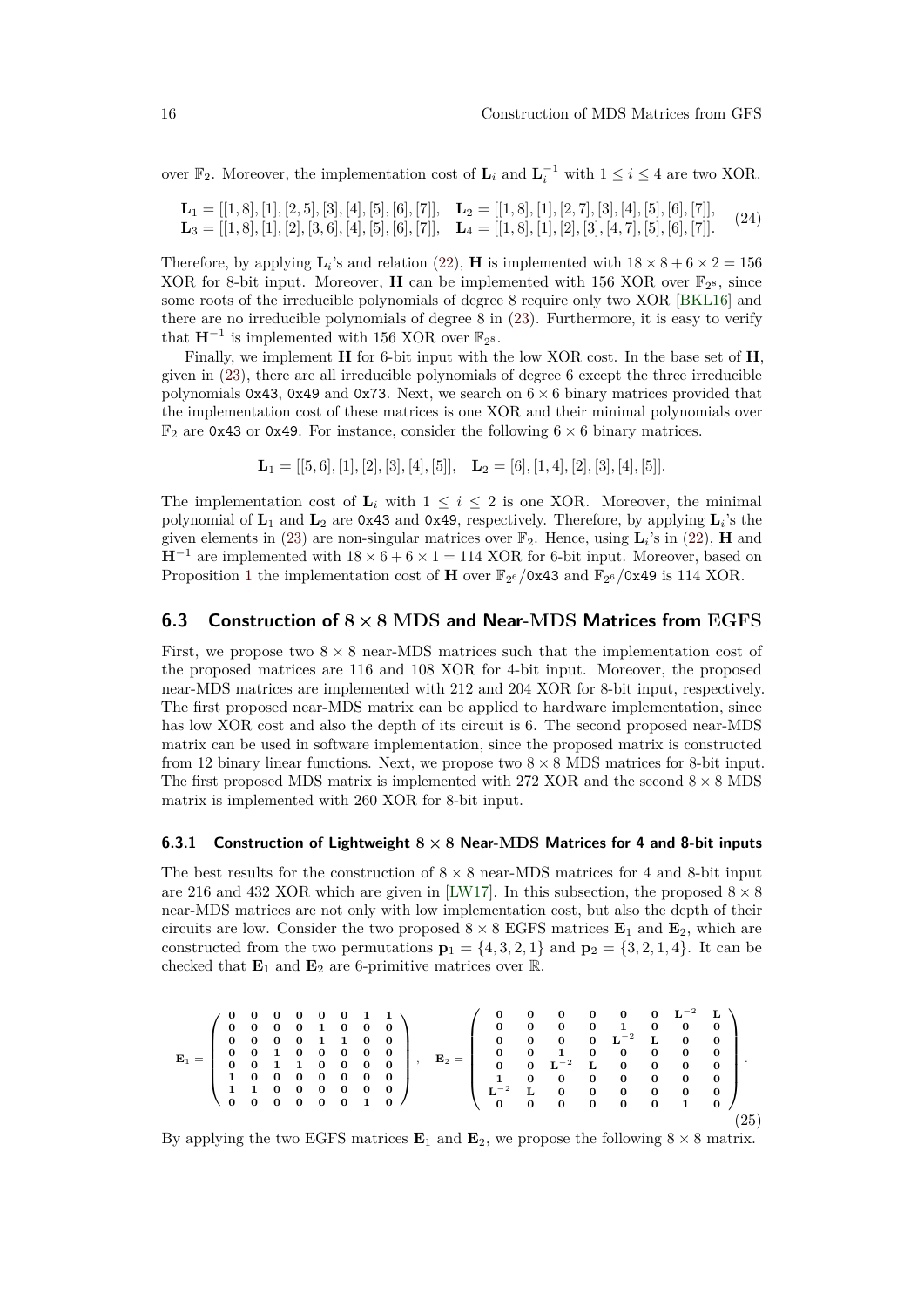$$
\mathbf{H} = \mathbf{E}_1^3 \mathbf{E}_2 \mathbf{E}_1^2 =
$$

<span id="page-16-2"></span>
$$
\left(\begin{array}{cccccccc} L & L + L^{-2} & L + L^{-2} + 1 & L + L^{-2} & L + L^{-2} & L + 1 & 1 & L^{-2} + 1 \\ L^{-2} + 1 & 1 & 0 & L^{-2} & L + L^{-2} & L + L^{-2} & L + 1 & L \\ 1 & L^{-2} + 1 & L & L + L^{-2} & L + L^{-2} + 1 & L + L^{-2} & L + L^{-2} & L + 1 \\ L + 1 & L & L^{-2} + 1 & 1 & 0 & L^{-2} & L + L^{-2} & L + L^{-2} \\ L + L^{-2} & L + 1 & 1 & L^{-2} + 1 & L & L + L^{-2} & L + L^{-2} & L + L^{-2} \\ L + L^{-2} & L + L^{-2} & L + 1 & L & L^{-2} + 1 & L & L^{-2} + 1 & L^{-2} + 1 \\ L + L^{-2} + 1 & L + L^{-2} & L + L^{-2} & L + 1 & 1 & L^{-2} + 1 & L & L^{-2} \\ 0 & L^{-2} & L + L^{-2} & L + L^{-2} & L + 1 & L & L^{-2} + 1 & L & L^{-2} + 1 & 1 \\ 0 & L^{-2} & L + L^{-2} & L + L^{-2} & L + 1 & L & L^{-2} + 1 & 1 & 1 \\ \end{array}\right) \tag{26}
$$

The implementation cost of **H** for *m*-bit input is equal to

<span id="page-16-1"></span>
$$
\frac{3(\#\mathbf{E}_1)}{3(4m) + (4m + 4(\#\mathbf{L}) + 4(\#\mathbf{L}^{-2}))} + \frac{2(\#\mathbf{E}_1)}{2(4m)} = 24m + 4(\#\mathbf{L}) + 4(\#\mathbf{L}^{-2}).\tag{27}
$$

Consider the following  $4 \times 4$  and  $8 \times 8$  binary matrices, given in [\(28\)](#page-16-0). The minimal polynomials of  $\mathbf{L}_i$  with  $1 \leq i \leq 2$  over  $\mathbb{F}_2$  are  $x^4 + x + 1$  and  $(x^4 + x + 1)^2$ . Moreover, the implementation cost of  $\mathbf{L}_i$ 's and  $\mathbf{L}_i^{-2}$ 's are one and two XOR, respectively.

<span id="page-16-0"></span> $\mathbf{L}_1 = [[4], [1,4], [2], [3]], \quad \mathbf{L}_2 = [[8], [1], [2,8], [3], [4], [5], [6], [7]].$  (28)

Now, by applying  $\mathbf{L}_i$ 's it can be checked that the matrix **H** is a  $8 \times 8$  near-MDS matrix over  $\mathbb{F}_2[\mathbf{L}]$ . Therefore, using  $\mathbf{L}_i$  with  $1 \leq i \leq 2$  and relation [\(27\)](#page-16-1), the matrix **H** can be implemented with  $24 \times 4 + 4 \times 1 + 4 \times 2 = 108$  and  $24 \times 8 + 4 \times 1 + 4 \times 2 = 204$  XOR for 4 and 8-bit input, respectively. Furthermore, the implementation cost of the matrix  $\mathbf{E}_2^{-1}$  are  $4m + 4(\# \mathbf{L}^{-1}) + 4(\# \mathbf{L}^{-2})$ . In fact, consider  $\mathbf{x} = [x_1, x_2, \dots, x_8]$ . Then we get

$$
\mathbf{E}_2^{-1} \cdot \mathbf{x}^{\mathrm{T}} = \left[ x_6, \mathbf{L}^{-1} (x_7 + \mathbf{L}^{-2} x_6), x_4, \mathbf{L}^{-1} (x_5 + \mathbf{L}^{-2} x_4), x_2, \mathbf{L}^{-1} (x_3 + \mathbf{L}^{-2} x_2), x_8, \mathbf{L}^{-1} (x_1 + \mathbf{L}^{-2} x_8) \right].
$$

The above relation implies that the implementation cost of  $\mathbf{H}^{-1}$  for *m*-bit input is equal to the implementation cost of the matrix **H**, since  $\mathbf{L}_i^{-1}$ 's are implemented with one XOR.

It follows from Fig. 6 that the depth of **H**, given in [\(26\)](#page-16-2), is 7. In the rest, we propose a  $8 \times 8$  near-MDS matrix such that the depth of its circuit is 6 and has low XOR cost. Consider the given  $8 \times 8$  EGFS matrices  $\mathbf{E}_i$  with  $1 \leq i \leq 3$  in [\(29\)](#page-16-3). The proposed matrices in [\(29\)](#page-16-3) are with the same structure with  $\mathbf{E}_1$  and  $\mathbf{E}_2$  which are given in [\(25\)](#page-15-2).

<span id="page-16-3"></span>
$$
\widehat{\mathbf{E}}_i = \left( \begin{array}{cccccc} 0 & 0 & 0 & 0 & 0 & 0 & 1 & 1 \\ 0 & 0 & 0 & 0 & 0 & f_i & 0 & 0 & 0 \\ 0 & 0 & 0 & 0 & 1 & 1 & 0 & 0 \\ 0 & 0 & f_i & 0 & 0 & 0 & 0 & 0 \\ f_i & 0 & 0 & 1 & 0 & 0 & 0 & 0 \\ f_i & 0 & 0 & 0 & 0 & 0 & 0 & 0 \\ 1 & 1 & 0 & 0 & 0 & 0 & 0 & f_i & 0 \end{array} \right), \quad f_1 = 1, \quad f_2 = \mathbf{L}^2, \quad f_3 = \mathbf{L}^3.
$$
 (29)

Based on the given matrices in [\(29\)](#page-16-3), we propose the following  $8 \times 8$  matrix  $\hat{\mathbf{H}} = \hat{\mathbf{E}}_1^3 \hat{\mathbf{E}}_2 \hat{\mathbf{E}}_3 \hat{\mathbf{E}}_1$ . It is easy to check that the implementation cost of  $\widehat{H}$  for *m*-bit input is equal to 24*m* +  $4(\#L^2) + 4(\#L^3)$ . Moreover, using  $L_1$  and  $L_2$  in [\(28\)](#page-16-0), it can be checked that  $\hat{H}$  is a  $8 \times 8$ near-MDS matrix over  $\mathbb{F}_2[L]$ . Therefore, by applying the given binary matrices in [\(28\)](#page-16-0), the matrix **H** can be implemented with  $24 \times 4 + 4 \times 2 + 4 \times 3 = 116$  and  $24 \times 8 + 4 \times 2 + 4 \times 3 = 212$ XOR for 4 and 8-bit input, since the implementation cost of  $\mathbf{L}_i^2$  and  $\mathbf{L}_i^3$  with  $1 \le i \le 2$  are two and three XOR, respectively.

Furthermore, the implementation cost of  $\widehat{\mathbf{E}}_i^{-1}$  with  $1 \leq i \leq 3$  are equal to  $4m$ ,  $4m + 4(\#L^{-2})$  and  $4m + 4(\#L^{-3})$ , respectively. For instance, consider  $\mathbf{x} = [x_1, x_2, \cdots, x_8]$ and assume that  $\widehat{\mathbf{E}}_3^{-1} \cdot \mathbf{x}^{\mathrm{T}} = [y_1, y_2, \cdots, y_8]^{\mathrm{T}}$ . Then we get

$$
y_1 = \mathbf{L}^{-3}x_6
$$
,  $y_2 = y_1 + x_7$ ,  $y_3 = \mathbf{L}^{-3}x_4$ ,  $y_4 = y_3 + x_5$ ,  
\n $y_5 = \mathbf{L}^{-3}x_2$ ,  $y_6 = y_5 + x_3$ ,  $y_7 = \mathbf{L}^{-3}x_8$ ,  $y_8 = y_7 + x_1$ .

*.*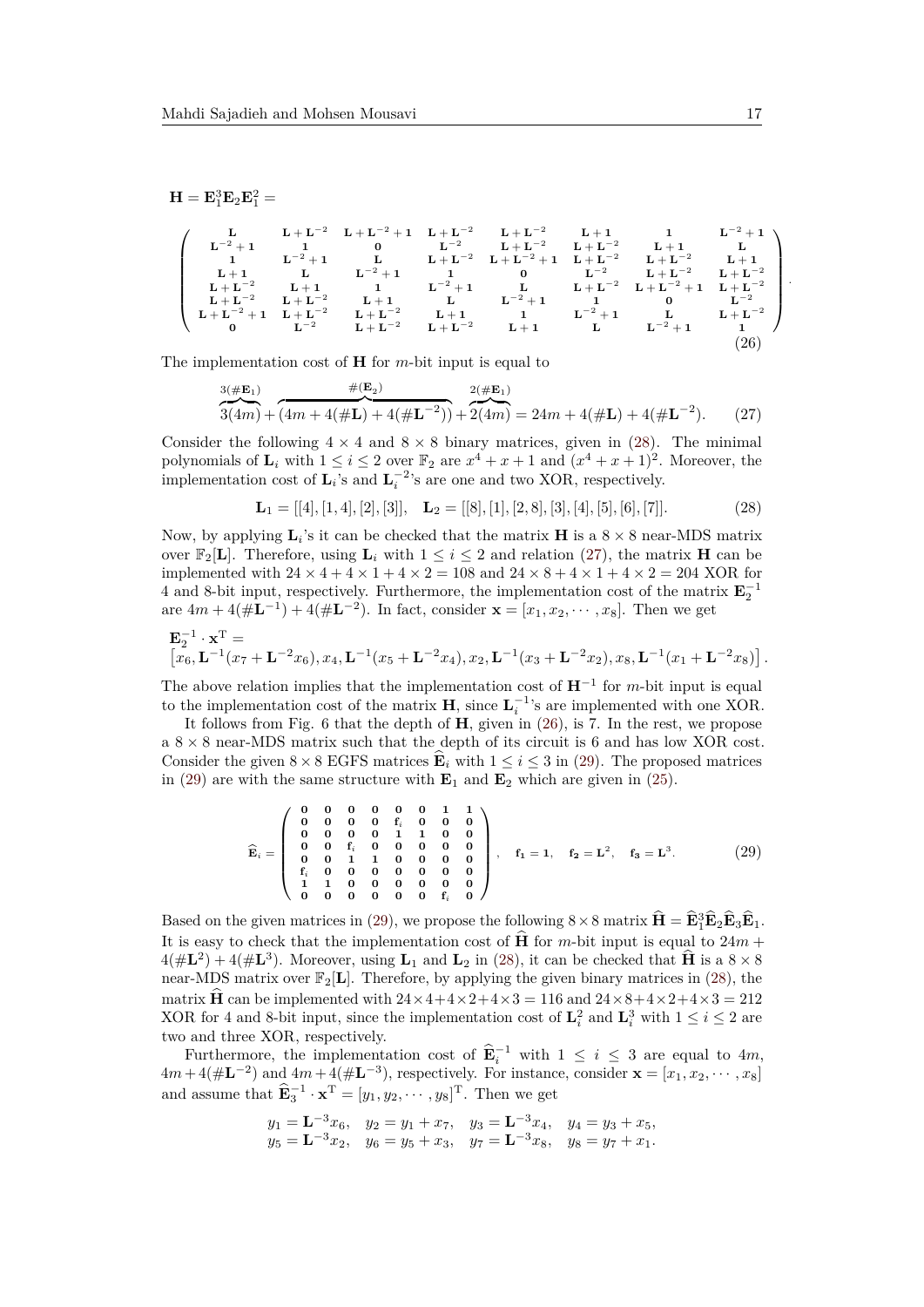Hence, the implementation cost of  $\hat{H}^{-1}$  for *m*-bit input is equal to  $24m+4(\#L^{-2})+4(\#L^{-3})$ . In addition, the implementation cost of  $\mathbf{L}_i^{-2}$  and  $\mathbf{L}_i^{-3}$  with  $1 \leq i \leq 2$  are two and three XOR, respectively. Therefore using **L**<sup>1</sup> and **L**2, given in [\(28\)](#page-16-0), the implementation cost of  $\hat{\mathbf{H}}^{-1}$  is equal to the implementation cost of the matrix  $\hat{\mathbf{H}}$ .

#### <span id="page-17-0"></span>**6.3.2 Construction of a 8 × 8 MDS Matrix with 272 XOR Cost**

First of all, by applying Appendix A, we tried to obtain  $8 \times 8$  EGFS matrices  $\mathbf{E}_i$  with  $1 \leq i \leq 6$  such that  $\mathbf{E}_i$ 's satisfy the following conditions. First,  $\mathbf{E}_i$ 's are with the same structure and are 6-primitive matrices over  $\mathbb{R}$ . Second, the multiplication of  $\mathbf{E}_i$ 's denoted with  $\mathbf{H} = \prod_{i=1}^{6} \mathbf{E}_i$ , is an MDS matrix over  $\mathbb{F}_2[\mathbf{L}]$ . Finally, the implementation cost of **H** is less than 392 XOR for 8-bit input. But we could not get EGFS matrices under the stated conditions. Therefore, we increased the number of  $8 \times 8$  EGFS matrices.

Consider  $8 \times 8$  EGFS matrices  $\mathbf{E}_i$  with  $1 \leq i \leq 5$ , given in [\(30\)](#page-17-1). The structures of  $\mathbf{E}_i$ 's are the same, since  $\mathbf{E}_i$ 's are constructed from two permutations  $\mathbf{p}_1 = \{4, 3, 2, 1\}$  and  $\mathbf{p}_2 = \{3, 2, 1, 4\}$ . Moreover, using Appendix A, it can be checked that EGFS matrices  $\mathbf{E}_i$ with  $1 \leq i \leq 5$  are 6-primitive matrices over R.

<span id="page-17-1"></span>

| $\mathbf{c}_1^{(1,m)} = \cdots = \mathbf{c}_4^{(1,m)} = \begin{pmatrix} 1 & 1 \\ 0 & 0 \end{pmatrix}$ ,<br>$\mathbf{c}_1^{(2,m)} = \cdots = \mathbf{c}_4^{(2,m)} = \begin{pmatrix} 0 & 0 \\ 1 & 0 \end{pmatrix},$                                                                                                                                                                                                                     | $\mathbf{E}_1=\left(\begin{array}{cc cc cc} 0 & 0 & 0 & 0 & 0 & 0 & 1 & 1 \\ 0 & 0 & 0 & 0 & 1 & 0 & 0 & 0 \\ \hline 0 & 0 & 0 & 0 & 1 & 1 & 0 & 0 \\ 0 & 0 & 1 & 0 & 0 & 0 & 0 & 0 \\ \hline 1 & 0 & 0 & 1 & 0 & 0 & 0 & 0 & 0 \\ \hline 1 & 1 & 0 & 0 & 0 & 0 & 0 & 0 & 0 \\ \hline 1 & 1 & 0 & 0 & 0 & 0 & 0 & 0 & 0 \\ 0 & 0 & 0 & 0$                     |
|---------------------------------------------------------------------------------------------------------------------------------------------------------------------------------------------------------------------------------------------------------------------------------------------------------------------------------------------------------------------------------------------------------------------------------------|---------------------------------------------------------------------------------------------------------------------------------------------------------------------------------------------------------------------------------------------------------------------------------------------------------------------------------------------------------------|
| $\mathbf{c}_1^{(1,m)} = \cdots = \mathbf{c}_4^{(1,m)} = \begin{pmatrix} 1 & \mathbf{L} \\ \mathbf{0} & \mathbf{0} \end{pmatrix}$                                                                                                                                                                                                                                                                                                      | $\mathbf{c}_1^{(1,m)}=\cdots=\mathbf{c}_4^{(1,m)}=\left(\begin{array}{cc}\mathbf{L}&\mathbf{1}\\ \mathbf{0}&\mathbf{0}\end{array}\right),$                                                                                                                                                                                                                    |
| $\mathbf{c}_1^{(2,m)} = \cdots = \mathbf{c}_4^{(2,m)} = \begin{pmatrix} 0 & 0 \\ 1 & 0 \end{pmatrix},$                                                                                                                                                                                                                                                                                                                                | $\mathbf{c}_1^{(2,m)}=\cdots=\mathbf{c}_4^{(2,m)}=\left(\begin{array}{cc} \mathbf{0} & \mathbf{0}\\ \mathbf{1} & \mathbf{0} \end{array}\right),$                                                                                                                                                                                                              |
| $\mathbf{E}_2 = \left( \begin{array}{cccccccc} \textbf{0} & \textbf{0} & \textbf{0} & \textbf{0} & \textbf{1} & \textbf{0} & \textbf{0} & \textbf{1} \ \textbf{0} & \textbf{0} & \textbf{0} & \textbf{0} & \textbf{1} & \textbf{0} & \textbf{0} \ \textbf{0} & \textbf{0} & \textbf{0} & \textbf{0} & \textbf{1} & \textbf{1} & \textbf{0} & \textbf{0} \ \textbf{0} & \textbf{0} & \textbf{0} & \textbf{1} & \textbf{1} & \textbf{0$ | $\mathbf{E}_3=\left(\begin{array}{cc cc cc} 0 & 0 & 0 & 0 & 0 & 0 & \mathbf{L} & \mathbf{1} \\ 0 & 0 & 0 & 0 & 1 & 0 & 0 & 0 \\ \hline 0 & 0 & 0 & 0 & \mathbf{L} & \mathbf{1} & 0 & 0 \\ 0 & 0 & 1 & 0 & 0 & 0 & 0 & 0 \\ \hline 1 & 0 & 0 & 0 & 0 & 0 & 0 & 0 \\ \hline \mathbf{L} & 1 & 0 & 0 & 0 & 0 & 0 & 0 \\ 0 & 0 & 0 & 0 & 0 & 0 & 1 & 0 \end{array$ |
| $\mathbf{c}_1^{(1,m)}=\cdots=\mathbf{c}_4^{(1,m)}=\left(\begin{array}{cc} 1 & 1\\ \mathbf{0} & \mathbf{0} \end{array}\right),$                                                                                                                                                                                                                                                                                                        | $\mathbf{c}_1^{(1,m)}=\cdots=\mathbf{c}_4^{(1,m)}=\left(\begin{array}{cc} 1 & 1\\ 0 & 0 \end{array}\right),$                                                                                                                                                                                                                                                  |
| $\mathbf{c}_1^{(2,m)}=\cdots=\mathbf{c}_4^{(2,m)}=\left(\begin{array}{cc} \mathbf{0} & \mathbf{0}\\ \mathbf{L}^{-1} & \mathbf{0} \end{array}\right),$                                                                                                                                                                                                                                                                                 | $\mathbf{c}_1^{(2,m)}=\cdot\cdot\cdot=\mathbf{c}_4^{(2,m)}=\left(\begin{array}{cc} \mathbf{0} & \mathbf{0}\\ \mathbf{L} & \mathbf{0} \end{array}\right),$                                                                                                                                                                                                     |
| $\mathbf{E}_4=\left(\begin{array}{cc cc cc cc} 0 & 0 & 0 & 0 & 0 & 0 & 1 & 1\\ 0 & 0 & 0 & 0 & \mathbf{L}^{-1} & 0 & 0 & 0\\ \hline 0 & 0 & 0 & 0 & 1 & 1 & 0 & 0\\ \hline 0 & 0 & \mathbf{L}^{-1} & 0 & 0 & 0 & 0 & 0\\ \hline \mathbf{L}^{-1} & 0 & 0 & 0 & 0 & 0 & 0 & 0\\ \hline \mathbf{L}^{-1} & 0 & 0 & 0 & 0 & 0 & 0 & 0\\ \hline 0 & 0 & 0 & 0$                                                                              |                                                                                                                                                                                                                                                                                                                                                               |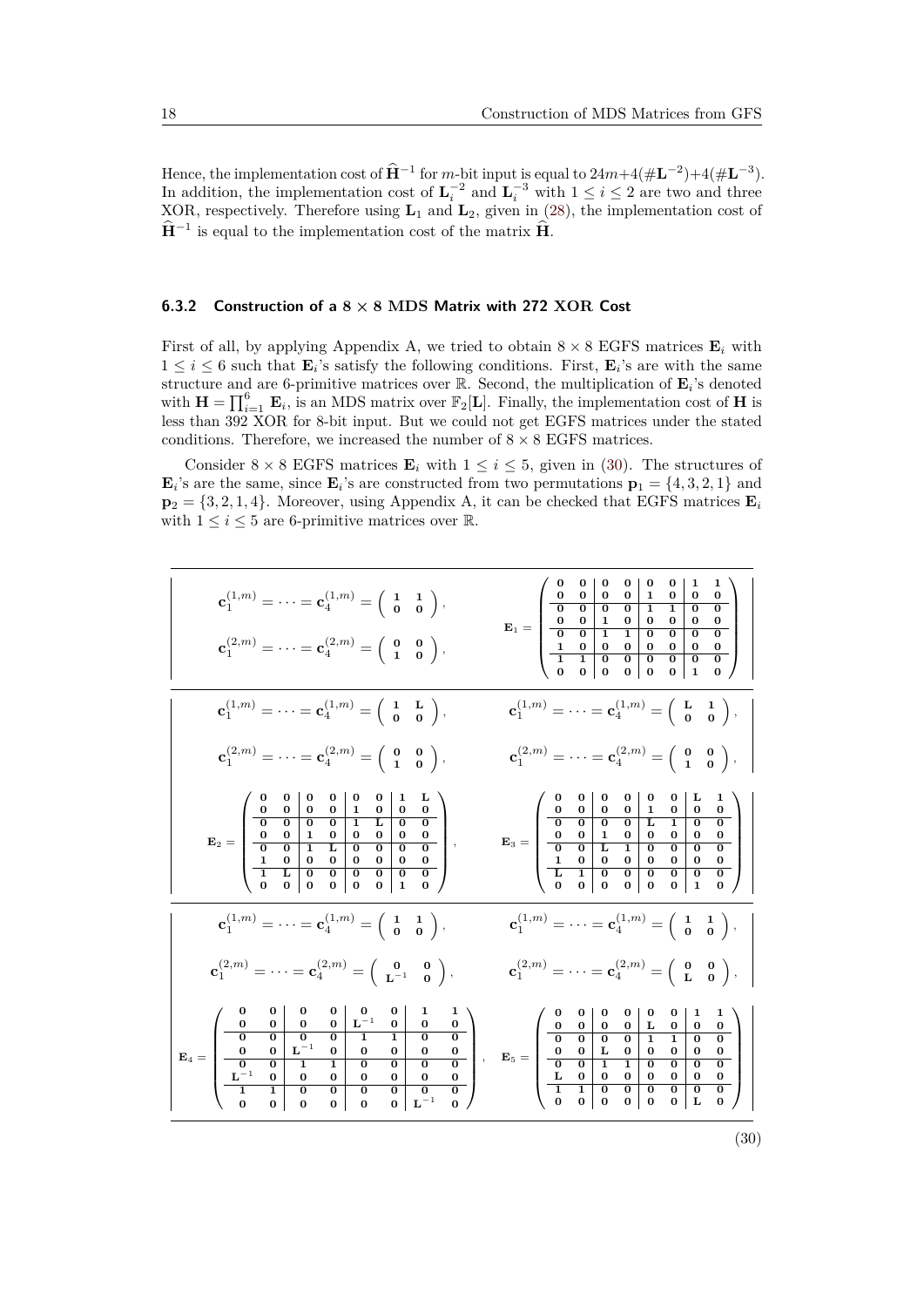Now, using EGFS matrices  $\mathbf{E}_i$  with  $1 \leq i \leq 5$ , the following  $8 \times 8$  matrix is proposed.

<span id="page-18-1"></span>
$$
H = E_{1}E_{2}E_{1}E_{3}E_{4}E_{5}E_{1}
$$
\n
$$
= \begin{pmatrix}\nL^{2} + L + 1 & L^{2} + L + 1 & L + L^{-1} & L^{2} + L \\
L^{2} + L + L^{-1} & L + 1 & L^{2} + L + L^{-1} & L^{2} + L^{-1} \\
L + L^{-1} & L^{2} + L & L^{2} & L^{2} + L + L^{-1} \\
L^{2} + L + L^{-1} & L^{2} + L^{-1} & L^{3} + L + 1 & L^{3} + L \\
L^{2} & L^{2} + L + L^{-1} & L^{3} + L^{-1} + 1 & L^{3} + L + L^{-1} \\
L^{3} + L + 1 & L^{3} + L & L^{2} & L^{2} + 1 \\
L^{3} + L^{-1} + 1 & L^{3} + L + L^{-1} & L^{2} + L + 1 & L^{2} + L + 1 \\
L^{2} & L^{2} + 1 & L^{2} + L + L^{-1} + 1 & L^{2} + L + 1\n\end{pmatrix}
$$
\n(31)\n
$$
= \begin{pmatrix}\nL^{2} & L^{2} + L + L^{-1} & L^{3} + L^{-1} + 1 & L^{2} + L + 1 \\
L^{3} + L^{-1} + 1 & L^{3} + L + L^{-1} & L^{2} + L + L^{-1} \\
L^{2} & L^{2} + L + L^{-1} & L^{3} + L - L^{-1} & L^{2} + L + L^{-1} \\
L^{3} + L^{-1} + 1 & L^{3} + L + L^{-1} & L^{2} + L + L^{-1} \\
L^{2} & L^{2} + 1 & L^{2} + L + L^{-1} + 1 & L + 1 \\
L^{2} + L + 1 & L + L^{-1} & L^{2} + L + L^{-1} & L^{2} + L \\
L^{2} + L + L^{-1} & L^{2} + L & L^{2} & L^{2} + L^{-1} \\
L^{2} + L + L^{-1} & L^{2} + L & L^{2} & L^{2} + L + L^{-1} \\
L^{2} + L + L^{-1} & L^{2} + L & L^{2} & L^{2} + L + L^{-1}\n\end{pmatrix}.
$$

It follows from [\(31\)](#page-18-1) that the implementation cost of matrix **H** for *m*-bit input is equal to

<span id="page-18-3"></span>
$$
\frac{\#E_1}{(4m) + (4m + 4(\#L))} + \frac{\#E_2}{(4m) + (4m + 4(\#L))} + \frac{\#E_3}{(4m + 4(\#L))} + \frac{\#E_4}{(4m + 4(\#L^{-1}))} + \frac{\#E_5}{(4m + 4(\#L))}
$$
\n
$$
+ (4m) = 28m + 12(\#L) + 4(\#L^{-1}).
$$
\n(32)

The base set of subdeterminants of **H** has 285 elements that is given in Appendix D. In this base set, there are all irreducible polynomials of degrees 4 and 8, except for the primitive polynomial 0x1E7. It can be checked the elements of Appendix D, are non-singular matrices over  $\mathbb{F}_2$  by applying the following non-singular  $8 \times 8$  binary matrices  $\mathbf{L}_i$  with  $1 \leq i \leq 4$ .

<span id="page-18-2"></span>
$$
\mathbf{L}_1 = [[1,8],[1,3,7],[2],[3],[4],[5],[6],[7]], \quad \mathbf{L}_2 = [[1,8],[1,3],[2,8],[3],[4],[5],[6],[7]],
$$
  
\n
$$
\mathbf{L}_3 = [[1,8],[1,7],[2,4],[3],[4],[5],[6],[7]], \quad \mathbf{L}_4 = [[1,8],[1,7],[2],[3,5],[4],[5],[6],[7]].
$$
\n(33)

Moreover, the implementation cost of  $\mathbf{L}_i$ 's, given in [\(33\)](#page-18-2), is three XOR. Furthermore, it can be verified that the inverse of **L***<sup>i</sup>* 's can be implemented with the three XOR. Hence, using **L**<sub>*i*</sub> with  $1 \le i \le 24$  and relation [\(32\)](#page-18-3), **H** is implemented by  $28 \times 8 + 12 \times 3 + 4 \times 3 = 272$ XOR for 8-bit input. Also, it can be checked that the minimal polynomial of  $\mathbf{L}_i$ 's is the irreducible polynomial 0x1E7. Therefore, using Proposition [1,](#page-8-3) **H** is implemented with 272 XOR over  $\mathbb{F}_{2^8}/0x1E7$ . In addition, the implementation cost of  $\mathbf{E}_i^{-1}$  with  $1 \le i \le 5$  are equal to  $4m$ ,  $4m + 4(\#L^{-1})$ ,  $4m + 4(\#L)$ ,  $4m + 4(\#L)$  and  $4m + 4(\#L^{-1})$ , respectively. For instance, set  $\mathbf{x} = [x_1, x_2, \cdots, x_8]$  and suppose that  $\widehat{\mathbf{E}}_5^{-1} \cdot \mathbf{x}^T = [y_1, y_2, \cdots, y_8]^T$ . Then

$$
y_1 = \mathbf{L}^{-1}x_6
$$
,  $y_2 = y_1 + x_7$ ,  $y_3 = \mathbf{L}^{-1}x_4$ ,  $y_4 = y_3 + x_5$ ,  
\n $y_5 = \mathbf{L}^{-1}x_2$ ,  $y_6 = y_5 + x_3$ ,  $y_7 = \mathbf{L}^{-1}x_8$ ,  $y_8 = y_7 + x_1$ .

Therefore, the implementation cost of  $H^{-1}$  for *m*-bit input is equal to  $28m + 8(\#L)$  + 8(#**L** −1 ) which implies that the implementation cost of **H**<sup>−</sup><sup>1</sup> and **H** is equal.

#### <span id="page-18-0"></span>**6.3.3 Construction of a 8 × 8 MDS Matrix with Depth 8**

In this subsection, we propose an  $8 \times 8$  MDS matrix **H** such that the proposed matrix is implemented with 260 XOR for 8-bit input. Moreover, the depth of its circuit is 8 which means **H** can be considered as a candidate for  $8 \times 8$  lightweight MDS matrices in the lightweight cryptography. Consider  $8 \times 8$  EGFS matrices  $\mathbf{E}_i$  with  $1 \leq i \leq 4$ , given in [\(34\)](#page-19-0)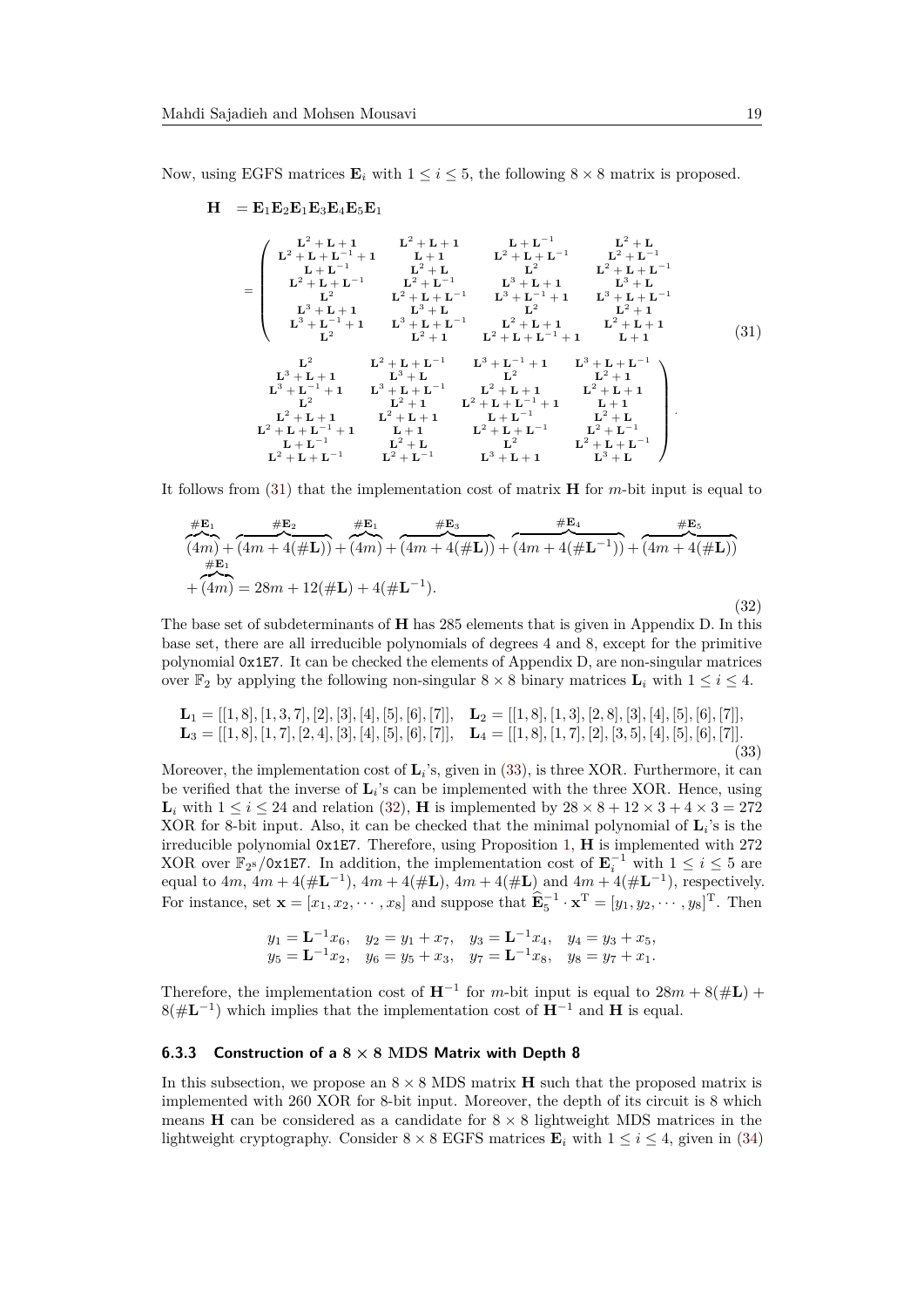which are constructed from two permutations  $\mathbf{p}_1 = \{4, 3, 2, 1\}$  and  $\mathbf{p}_2 = \{3, 2, 1, 4\}.$ 

<span id="page-19-0"></span>
$$
E_1=\left(\begin{array}{cccccc} 0 & 0 & 0 & 0 & 0 & 0 & 1 & 1 \\ 0 & 0 & 0 & 0 & 1 & 0 & 0 & 0 \\ 0 & 0 & 0 & 0 & 1 & 1 & 0 & 0 & 0 \\ 0 & 0 & 1 & 0 & 0 & 0 & 0 & 0 \\ 0 & 0 & 1 & 1 & 0 & 0 & 0 & 0 \\ 1 & 0 & 0 & 0 & 0 & 0 & 0 & 0 \\ 1 & 1 & 0 & 0 & 0 & 0 & 0 & 0 \\ 0 & 0 & 0 & 0 & 0 & 0 & 1 & 0 \\ 0 & 0 & 0 & 0 & 0 & 0 & 1 & 0 \\ 0 & 0 & 0 & 0 & 0 & 0 & 1 & 0 \\ 0 & 0 & 0 & 0 & 0 & 0 & 1 & 0 \\ 0 & 0 & 0 & 0 & 0 & 0 & 0 & 0 \\ 0 & 0 & 0 & 0 & 0 & 1 & 1 & 0 & 0 \\ 0 & 0 & 0 & 0 & 0 & 0 & 0 & 0 \\ 0 & 0 & 0 & 0 & 0 & 0 & 0 & 0 \\ 0 & 0 & 0 & 0 & 0 & 0 & 0 & 0 \\ 0 & 0 & 0 & 0 & 0 & 0 & 0 & 0 \\ 1 & 1 & 0 & 0 & 0 & 0 & 0 & 0 \\ 0 & 0 & 0 & 0 & 0 & 0 & 0 & 0 \\ 1 & 1 & 0 & 0 & 0 & 0 & 0 & 0 \\ 0 & 0 & 0 & 0 & 0 & 0 & 0 & 0 \\ 0 & 0 & 0 & 0 & 0 & 0 & 0 & 0 \\ 0 & 0 & 0 & 0 & 0 & 0 & 0 & 0 \\ 0 & 0 & 0 & 0 & 0 & 0 & 0 & 0 \\ 0 & 0 & 0 & 0 & 0 & 0 & 0 & 0 \\ 0 & 0 & 0 & 0 & 0 & 0 & 0 & 0 \\ 0 & 0 & 0 & 0 & 0 & 0 & 0 & 0 \\ 0 & 0 & 0 & 0 & 0 & 0 & 0 & 0 \\ 0 & 0 & 0 & 0 & 0 & 0 & 0 & 0 \\ 0 & 0 & 0 & 0 & 0 & 0 & 0 & 0 \\ 0 & 0 & 0 & 0 & 0 & 0 & 0
$$

Next, using EGFS matrices  $\mathbf{E}_i$  with  $1 \leq i \leq 4$ , the proposed lightweight  $8 \times 8$  MDS matrix **H** is presented by

$$
\mathbf{H} = \mathbf{E}_1 \mathbf{E}_2 \mathbf{E}_3 \mathbf{E}_1 \mathbf{E}_1 \mathbf{E}_4 \mathbf{E}_1
$$

<span id="page-19-1"></span>
$$
= \begin{pmatrix} L^4 + L^2 + L & L^4 + L^2 + 1 & L + L^{-1} & L^3 + L + L^{-1} + 1 \\ L^3 + L^{-1} & L^{-1} + 1 & 1 & L^3 + 1 \\ L + L^{-1} & L^3 + L + L^{-1} + 1 & L^4 & L^3 \\ L^4 & L^3 & L^3 + L^{-1} + 1 & L^4 + L^3 + L^{-1} \\ L^3 + L^{-1} + 1 & L^3 + L^{-1} & L^2 & L^2 + 1 \\ L^3 + L^{-1} + 1 & L^4 + L^3 + L^{-1} & L^4 + L^2 + L & L^4 + L^2 + 1 \\ L^2 & L^2 + 1 & L^3 + L^{-1} & L^4 + L^2 + L & L^4 + L^2 + 1 \\ L^2 & L^2 & L^2 + 1 & L^3 + L^{-1} & L^4 + L^3 + L^{-1} \\ L^3 + L^{-1} + 1 & L^3 + L^{-1} & L^3 + L^{-1} + 1 & L^4 + L^3 + L^{-1} \\ L^3 + L^{-1} + 1 & L^3 + L^{-1} & L^2 & L^2 + 1 \\ L^3 + L^{-1} + 1 & L^4 + L^3 + L^{-1} & L^4 + L^2 + L & L^4 + L^2 + 1 \\ L^2 & L^2 + 1 & L^3 + L^{-1} & L^{-1} + 1 \\ L^4 + L^2 + L & L^4 + L^2 + 1 & L^3 + L^{-1} & L^{-1} + 1 \\ L^4 + L^2 + L & L^4 + L^2 + 1 & L^3 + L^{-1} & L^3 + L + L^{-1} + 1 \\ L^3 + L^{-1} & L^{-1} + 1 & L^4 & L^3 \\ L^4 + L^{-1} & L^{-1} + 1 & L^4 & L^3 \\ L^4 + L^{-1} & L^{-1} + 1 & L^4 & L^3 \\ L^4 + L^{-1} & L^3 + L + L^{-1} + 1 & L^3 + L^{-1} + 1 \end{pmatrix}.
$$

By applying [\(35\)](#page-19-1) the implementation cost of **H** for *m*-bit input is equal to

<span id="page-19-2"></span>
$$
\frac{\#E_1}{(4m) + (4m + 4(\#L))} + \frac{\#E_2}{(4m + 4(\#L))} + \frac{\#E_3}{(4m) + (4m)} + \frac{\#E_1}{(4m) + (4m) + (4m + 4(\#L^{-1}))} + \frac{\#E_4}{(4m)} = 28m + 4(\#L) + 4(\#L^{-1}) + 4(\#L^3).
$$
\n(36)

The base set of subdeterminants of **H** has 324 elements that is given in Appendix C. In this base set, there are all irreducible and primitive polynomials of degree 4 and 8, except for the primitive polynomial 0x187. Now using the following non-singular  $8 \times 8$ binary matrices  $\mathbf{L}_i$  with  $1 \leq i \leq 6$ , it can be verified that the elements of Appendix C are non-singular matrices over  $\mathbb{F}_2$ .

| $\mathbf{L}_1 = [[1,8],[1,7],[2],[3],[4],[5],[6],[7]],$ $\mathbf{L}_2 = [[1,8],[1],[2,8],[3],[4],[5],[6],[7]],$                       |  |
|---------------------------------------------------------------------------------------------------------------------------------------|--|
| $\mathbf{L}_3 = [[6, 8], [1], [2], [3], [4], [5], [6, 7], [7]], \quad \mathbf{L}_4 = [[6, 8], [1], [2], [3], [4], [5], [6], [7, 8]],$ |  |
| $\mathbf{L}_5 = [[8], [1,2], [2,8], [3], [4], [5], [6], [7]], \quad \mathbf{L}_6 = [[8], [1,7], [2], [3], [4], [5], [6], [7,8]].$     |  |

The implementation cost of  $\mathbf{L}_i$  with  $1 \leq i \leq 6$  is two XOR. Moreover,  $\mathbf{L}_i^{-1}$  and  $\mathbf{L}_i^3$  with  $1 \leq i \leq 6$  can be implemented with two and five XOR, respectively. For instance, set  $\mathbf{x} = [x_1, x_2, \dots, x_8]$ . Then the implementation cost of  $\mathbf{L}_6^3$  can be reduced to five XOR.

$$
\mathbf{L}_6^3 \cdot \mathbf{x}^T = [x_6 + x_7 + x_8, x_5 + x_7 + x_8, x_6 + x_8, x_1 + x_7, x_2, x_3, x_4, x_5 + x_6 + x_7 + x_8]^T,
$$
  
\n
$$
u_1 = x_1 + x_7, \quad u_2 = x_6 + x_8, \quad u_3 = u_2 + x_7, \quad u_4 = u_3 + x_5, \quad u_5 = u_4 + x_6.
$$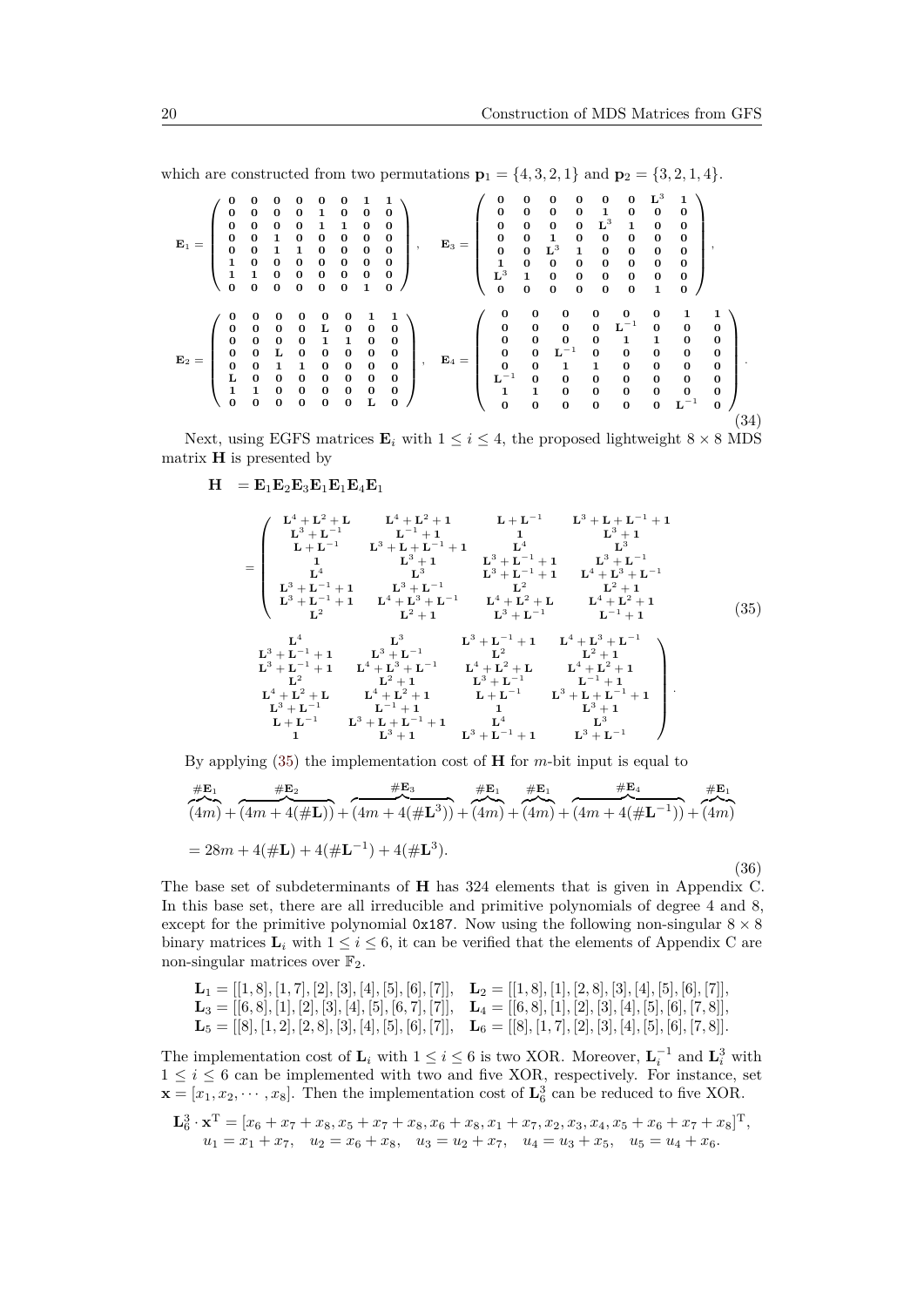Therefore, by applying  $\mathbf{L}_i$ 's and relation [\(36\)](#page-19-2), **H** is implemented with  $28 \times 8 + 4 \times 2 + 4 \times$  $2 + 4 \times 5 = 260$  XOR for 8-bit input. Furthermore, it can be checked that the minimal polynomial of **L***<sup>i</sup>* 's is the irreducible polynomial 0x187. Hence, using Proposition [1](#page-8-3) the matrix **H** is implemented with 260 XOR over  $\mathbb{F}_{2^8}/0x187$ .

Moreover, the implementation cost of  $\mathbf{E}_i^{-1}$  with  $1 \leq i \leq 4$  are equal to  $4m$ ,  $4m +$  $4(\#L^{-1})$ ,  $4m + 4(\#L^3)$  and  $4m + 4(\#L)$ , respectively. Hence, the implementation cost of  $\mathbf{H}^{-1}$  is equal to  $28m + 4(\# \mathbf{L}^{-1}) + 4(\# \mathbf{L}^{3}) + 4(\# \mathbf{L})$ . Therefore, the implementation cost of **H**−<sup>1</sup> and **H** are the same. A summary of results of this paper is presented in Table 2.

| Iteration              | Implementation Cost   Total Cost   Inverse Cost                                                               |              |   | Depth   Fig.     |  |
|------------------------|---------------------------------------------------------------------------------------------------------------|--------------|---|------------------|--|
|                        | $4 \times 4$ MDS Matrices for 4-bit input                                                                     |              |   |                  |  |
| 4 Round                | 8 XOR <sub>4</sub> -bit, 4 L   36 XOR <sub>1</sub> -bit   36 XOR <sub>1</sub> -bit                            | $\mathbf{I}$ | 6 | $\mathbf{1}$     |  |
| 4 Round                | 8 XOR <sub>4</sub> -bit, 3 L   35 XOR <sub>1</sub> -bit   35 XOR <sub>1</sub> -bit                            | $\mathbf{I}$ | 5 | $\boldsymbol{2}$ |  |
|                        | $4 \times 4$ MDS Matrices for 8-bit input                                                                     |              |   |                  |  |
| $4\ \mathrm{Round}$    | 68 $XOR_{1-bit}$   68 $XOR_{1-bit}$<br>8 XOR <sub>8-bit</sub> , 4 L                                           | $\mathsf{I}$ | 6 | $\mathbf{1}$     |  |
| 4 Round                | 8 XOR <sub>8</sub> -bit, 3 L   67 XOR <sub>1</sub> -bit   67 XOR <sub>1</sub> -bit                            |              | 5 | $\boldsymbol{2}$ |  |
|                        | $6 \times 6$ MDS Matrices for 4, 6, and 8-bit input                                                           |              |   |                  |  |
| 6 Round                | 18 XOR <sub>4</sub> -bit, 24 <b>L</b>   90 XOR <sub>1</sub> -bit   90 XOR <sub>1</sub> -bit                   |              | 9 | $\overline{4}$   |  |
| 6 Round                | 18 $XOR_{6-}\$ bit, 6 <b>L</b>   114 $XOR_{1-}\$   114 $XOR_{1-}\$                                            |              | 8 | 3                |  |
| $6$ Round              | 18 XOR <sub>8</sub> -bit, 6 L   156 XOR <sub>1</sub> -bit   156 XOR <sub>1-bit</sub>                          |              | 8 | 3                |  |
|                        | $8 \times 8$ Near-MDS Matrices for 4 and 8-bit input                                                          |              |   |                  |  |
| 6 Round                | 24 XOR <sub>4</sub> -bit, 20 L   116 XOR <sub>1</sub> -bit   116 XOR <sub>1-bit</sub>                         |              | 6 | 5                |  |
| $\boldsymbol{6}$ Round | 24 $\text{XOR}_{\text{4-bit}},$ 12 L $\;$   108 $\text{XOR}_{\text{1-bit}}$   108 $\text{XOR}_{\text{1-bit}}$ |              | 7 | 6                |  |
| 6 Round                | 24 XOR <sub>8</sub> -bit, 20 <b>L</b>   212 XOR <sub>1</sub> -bit   212 XOR <sub>1</sub> -bit                 |              | 6 | 5                |  |
| 6 Round                | 24 XOR <sub>8</sub> -bit, 12 L   204 XOR <sub>1</sub> -bit   204 XOR <sub>1</sub> -bit                        |              | 7 | 6                |  |
|                        | $8 \times 8$ MDS Matrices for 8-bit input                                                                     |              |   |                  |  |
| ${\bf 7}$ Round        |                                                                                                               |              | 9 | 7                |  |
| 7 Round                | 28 XOR <sub>8</sub> -bit, 20 <b>L</b>   260 XOR <sub>1</sub> -bit   260 XOR <sub>1</sub> -bit                 |              | 8 | 8                |  |

**Table 2:** A summary of results of this paper.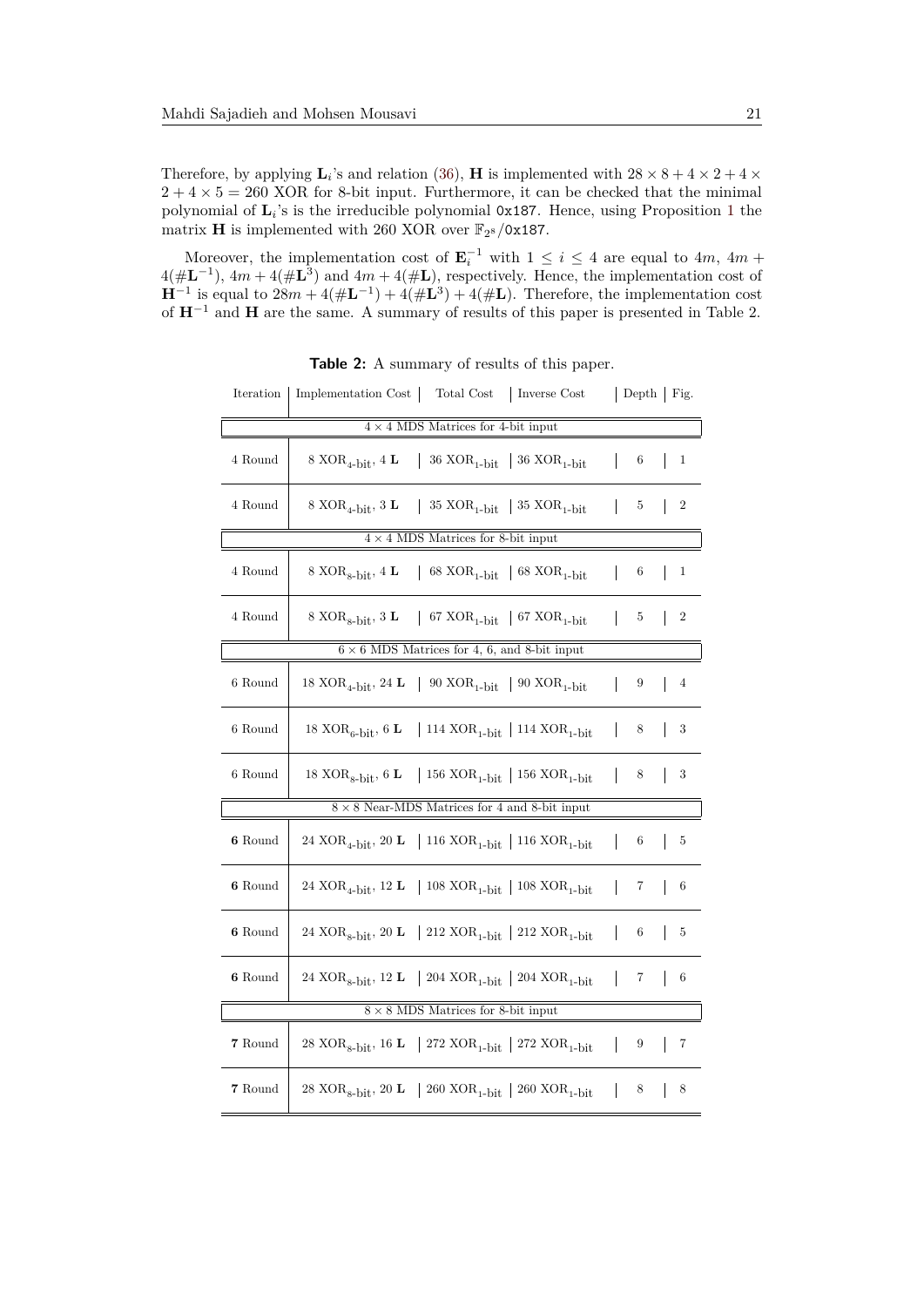### **7 Conclusion**

This paper proposed a construction heuristic method to design MDS matrices with the low hardware implementation cost using generalized Feistel structures (GFS). Feistelbased structures such as GFS are suitable choices to construct MDS matrices, since their inverses can be implemented with simplicity. First of all, by applying GFS, some types of sparse matrices, called primitive GFS matrices, are proposed. Next, using an extension of primitive GFS matrices we defined another type of sparse matrices called EGFS matrices. Then based on the EGFS matrices,  $4 \times 4$ ,  $6 \times 6$  and  $8 \times 8$  MDS matrices are implemented with 67, 156 and 260 XOR for 8-bit input, respectively. In addition, we have proved the inverses of the proposed matrices can be implemented such as the proposed matrices. Moreover, we proposed two  $8 \times 8$  near-MDS matrices such that the implementation cost of the given matrices are 116 and 108 XOR for 4-bit input and also the proposed matrices are implemented with 212 and 204 XOR for 8-bit input, respectively. Furthermore, the proposed  $8 \times 8$  MDS and near-MDS matrices are not only with low implementation cost, but also the depth of their circuits are low. In other words, the proposed  $8 \times 8$  matrices may be applied as diffusion layers in the lightweight cryptography.

### **References**

- <span id="page-21-3"></span>[AF14] D. Augot and M. Finiasz. Direct construction of recursive MDS diffusion layers using shortened BCH codes. In *FSE*, volume 8540, pages 3–17. Springer, 2014. [doi:10.1007/978-3-662-46706-0\\_1.](http://dx.doi.org/10.1007/978-3-662-46706-0_1)
- <span id="page-21-2"></span>[Ber13] T. Berger. Construction of recursive MDS diffusion layers from Gabidulin codes. In *INDOCRYPT*, volume 8250, pages 274–285. Springer, 2013. [doi:10.1007/978-](http://dx.doi.org/10.1007/978-3-319-03515-4_18) [3-319-03515-4\\_18.](http://dx.doi.org/10.1007/978-3-319-03515-4_18)
- <span id="page-21-5"></span>[BKL16] C. Beierle, T. Kranz, and G. Leander. Lightweight multiplication in GF(2*<sup>n</sup>*) with applications to MDS matrices. In *CRYPTO*, volume 9814, page 625–653. Springer, 2016. [doi:10.1007/978-3-662-53018-4\\_23.](http://dx.doi.org/10.1007/978-3-662-53018-4_23)
- <span id="page-21-7"></span>[BR99] M. Blaum and R. Roth. On lowest density MDS codes. *IEEE Trans. Inform. Theory*, 45(1):46–59, 1999. [doi:10.1109/18.746771.](http://dx.doi.org/10.1109/18.746771)
- <span id="page-21-4"></span>[DL18] S. Duval and G. Leurent. MDS Matrices with Lightweight Circuits. *IACR Transactions on Symmetric Cryptology*, 2017(2):48–78, 2017. [doi:10.13154/tosc.v2018.i2.48-78.](http://dx.doi.org/10.13154/tosc.v2018.i2.48-78)
- <span id="page-21-9"></span>[DR13] J. Daemen and V. Rijmen. *The Design of Rijndael AES-The Advanced Encryption Standard*. Springer, 2013.
- <span id="page-21-1"></span>[GPP11] J. Guo, T. Peyrin, and A. Poschmann. The PHOTON family of lightweight hash functions. In *CRYPTO*, volume 684, page 222–239. Springer, 2011. [doi:10.1007/978-3-642-22792-9\\_13.](http://dx.doi.org/10.1007/978-3-642-22792-9_13)
- <span id="page-21-0"></span>[GR13] K. Gupta and I. Ray. On constructions of involutory MDS matrices. In *AFRICACRYPT*, volume 7918, pages 43–60. Springer, 2013. [doi:10.1007/978-](http://dx.doi.org/10.1007/978-3-642-38553-7_3) [3-642-38553-7\\_3.](http://dx.doi.org/10.1007/978-3-642-38553-7_3)
- <span id="page-21-8"></span>[HJ13] R. Horn and C. Johnson. *Matrix Analysis*. Cambridge U.P, 2013.
- <span id="page-21-6"></span>[JPS<sup>+</sup>17] J. Jean, T. Peyrin, S. Sim, and J. Tourteaux. Optimizing Implementations of Lightweight Building Blocks. *IACR Transactions on Symmetric Cryptology*, 2017(4):130–168, 2017. [doi:10.13154/tosc.v2017.i4.130-168.](http://dx.doi.org/10.13154/tosc.v2017.i4.130-168)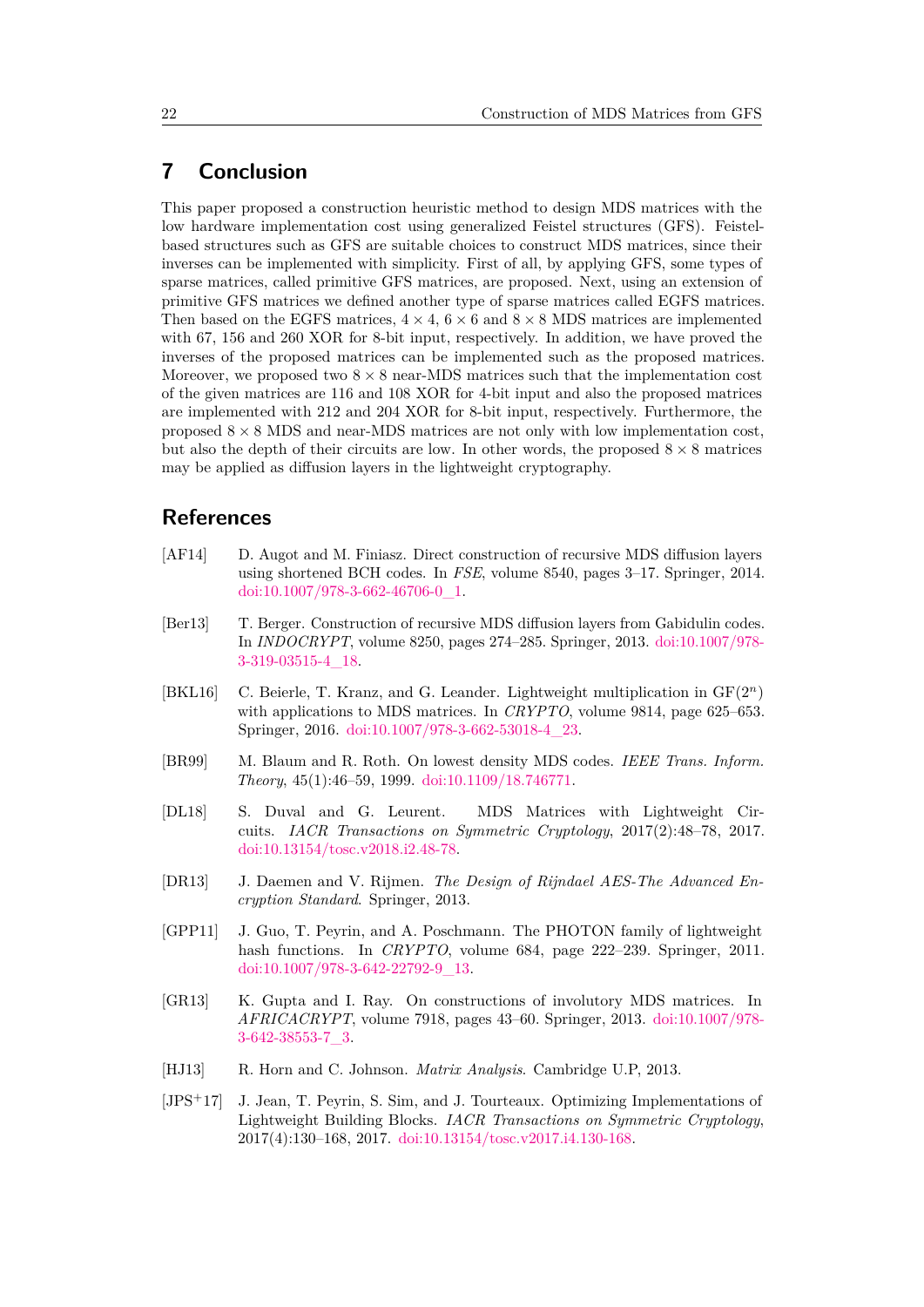- <span id="page-22-7"></span>[KLS<sup>+</sup>17] H. Kranz, G. Leander, K. Stoffelen, and F. Wiemer. Shorter Linear Straight-Line Programs for MDS Matrices. *IACR Transactions on Symmetric Cryptology*, 2017(4):188–211, 2017. [doi:10.13154/tosc.v2017.i4.188-211.](http://dx.doi.org/10.13154/tosc.v2017.i4.188-211)
- <span id="page-22-14"></span>[Kol19] L. Kolsch. XOR-Counts and Lightweight Multiplication with Fixed Elements in Binary Finite Fields. In *EUROCRYPT*, volume 11476, pages 285–312. Springer, 2019. [doi:10.1007/978-3-030-17653-2\\_10.](http://dx.doi.org/10.1007/978-3-030-17653-2_10)
- <span id="page-22-5"></span>[KPP<sup>+</sup>14] K. Khoo, T. Peyrin, A. Poschmann, and H. Yap. FOAM: Searching for Hardware-Optimal SPN Structures and Components with a Fair Comparison. In *CHES*, volume 8731, pages 433–450. Springer, 2014. [doi:10.1007/978-3-662-](http://dx.doi.org/10.1007/978-3-662-44709-3_24) [44709-3\\_24.](http://dx.doi.org/10.1007/978-3-662-44709-3_24)
- <span id="page-22-4"></span>[LS16] M. Liu and S. Sim. Lightweight MDS Generalized Circulant Matrices. In *FSE*, volume 9783, pages 101–120. Springer, 2016. [doi:10.1007/978-3-662-52993-5\\_6.](http://dx.doi.org/10.1007/978-3-662-52993-5_6)
- <span id="page-22-8"></span>[LSL<sup>+</sup>19] S. Li, S. Sun, C. Li, Z. Wei, and L. Hu. Constructing Low-latency Involutory MDS Matrices with Lightweight Circuits. *IACR Transactions on Symmetric Cryptology*, 2019(1):84–117, 2019. [doi:10.13154/tosc.v2019.i1.84-117.](http://dx.doi.org/10.13154/tosc.v2019.i1.84-117)
- <span id="page-22-6"></span>[LW16] Y. Li and M. Wang. On the Construction of Lightweight Circulant Involutory MDS Matrices. In *FSE*, volume 9783, pages 121–139. Springer, 2016. [doi:10.1007/978-3-662-52993-5\\_7.](http://dx.doi.org/10.1007/978-3-662-52993-5_7)
- <span id="page-22-12"></span>[LW17] C. Li and Q. Wang. Design of Lightweight Linear Diffusion Layers from Near-Mds Matrices. *IACR Transactions on Symmetric Cryptology*, 2017(1):129–155, 2017. [doi:10.13154/tosc.v2017.i1.129-155.](http://dx.doi.org/10.13154/tosc.v2017.i1.129-155)
- <span id="page-22-13"></span>[PSA<sup>+</sup>18] M. Pehlivanoglu, M. Sakall, S. Akleylek, N. Duru, and V. Rijmen. Generalisation of Hadamard matrix to generate involutory MDS matrices for lightweight cryptography. *IET Information Security*, 12(4):348–355, 2018. [doi:10.1049/iet](http://dx.doi.org/10.1049/iet-ifs.2017.0156)[ifs.2017.0156.](http://dx.doi.org/10.1049/iet-ifs.2017.0156)
- <span id="page-22-1"></span>[SDM<sup>+</sup>12] M. Sajadieh, M. Dakhilalian, H. Mala, and P. Sepehrdad. Efficient diffusion layers for block ciphers and hash functions. In *FSE*, volume 7549, pages 385–401. Springer, 2012. [doi:10.1007/978-3-642-34047-5\\_22.](http://dx.doi.org/10.1007/978-3-642-34047-5_22)
- <span id="page-22-11"></span>[Shi11] K. Shibutani. On the Diffusion of Generalized Feistel Structures Regarding Differential and Linear Cryptanalysis. In *SAC*, volume 6544, pages 211–228. Springer, 2011. [doi:10.1007/978-3-642-19574-7\\_15.](http://dx.doi.org/10.1007/978-3-642-19574-7_15)
- <span id="page-22-2"></span>[SKO<sup>+</sup>15] S. M. Sim, K. Khoo, F. Oggier, and T. Peyrin. Lightweight MDS Involution Matrices. In *FSE*, volume 9054, pages 471–493. Springer, 2015. [doi:10.1007/978-](http://dx.doi.org/10.1007/978-3-662-48116-5_23) [3-662-48116-5\\_23.](http://dx.doi.org/10.1007/978-3-662-48116-5_23)
- <span id="page-22-3"></span>[SS16] S. Sarkar and H. Syed. Lightweight Diffusion Layer: Importance of Toeplitz Matrices. In *FSE*, volume 2016, pages 95–113. Springer, 2016. [doi:10.13154/tosc.v2016.i1.95-113.](http://dx.doi.org/10.13154/tosc.v2016.i1.95-113)
- <span id="page-22-10"></span>[TTK<sup>+</sup>18] D. Toh, J. Teo, K. Khoo, and S. Sim. Lightweight MDS Serial-Type Matrices with Minimal Fixed XOR Count. In *AFRICACRYPT*, volume 10831, pages 51–71. Springer, 2018. [doi:10.1007/978-3-319-89339-6\\_4.](http://dx.doi.org/10.1007/978-3-319-89339-6_4)
- <span id="page-22-9"></span>[WWW12] S. Wu, M. Wang, and W. Wu. Recursive Diffusion Layers for (Lightweight) Block Ciphers and Hash Functions. In *SAC*, volume 7707, pages 355–371. Springer, 2012. [doi:10.1007/978-3-642-35999-6\\_23.](http://dx.doi.org/10.1007/978-3-642-35999-6_23)
- <span id="page-22-0"></span>[YMT97] A. Youssef, S. Mister, and S. Tavares. On the design of linear transformations for substitution permutation encryption networks. In *SAC*, pages 40–48, 1997.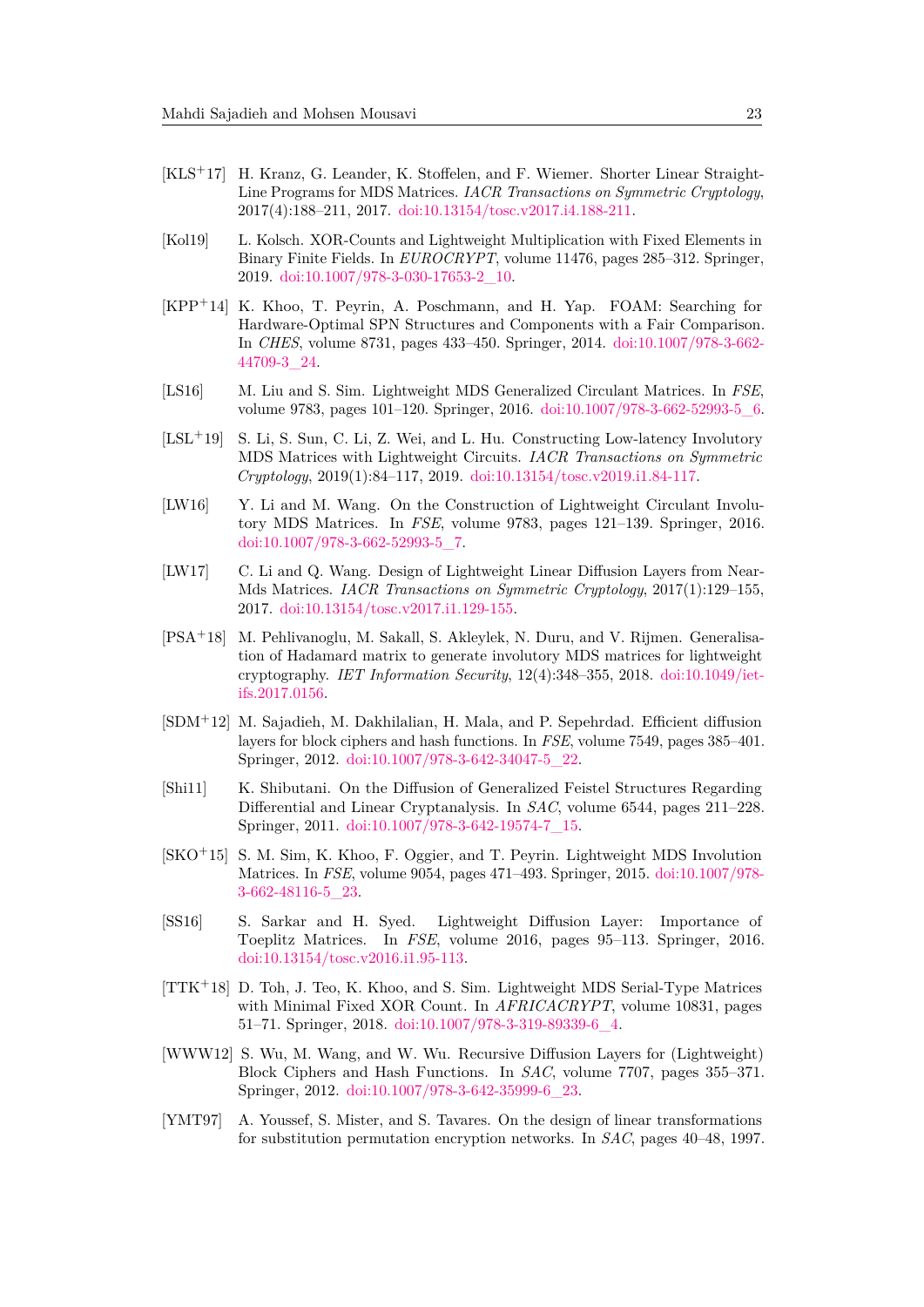# **Appendix A**

| $\overline{\text{Case}}$ | $\mathbf{p}_1$                 | $\mathbf{p}_2$                               | Order                 |
|--------------------------|--------------------------------|----------------------------------------------|-----------------------|
| $\mathbf{1}$             | $\{1, 2, 3, 4\}$               | $\overline{\{2,1,4,3\}}$                     | non                   |
| $\overline{2}$           | $\{1,2,3,4\}$                  | $\{2,3,4,1\}$                                | 8                     |
| $\overline{3}$           | $\{1,2,3,4\}$                  | ${2, 4, 1, 3}$                               | $8\,$                 |
| 4                        | $\{1,2,3,4\}$                  | $\{3,1,4,2\}$                                | 8                     |
| $\overline{5}$           | $\{1,2,3,4\}$                  | $\{3, 4, 1, 2\}$                             | non                   |
| $\overline{6}$           | $\overline{\{1,2,3,4\}}$       | $\{3, 4, 2, 1\}$                             | 8                     |
| $\overline{7}$           | $\{1, 2, 3, 4\}$               | $\{\overline{4,1,2,3\}}$                     | 8                     |
| 8                        | $\{1, 2, 3, 4\}$               | $\overline{\{4,3,1,2\}}$                     | 8                     |
| $\overline{9}$           | $\{1, 2, 3, 4\}$               | $\{4, 3, 2, 1\}$                             | $_{\rm non}$          |
| 10                       | $\{1, 2, 4, 3\}$               | $\{2,1,3,4\}$                                | $_{\rm non}$          |
| 11                       | $\{1, 2, 4, 3\}$               | $\{2,3,1,4\}$                                | $\overline{7}$        |
| 12                       | $\{1, 2, 4, 3\}$               | $\{2,4,3,1\}$                                | $\overline{7}$        |
| 13                       | $\{1, 2, 4, 3\}$               | $\{3,1,2,4\}$                                | $\overline{7}$        |
| 14                       | $\{1, 2, 4, 3\}$               | $\{3,4,1,2\}$                                | 6                     |
| 15                       | $\{1, 2, 4, 3\}$               | $\{3,4,2,1\}$                                | 7                     |
| 16                       | $\{1, 2, 4, 3\}$               | $\{4, 1, 3, 2\}$                             | 7                     |
| $\overline{17}$          | $\overline{\{1,2,4,3\}}$       | $\{4,3,1,2\}$                                | 7                     |
| 18                       | $\overline{\{1,2,4,3\}}$       | $\{4,3,2,1\}$                                | 6                     |
| 19                       | $\{1,3,2,4\}$                  | $\{2,1,4,3\}$                                | 6                     |
| 20                       | $\{1,3,2,4\}$                  | $\{2,4,1,3\}$                                | 7                     |
| $\overline{21}$          | $\{1,3,2,4\}$                  | $\{2,4,3,1\}$                                | 7                     |
| 22                       | $\{1,3,2,4\}$                  | $\{3, 1, 4, 2\}$                             | $\overline{7}$        |
| 23                       | $\{1,3,2,4\}$                  | $\overline{\{3,2,4,1\}}$                     | $\overline{7}$        |
| 24                       | ${1, 3, 2, 4}$                 | $\{3, 4, 1, 2\}$                             | 6                     |
| 25                       | $\{1,3,2,4\}$                  | $\{4, 1, 3, 2\}$                             | 7                     |
| 26                       |                                | $\{4,2,1,3\}$                                | 7                     |
| 27                       | $\{1,3,2,4\}$                  |                                              |                       |
| 28                       | $\{1,3,2,4\}$                  | $\{4,2,3,1\}$<br>$\{2, 1, 3, 4\}$            | non<br>$\overline{7}$ |
| 29                       | $\{1,3,4,2\}$<br>$\{1,3,4,2\}$ | $\{2,4,1,3\}$                                | 6                     |
| 30                       | $\{1,3,4,2\}$                  | $\overline{\{2,4,3,1\}}$                     | 6                     |
| 31                       | $\{1, 3, 4, 2\}$               | $\{3, 1, 2, 4\}$                             | 6                     |
| $\overline{32}$          |                                |                                              | $\overline{7}$        |
| 33                       | $\overline{\{1,3,4,2\}}$       | $\overline{\{3,2,1,4\}}$<br>$\{3, 4, 2, 1\}$ | 6                     |
| 34                       | $\{1,3,4,2\}$                  |                                              |                       |
|                          | $\{1,3,4,2\}$                  | $\{4, 1, 2, 3\}$                             | 6<br>6                |
| $35\,$                   | $\{1, 3, 4, 2\}$               | $\{4, 2, 1, 3\}$                             |                       |
| 36                       | $\overline{\{1,3,4,2\}}$       | $\{4, 2, 3, 1\}$                             | 7<br>$\overline{7}$   |
| 37                       | $\{1,4,2,3\}$                  | $\overline{\{2,1,3,4\}}$                     |                       |
| 38<br>39                 | $\{1,4,2,3\}$                  | $\{2,3,1,4\}$                                | 6                     |
|                          | $\{1,4,2,3\}$                  | $\{2, 3, 4, 1\}$                             | 6                     |
| 40                       | $\{1,4,2,3\}$                  | $\{3, 1, 4, 2\}$                             | 6                     |
| 41<br>42                 | $\{1,4,2,3\}$                  | $\{3,2,1,4\}$                                | 7                     |
|                          | $\{1,4,2,3\}$                  | $\{3, 2, 4, 1\}$                             | 6                     |
| 43                       | $\{1, 4, 2, 3\}$               | $\{4, 1, 3, 2\}$                             | 6                     |
| 44                       | $\{1, 4, 2, 3\}$               | $\{4, 2, 3, 1\}$                             | 7                     |
| 45                       | $\{1, 4, 2, 3\}$               | $\{4,3,1,2\}$                                | 6                     |
| 46                       | $\{1, 4, 3, 2\}$               | $\{2,1,4,3\}$                                | 6                     |
| 47                       | $\overline{\{1,4,3,2\}}$       | $\overline{\{2,3,1,4\}}$                     | 7                     |
| 48                       | $\overline{\{1,4,3,2\}}$       | ${2, 3, 4, 1}$                               | 7<br>7                |
| 49                       | ${1, 4, 3, 2}$                 | $\{3,\overline{1,2,4\}}$                     |                       |
| 50                       | $\{1,4,3,2\}$                  | $\{3,2,1,4\}$                                | non                   |
| 51                       | $\{1,4,3,2\}$                  | $\overline{\{3,2,4,1\}}$                     | 7                     |
| 52                       | $\{1,4,3,2\}$                  | $\overline{\{4,1,2,3\}}$                     | 7                     |
| 53                       | $\{1,4,3,2\}$                  | $\overline{\{4,2,1,3\}}$                     | $\overline{7}$        |
| 54                       | $\{1,4,3,2\}$                  | $\overline{\{4,3,2,1\}}$                     | 6                     |

| Case            | $\mathbf{p}_1$           | $\mathbf{p}_2$           | Order          |
|-----------------|--------------------------|--------------------------|----------------|
| 55              | $\{2,1,3,\overline{4}\}$ | $\{1, 2, 4, 3\}$         | non            |
| 56              | $\{2,1,3,4\}$            | $\{1,3,4,\overline{2}\}$ | 7              |
| 57              | $\{2,1,3,4\}$            | $\{1,4,2,3\}$            | 7              |
| 58              | $\{2,1,\overline{3,4\}}$ | $\{3, 2, 4, 1\}$         | 7              |
| 59              | $\{\overline{2,1,3,4\}}$ | $\{3,4,1,2\}$            | 6              |
| 60              | $\{2,1,3,4\}$            | $\{3,4,2,1\}$            | 7              |
| 61              | $\{2,1,3,4\}$            | $\overline{\{4,2,1,3\}}$ | 7              |
| 62              | $\{2,1,3,4\}$            | $\overline{\{4,3,1,2\}}$ | 7              |
| 63              | $\overline{\{2,1,3,4\}}$ | $\overline{\{4,3,2,1\}}$ | 6              |
| 64              | $\{2,1,\overline{4,3\}}$ | $\overline{\{1,2,3,4\}}$ | non            |
| 65              | $\{2,1,4,3\}$            | $\{1, 3, 2, 4\}$         | 6              |
| 66              | $\{2,1,4,3\}$            | $\overline{\{1,4,3,2\}}$ | 6              |
| 67              | $\{2, 1, 4, 3\}$         | $\overline{\{3,2,1,4\}}$ | 6              |
| 68              | $\{2,1,4,3\}$            | $\overline{\{3,4,1},2\}$ | non            |
| 69              | $\{2,1,4,3\}$            | $\{3,4,2,1\}$            | 8              |
| 70              | $\{2,1,4,3\}$            | $\{4, 2, 3, 1\}$         | $\overline{6}$ |
| 71              | $\{2,1,4,3\}$            | $\{4,3,1,2\}$            | 8              |
| 72              | $\{2, 1, 4, 3\}$         | $\{4, 3, 2, 1\}$         |                |
| 73              | $\{2,\overline{3,1,4\}}$ |                          | non<br>7       |
|                 |                          | $\{1, 2, 4, 3\}$         |                |
| 74              | $\{2, 3, 1, 4\}$         | $\{1,4,2,3\}$            | 6              |
| 75              | $\overline{\{2,3,1,4\}}$ | $\{1,4,3,2\}$            | 7              |
| $\overline{7}6$ | 2, 3, 1, 4               | $\{3,1,4,2\}$            | 6              |
| $\overline{77}$ | $\overline{\{2,3,1,4\}}$ | $\{3, 2, 4, 1\}$         | 6              |
| 78              | $\overline{\{2,3,1,4\}}$ | $\{3,4,2,1\}$            | 6              |
| 79              | $\overline{\{2,3,1,4\}}$ | $\{4,1,2,3\}$            | 6              |
| 80              | $\overline{\{2,3,1,4\}}$ | $\overline{\{4,1,3,2\}}$ | 6              |
| 81              | $\overline{\{2,3,1,4\}}$ | $\overline{\{4,2,3,1\}}$ | $\overline{7}$ |
| 82              | $\overline{\{2,3,4,1\}}$ | $\overline{\{1,2,3,4\}}$ | 8              |
| 83              | $\{2,3,4,1\}$            | $\{1, 4, 2, 3\}$         | 7              |
| 84              | $\{2,3,4,1\}$            | ${1, 4, 3, 2}$           | $\overline{7}$ |
| 85              | $\{2,3,4,1\}$            | $\{3, 1, 2, 4\}$         | $\overline{7}$ |
| 86              | $\{2,3,4,1\}$            | $\{3, 2, 1, 4\}$         | 7              |
| 87              | $\{2,3,4,1\}$            | $\{3,4,1,2\}$            | 8              |
| 88              | $\overline{\{2,3,4,1\}}$ | $\{4, 1, 2, 3\}$         | non            |
| 89              | $\{2,3,4,1\}$            | $\{4, 1, 3, 2\}$         | $\overline{7}$ |
| 90              | $\{2,3,4,1\}$            | $\{4,2,1,3\}$            | 7              |
| 91              | $\{2, 4, 1, 3\}$         | $\{1, 2, 3, 4\}$         | 8              |
| 92              | ${2, 4, 1, 3}$           | $\overline{\{1,3,2,4\}}$ | 7              |
| 93              | $\{2,\overline{4,1,3\}}$ | $\overline{\{1,3,4,2\}}$ | 7              |
| 94              | $\{2,4,1,3\}$            | $\{3,1,2,4\}$            | 7              |
| 95              | $\{2,4,1,3\}$            | $\{3,1,4,2\}$            | non            |
| 96              | $\overline{\{2,4,1,3\}}$ | $\{3, 2, 4, 1\}$         | 7              |
| 97              | $\{2,4,1,3\}$            | $\{\overline{4,1,3,2\}}$ | 7              |
| 98              | $\{2,4,1,3\}$            | $\overline{\{4,2,3,1\}}$ | 7              |
| 99              | $\overline{\{2,4,1,3\}}$ | $\overline{\{4,3,2,1\}}$ | 8              |
| 100             | $\{2,4,3,1\}$            | $\{1, 2, 4, 3\}$         | 7              |
| 101             | ${2, 4, 3, 1}$           | $\{1, 3, 2, 4\}$         | 7              |
| 102             | ${2, 4, 3, 1}$           | ${1, 3, 4, 2}$           | 6              |
| 103             | $\{2,4,3,1\}$            | $\{3,1,2,4\}$            | 6              |
| 104             | $\{2,4,3,1\}$            | $\{3, 1, 4, 2\}$         | 6              |
| 105             | $\{\overline{2,4,3,1\}}$ | $\{3,2,1,4\}$            | 7              |
| 106             | $\overline{\{2,4,3,1\}}$ | $\{4, 1, 2, 3\}$         | 6              |
| 107             | $\{\overline{2,4,3,1\}}$ | $\overline{\{4,2,1,3\}}$ | 6              |
| 108             | ${2, 4, 3, 1}$           | $\overline{\{4,3,1,2\}}$ | 6              |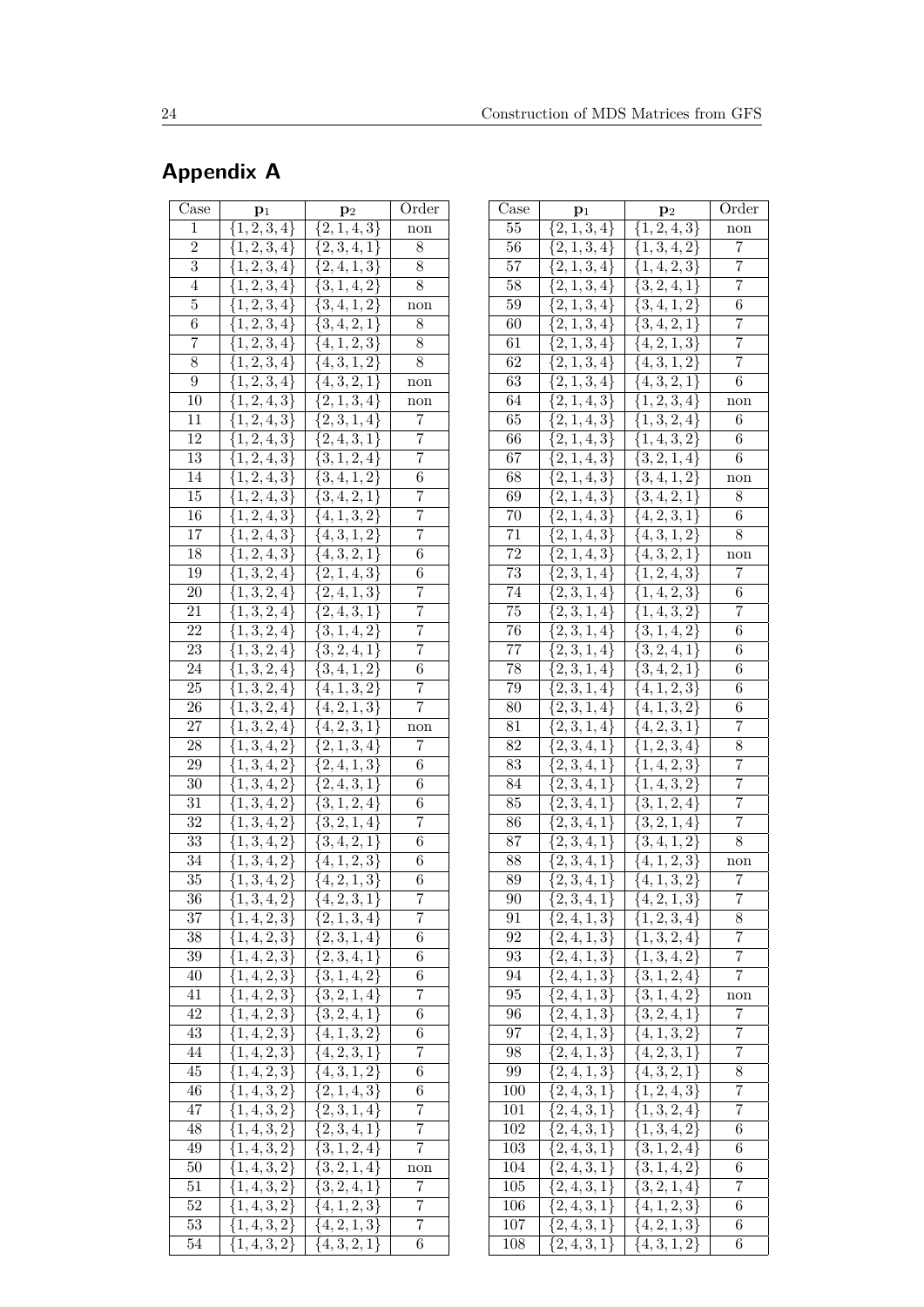| $\overline{\text{Case}}$ | $\mathbf{p}_1$                       | $\mathbf{p}_2$                 | Order          |
|--------------------------|--------------------------------------|--------------------------------|----------------|
| 109                      | $\{3, 1, 2, 4\}$                     | $\{1, 2, 4, 3\}$               | 7              |
| 110                      | $\{3, 1, 2, 4\}$                     | $\{1, 3, 4, 2\}$               | 6              |
| 111                      | $\{3,1,2,4\}$                        | $\{1,4,3,2\}$                  | 7              |
| 112                      | $\{3,1,2,4\}$                        | $\overline{\{2,3,4,1\}}$       | 6              |
| 113                      | $\{3,1,2,4\}$                        | $\{2,4,1,3\}$                  | 6              |
| 114                      | $\{3,1,2,4\}$                        | $\{2,4,3,1\}$                  | 6              |
| 115                      | $\{3,1,2,4\}$                        | $\overline{\{4,2,1,3\}}$       | 6              |
| 116                      | $\{3,1,2,4\}$                        | $\{4,2,3,1\}$                  | 7              |
| 117                      | $\{3, 1, 2, 4\}$                     | $\overline{\{4,3,1,2\}}$       | 6              |
| 118                      | $\{3,1,4,2\}$                        | $\{1, 2, 3, 4\}$               | 8              |
| 119                      | $\{3, 1, 4, 2\}$                     | $\{1,\overline{3,2,4\}}$       | 7              |
| 120                      | $\{3, 1, 4, 2\}$                     | $\{1,4,2,3\}$                  | 7              |
| 121                      | $\{3,1,4,2\}$                        | $\{2, 3, 1, 4\}$               | 7              |
| 122                      |                                      |                                |                |
| 123                      | $\{3,1,4,2\}$                        | $\{2,4,1,3\}$<br>$\{2,4,3,1\}$ | non<br>7       |
|                          | $\{3, 1, 4, 2\}$                     |                                | 7              |
| 124                      | $\{3, 1, 4, 2\}$                     | $\{4, 2, 1, 3\}$               |                |
| 125                      | $\{3, 1, 4, 2\}$                     | $\overline{\{4,2,3,1\}}$       | 7              |
| 126                      | $\{3, 1, 4, 2\}$                     | $\overline{\{4,3,2,1\}}$       | 8              |
| 127                      | $\{3, 2, 1, 4\}$                     | $\{1, 3, 4, 2\}$               | 7              |
| 128                      | $\overline{\{3,2,1,4\}}$             | $\{1,4,2,3\}$                  | 7              |
| 129                      | $\{3,2,1,4\}$                        | $\{1,4,3,2\}$                  | non            |
| 130                      | $\overline{\{3,2,1,4\}}$             | $\{2, 1, 4, 3\}$               | 6              |
| 131                      | $\overline{\{3,2,1},4\}$             | $\overline{\{2,3,4,1\}}$       | $\overline{7}$ |
| 132                      | $\{3, 2, 1, 4\}$                     | $\overline{\{2,4,3,1\}}$       | $\overline{7}$ |
| 133                      | $\overline{\{3,2,1,4\}}$             | $\{4, 1, 2, 3\}$               | $\overline{7}$ |
| 134                      | $\{3, 2, 1, 4\}$                     | $\{4, 1, 3, 2\}$               | 7              |
| 135                      | $\{3, 2, 1, 4\}$                     | $\{4,3,2,1\}$                  | 6              |
| 136                      | $\{3, 2, 4, 1\}$                     | $\overline{\{1,3,2,4\}}$       | $\overline{7}$ |
| 137                      | $\{3, 2, 4, 1\}$                     | $\{1,4,2,3\}$                  | 6              |
| 138                      | $\{3,2,4,1\}$                        | $\{1,4,3,2\}$                  | $\overline{7}$ |
| 139                      | $\{3,2,4,1\}$                        | $\{2,1,3,4\}$                  | 7              |
| 140                      | $\{3, 2, 4, 1\}$                     | $\{2, 3, 1, 4\}$               | 6              |
| 141                      | $\{3,2,4,1\}$                        | $\{2,4,1,3\}$                  | 6              |
| 142                      | $\{3,2,4,1\}$                        | $\{4, 1, 2, 3\}$               | 6              |
| 143                      | $\{3, 2, 4, 1\}$                     | $\{4, 1, 3, 2\}$               | 6              |
| 144                      | $\{3, 2, 4, 1\}$                     | $\{4,3,1,2\}$                  | $\,6$          |
| 145                      | $\{3,4,1,2\}$                        | $\overline{\{1,2,3,4\}}$       | non            |
| 146                      | $\{3,4,1,2\}$                        | $\overline{\{1,2,4,3\}}$       | 6              |
| 147                      | $\{3,\overline{4,1,2\}}$             | $\overline{\{1,3,2,4\}}$       | 6              |
| 148                      | $\{\overline{3,4,1,2\}}$             | $\overline{\{2,1,3,4\}}$       | 6              |
| 149                      | $\{3,\overline{4,1,2\}}$             | $\overline{\{2,1,4,3\}}$       | non            |
| 150                      | $\{3,\overline{4,1,2\}}$             | $\{2,3,4,1\}$                  | 8              |
| 151                      | $\overline{\{3,4,\underline{1},2\}}$ | $\overline{\{4,1,2,3\}}$       | 8              |
| 152                      | $\{3, 4, 1, 2\}$                     | $\overline{\{4,2,3,1\}}$       | 6              |
| 153                      | $\overline{\{3,4,1,2\}}$             | $\{4, 3, 2, 1\}$               | non            |
| 154                      | $\overline{\{3,4,2,1\}}$             | $\{1,2,3,4\}$                  | 8              |
| 155                      | $\{3, 4, 2, 1\}$                     | $\{1, 2, 4, 3\}$               | 7              |
| 156                      | $\{3,4,2,1\}$                        | $\{1,3,4,2\}$                  | 7              |
| 157                      | $\{3, 4, 2, 1\}$                     | $\{2,\overline{1,3,4\}}$       | 7              |
| 158                      | $\overline{\{3,4,2,1\}}$             | $\{2,\overline{1,4,3\}}$       | 8              |
| 159                      | $\{3,4,2,1\}$                        | $\{2,3,1,4\}$                  | 7              |
|                          | $\overline{\{3,4,2,1\}}$             | $\{4, 1, 3, 2\}$               | 7              |
| 160                      |                                      |                                |                |
| 161                      | $\overline{\{3,4,2,1\}}$             | $\overline{\{4,2,1,3\}}$       | $\overline{7}$ |
| 162                      | $\overline{\{3,4,2,1\}}$             | $\{4,3,1,2\}$                  | non            |

| $\overline{\text{Case}}$ | $p_1$                    | $\mathbf{p}_2$              | Order          |
|--------------------------|--------------------------|-----------------------------|----------------|
| 163                      | $\overline{\{4,1,2,3\}}$ | $\{1, 2, 3, 4\}$            | 8              |
| 164                      | $\{4, 1, 2, 3\}$         | $\overline{\{1,3,4,2\}}$    | 7              |
| 165                      | $\overline{\{4,1,2,3\}}$ | $\overline{\{1,4,3,2\}}$    | $\overline{7}$ |
| 166                      | $\{\overline{4,1,2,3\}}$ | $\overline{\{2,3,1,4\}}$    | $\overline{7}$ |
| 167                      | $\{4, 1, 2, 3\}$         | $\{2, 3, 4, 1\}$            | non            |
| 168                      | $\{4, 1, 2, 3\}$         | $\{2, 4, 3, 1\}$            | 7              |
| 169                      | $\{4,1,2,3\}$            | $\{3,2,1,4\}$               | 7              |
| 170                      | $\{4,1,2,3\}$            | $\{3, 2, 4, 1\}$            | 7              |
| 171                      | $\{4,1,2,3\}$            | $\{3,4,1,2\}$               | 8              |
| 172                      | $\{4,1,3,2\}$            | $\{1, 2, 4, 3\}$            | 7              |
| 173                      | $\{4, 1, 3, 2\}$         | $\{1,\overline{3,2,4\}}$    | 7              |
| 174                      | $\{4, 1, 3, 2\}$         | $\{1,4,2,3\}$               | 6              |
| 175                      | $\{4,1,3,2\}$            | $\overline{\{2,3,1,4\}}$    | 6              |
| 176                      | $\overline{\{4,1,3,2\}}$ | $\overline{\{2,3,4,1\}}$    | 6              |
| 177                      | $\overline{\{4,1,3,2\}}$ | $\{2,4,1,3\}$               | 6              |
| 178                      | $\overline{\{4,1,3,2\}}$ | $\{3, 2, 1, 4\}$            | 7              |
| 179                      | $\overline{\{4,1,3,2\}}$ | $\overline{\{3,2,4,1\}}$    | 6              |
| 180                      | $\overline{\{4,1,3,2\}}$ | $\overline{\{3,4,2,1\}}$    | 6              |
| 181                      | $\overline{\{4,2,1,3\}}$ | $\overline{\{1,3,2,4\}}$    | 7              |
| 182                      | $\overline{\{4,2,1,3\}}$ | $\overline{\{1,3,4,2\}}$    | 6              |
| 183                      | $\overline{\{4,2,1,3\}}$ | $\overline{\{1,4,3,2\}}$    | $\overline{7}$ |
| 184                      | $\overline{\{4,2,1,3\}}$ | $\{2, \overline{1, 3}, 4\}$ | $\overline{7}$ |
| 185                      | $\overline{\{4,2,1,3\}}$ | $\overline{\{2,3,4,1\}}$    | 6              |
| 186                      | $\overline{\{4,2,1,3\}}$ | $\overline{\{2,4,3,1\}}$    | 6              |
| $18\overline{7}$         | $\overline{\{4,2,1,3\}}$ | $\{3,1,2,4\}$               | 6              |
| 188                      | $\{4, 2, 1, 3\}$         | $\{3,1,4,2\}$               | 6              |
| 189                      | $\overline{\{4,2,1,3\}}$ | $\{3,4,2,1\}$               | 6              |
| 190                      | $\{4, 2, 3, 1\}$         | $\{1,3,2,4\}$               | non            |
| 191                      | $\overline{\{4,2,3,1\}}$ | $\{1,3,4,2\}$               | 7              |
| 192                      | $\{4, 2, 3, 1\}$         | $\{1,4,2,3\}$               | 7              |
| 193                      | $\{4, 2, 3, 1\}$         | $\{2, 1, 4, 3\}$            | 6              |
| 194                      | $\overline{\{4,2,3,1\}}$ | $\{2,3,1,4\}$               | 7              |
| 195                      | $\overline{\{4,2,3,1\}}$ | $\{2,4,1,3\}$               | 7              |
| 196                      | $\overline{\{4,2,3,1\}}$ | $\{3,1,2,4\}$               | 7              |
| 197                      | $\overline{\{4,2,3,1\}}$ | ${3, 1, 4, 2}$              | 7              |
| 198                      | $\overline{\{4,2,3,1\}}$ | $\{3,4,1,2\}$               | 6              |
| 199                      | $\overline{\{4,3,1,2\}}$ | $\overline{\{1,2,3,4\}}$    | 8              |
| <b>200</b>               | $\{4,3,1,2\}$            | $\overline{\{1,2,4,3\}}$    | $\overline{7}$ |
| 201                      | $\{4, 3, 1, 2\}$         | $\{1, 4, 2, 3\}$            | 7              |
| 202                      | $\overline{\{4,3,1,2\}}$ | $\{2,1,3,4\}$               | 7              |
| <b>203</b>               | $\overline{\{4,3,1,2\}}$ | $\{2,1,\overline{4,3\}}$    | 8              |
| 204                      | $\{4,3,1,2\}$            | $\overline{\{2,4,3,1\}}$    | 7              |
| 205                      | $\overline{\{4,3,1,2\}}$ | $\{3,1,2,4\}$               | $\overline{7}$ |
| $206\,$                  | $\{4,3,1,2\}$            | $\{3, 2, 4, 1\}$            | 7              |
| 207                      | $\{4,3,1,2\}$            | $\{3,4,2,1\}$               | non            |
| 208                      | $\{4,3,2,1\}$            | $\overline{\{1,2,3,4\}}$    | non            |
| 209                      | $\overline{\{4,3,2,1\}}$ | $\{1,\overline{2,4,3\}}$    | 6              |
| 210                      | $\{4,3,2,1\}$            | $\{1,4,3,2\}$               | 6              |
| $211\,$                  | $\{4,3,2,1\}$            | $\{2,1,3,4\}$               | 6              |
| 212                      | $\overline{\{4,3,2,1\}}$ | $\{2,1,4,3\}$               | non            |
| 213                      | $\overline{\{4,3,2,1\}}$ | $\{2,4,1,3\}$               | 8              |
| 214                      | $\overline{\{4,3,2,1\}}$ | $\{3,1,4,2\}$               | 8              |
| 215                      | $\overline{\{4,3,2,1\}}$ | $\{3, 2, 1, 4\}$            | 6              |
| 216                      | $\overline{\{4,3,2,1\}}$ | $\{3,4,1,2\}$               | non            |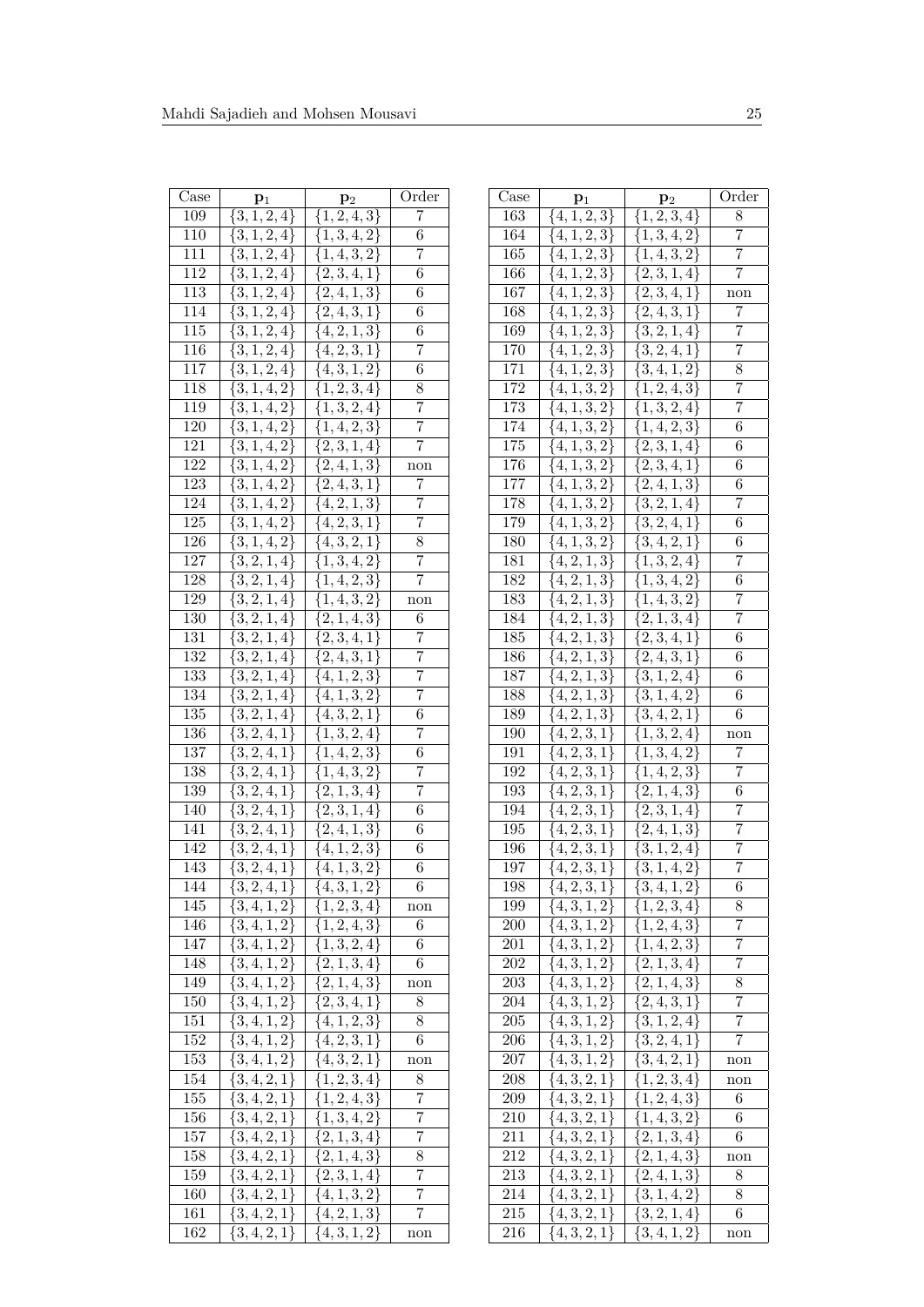# **Appendix B**



 $\Pi_2(0, 1, 2, 3, 4, 5, 6) = (3, 4, 1, 2, 5, 0)$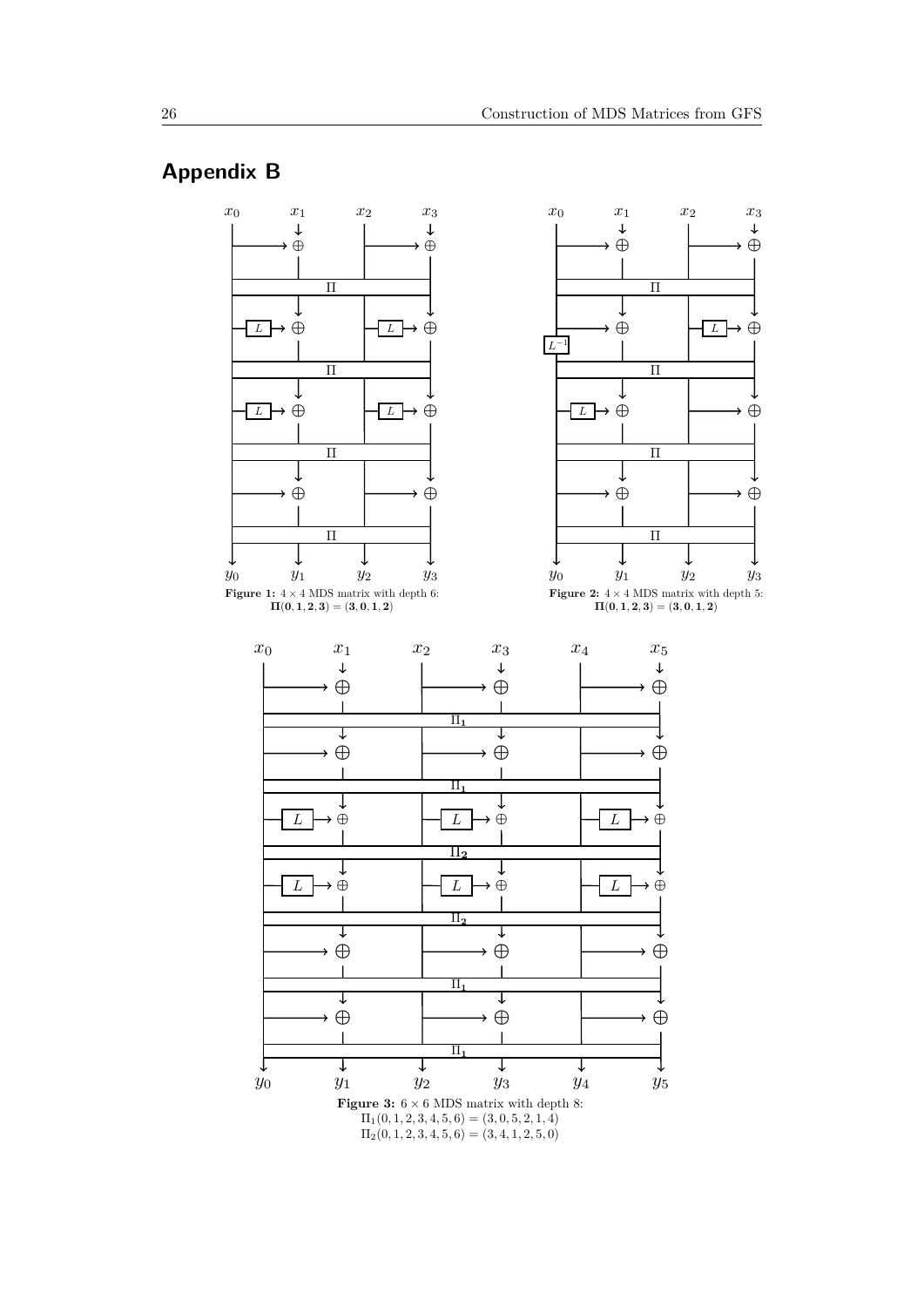

**Figure 4:**  $6 \times 6$  MDS matrix with depth 9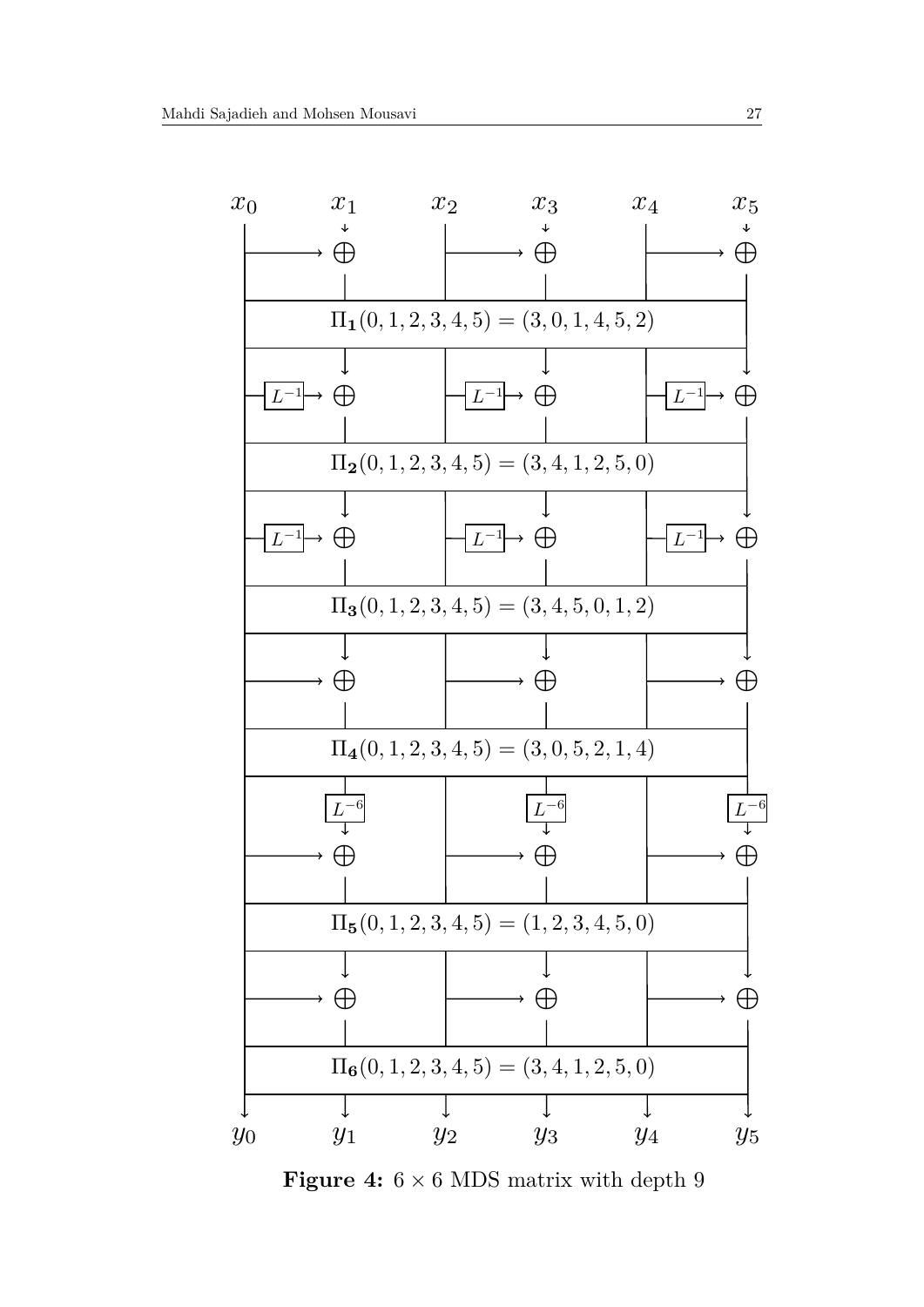

**Figure 5:**  $8 \times 8$  Near-MDS matrix with depth **6**:  $\Pi(0, 1, 2, 3, 4, 5, 6, 7) = (5, 6, 3, 4, 1, 2, 7, 0)$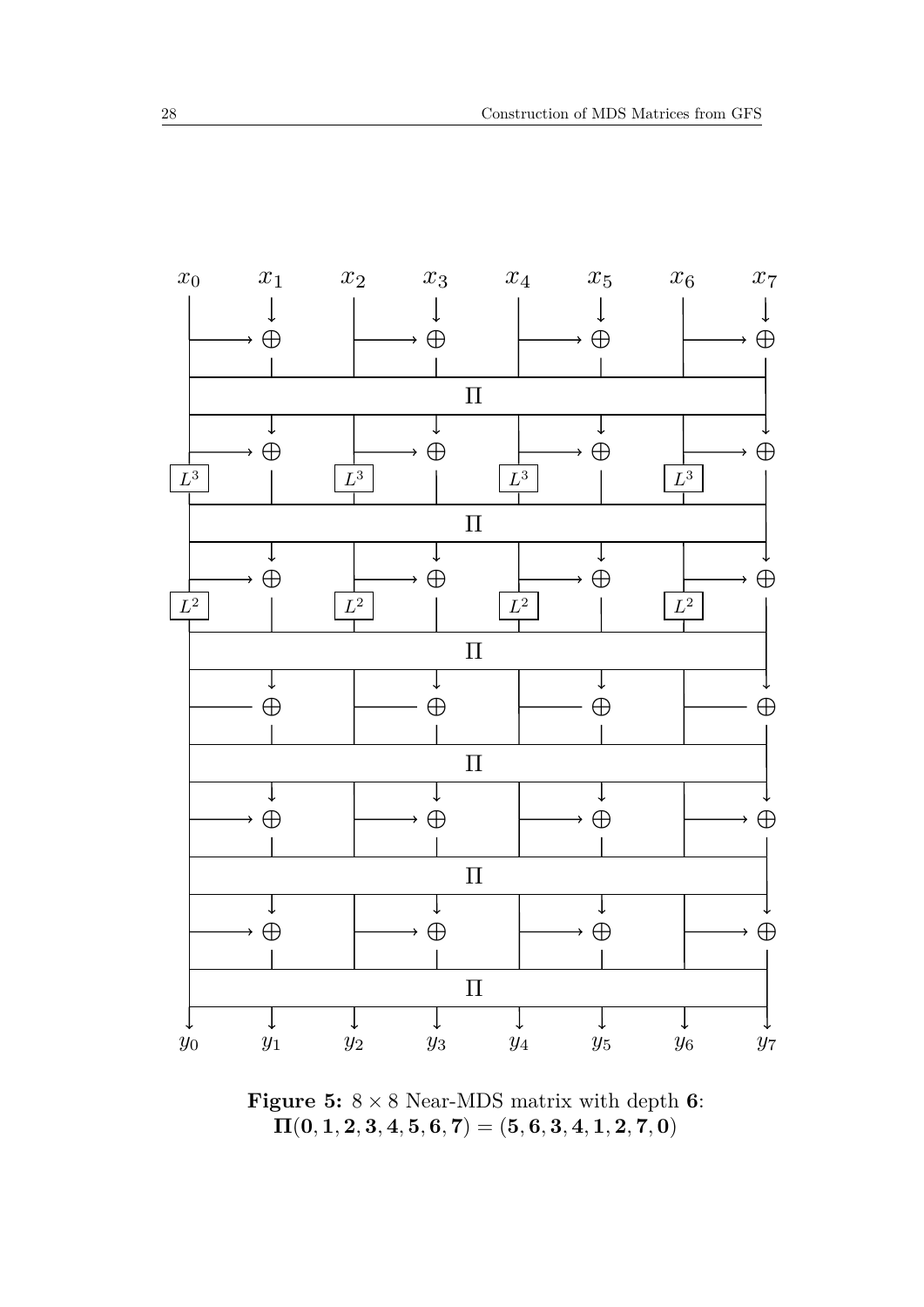

**Figure 6:** 8 × 8 Near-MDS matrix with depth **7**:  $\Pi(0, 1, 2, 3, 4, 5, 6, 7) = (5, 6, 3, 4, 1, 2, 7, 0)$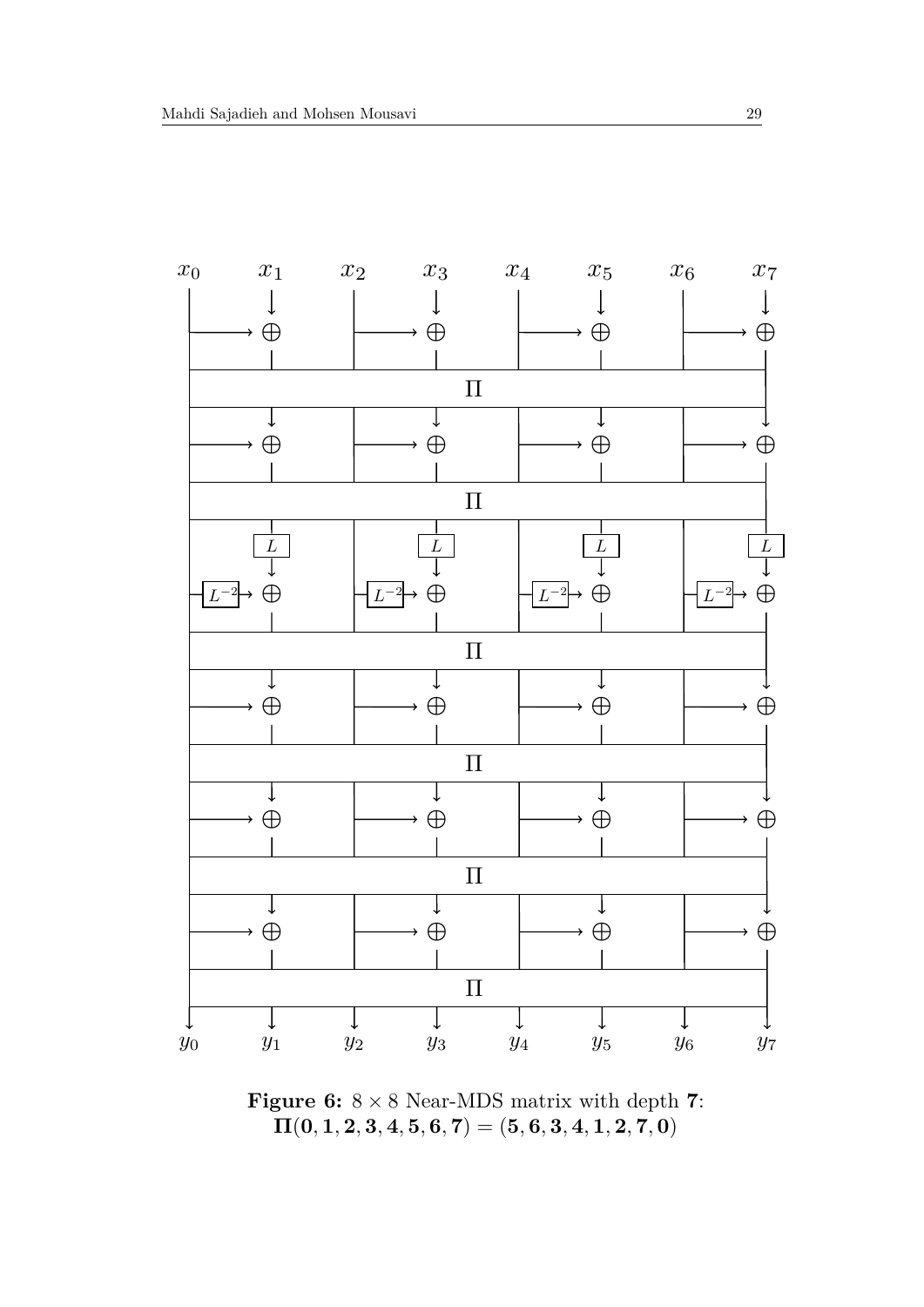

**Figure 7:**  $8 \times 8$  MDS matrix with depth **9**:  $\Pi(0, 1, 2, 3, 4, 5, 6, 7) = (5, 6, 3, 4, 1, 2, 7, 0)$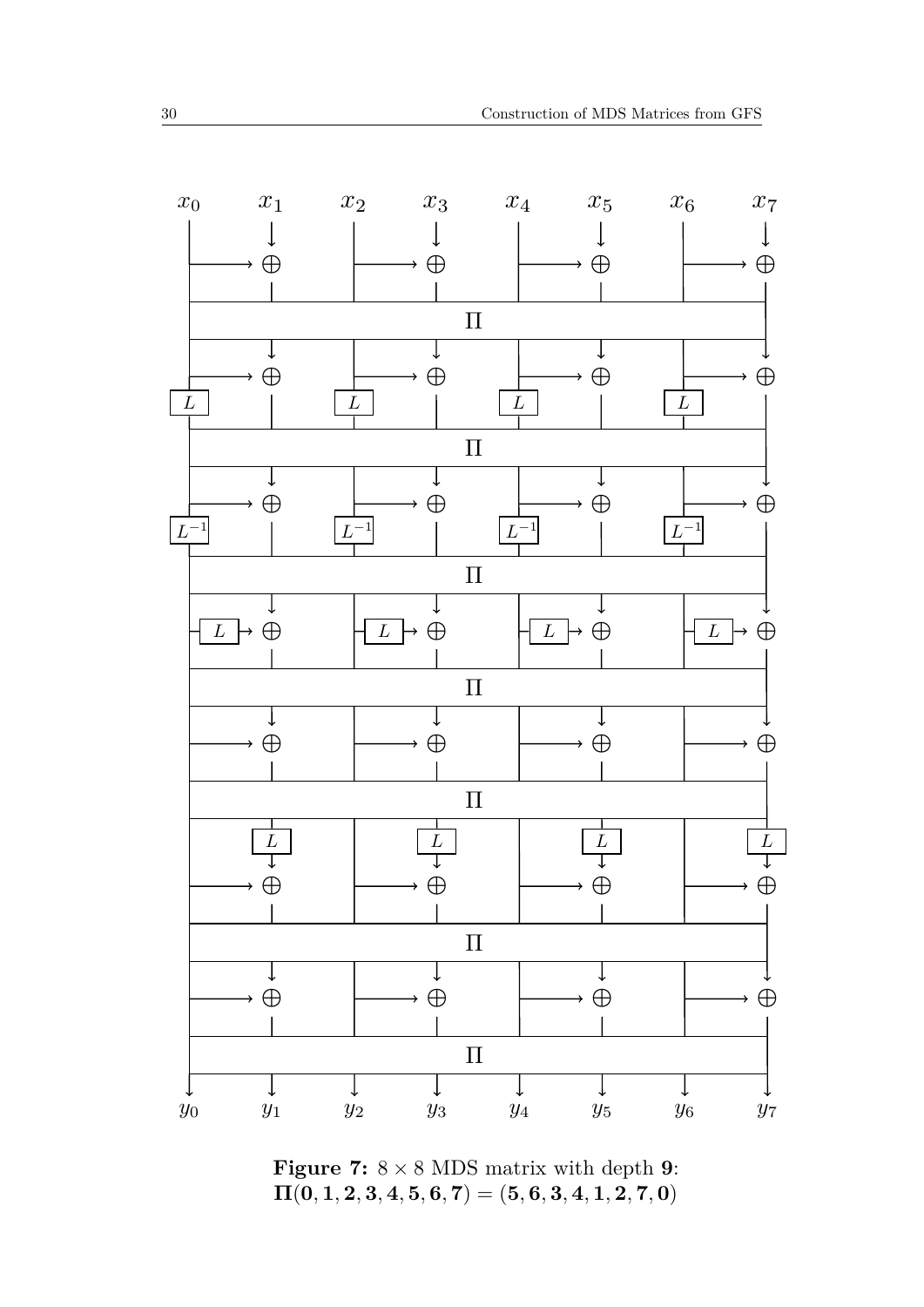

**Figure 8:**  $8 \times 8$  MDS matrix with depth 8:  $\Pi(0, 1, 2, 3, 4, 5, 6, 7) = (5, 6, 3, 4, 1, 2, 7, 0)$